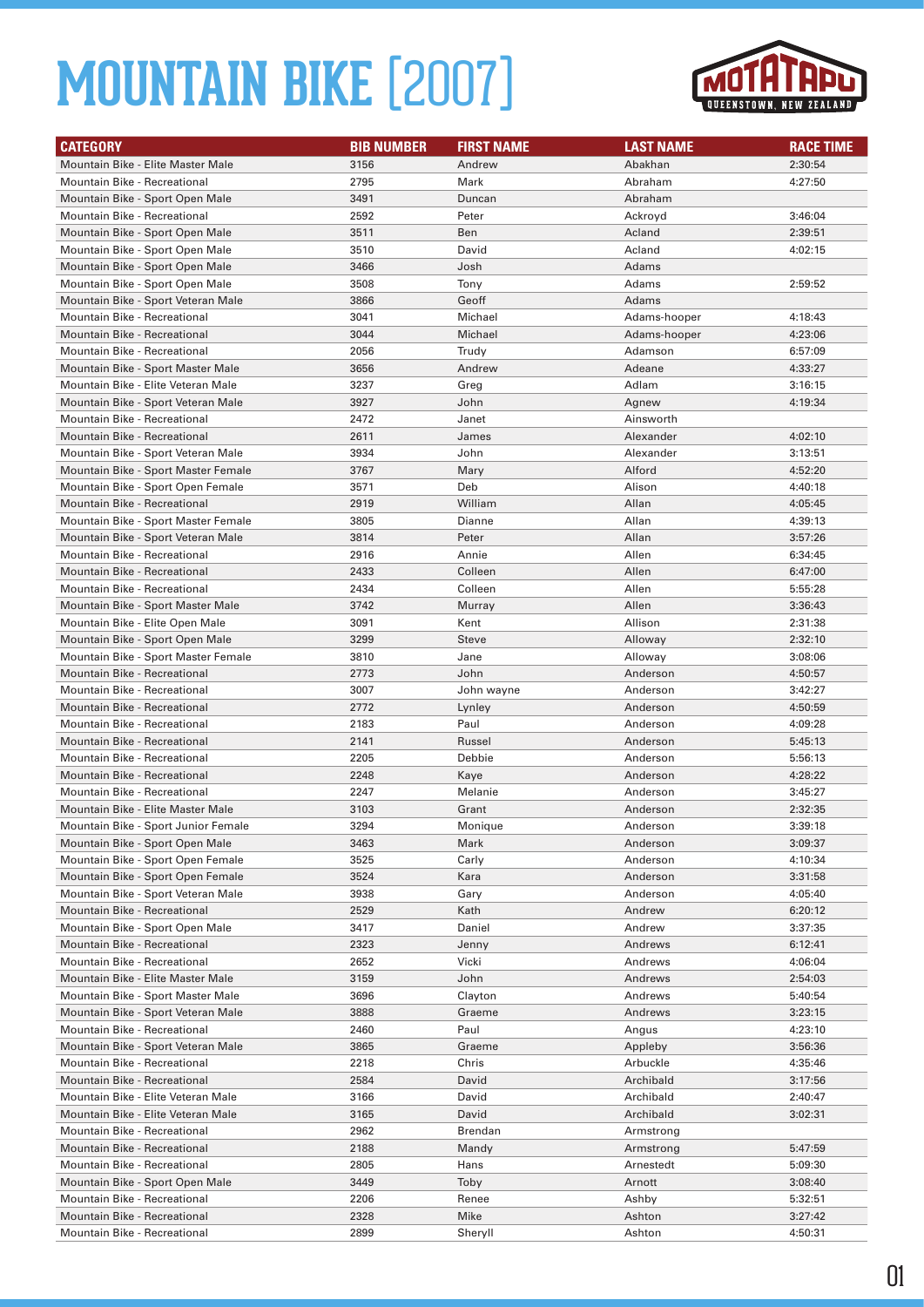

| <b>CATEGORY</b>                                                 | <b>BIB NUMBER</b> | <b>FIRST NAME</b> | <b>LAST NAME</b>              | <b>RACE TIME</b>   |
|-----------------------------------------------------------------|-------------------|-------------------|-------------------------------|--------------------|
| Mountain Bike - Recreational                                    | 2031              | Julia             | Aspinall                      |                    |
| Mountain Bike - Sport Open Male                                 | 3323              | Randall           | Aspinall                      | 6:04:12            |
| Mountain Bike - Elite Veteran Male                              | 3178              | Nigel             | Atherfold                     | 2:55:38            |
| Mountain Bike - Recreational                                    | 2167              | Peter             | Atkinson                      | 4:14:38            |
| <b>Mountain Bike - Recreational</b>                             | 2444              | Karl              | Auckram                       | 5:17:15            |
| Mountain Bike - Sport Open Male                                 | 3509              | Ross              | Avis                          |                    |
| Mountain Bike - Recreational                                    | 2443              | John              | Axcell                        | 5:23:13            |
| Mountain Bike - Recreational                                    | 2895              | Allan             | <b>Baddock</b>                | 8:04:28            |
| <b>Mountain Bike - Recreational</b>                             | 2893              | Sally             | <b>Baddock</b>                | 8:03:58            |
| Mountain Bike - Recreational Junior                             | 3995              | Allan             | Baddock                       |                    |
| <b>Mountain Bike - Recreational</b>                             | 3018              | Hinemarie         | Bailey                        | 5:20:27            |
| Mountain Bike - Recreational                                    | 2623              | Bryce             | Baird                         | 6:25:05            |
| <b>Mountain Bike - Recreational</b>                             | 2932              | Julian            | Baird                         | 4:03:37            |
| Mountain Bike - Recreational                                    | 2606              | Gill              | Baird                         | 6:46:16            |
| Mountain Bike - Sport Junior Male                               | 3266              | Luke              | Baird                         | 2:36:14            |
| Mountain Bike - Sport Master Male                               | 3723              | <b>Bryce</b>      | Baird                         | 6:25:09            |
| Mountain Bike - Recreational                                    | 2061              | Charles           | Baker                         |                    |
| Mountain Bike - Sport Open Male                                 | 3453              | Matt              | Baker                         | 2:54:36            |
| Mountain Bike - Sport Open Male                                 | 3485              | <b>Steve</b>      | Baker                         | 2:55:58            |
| Mountain Bike - Sport Open Male                                 | 3355              | Mark              | Baker                         | 2:42:26            |
| Mountain Bike - Sport Veteran Male                              | 3917              | Mike              | Baker                         | 3:22:36            |
| Mountain Bike - Recreational                                    | 2088              | Tony              | Balfour                       | 4:28:21            |
| Mountain Bike - Sport Veteran Male                              | 3835              | Alistair          | Ball                          | 4:52:11            |
| <b>Mountain Bike - Recreational</b>                             | 2017              | Jules             | Ballam                        | 4:24:06            |
| Mountain Bike - Recreational                                    | 2015              | Peter             | <b>Ballantyne</b>             |                    |
| Mountain Bike - Recreational                                    | 2613              | Robyn             | Banks                         | 5:26:04            |
| <b>Mountain Bike - Recreational</b>                             | 2902              | Robyn             | Banks                         | 8:04:34            |
| Mountain Bike - Recreational                                    | 2595              | Gary              | Barber                        | 6:11:27            |
| <b>Mountain Bike - Recreational</b>                             | 2596              | Gary              | Barber                        | 6:10:46            |
| Mountain Bike - Sport Open Male                                 | 3504              | William           | Barber                        | 5:22:17            |
| Mountain Bike - Recreational                                    | 2166              | Stuart            | Barclay                       | 4:45:25            |
| Mountain Bike - Recreational                                    | 2615              | Gin               | Barker                        |                    |
| Mountain Bike - Sport Master Female                             | 3791              | Miranda           | <b>Barnes</b>                 | 4:45:55            |
| Mountain Bike - Sport Junior Female                             | 3292              | Frances           | Barnfield                     |                    |
| Mountain Bike - Sport Veteran Male                              | 3929              | Tom               | Barnfield                     |                    |
| Mountain Bike - Recreational                                    | 2217              | Brent             | Barrett                       | 5:33:54            |
| Mountain Bike - Sport Open Male                                 | 3421              | Tony              | Barrett                       | 3:06:50            |
| Mountain Bike - Recreational                                    | 2425              | Colin             | Barriff                       | 3:33:23            |
| <b>Mountain Bike - Recreational</b>                             | 2348              | Desra             | <b>Barron</b>                 | 4:49:47            |
| Mountain Bike - Sport Master Male                               | 3704              | Mark              | Barry                         | 3:04:20            |
| Mountain Bike - Sport Master Female                             | 3779              | Dale              | Barry                         |                    |
| Mountain Bike - Sport Veteran Male                              | 3828              | Dennis            | Bartlett                      | 2:59:52            |
| <b>Mountain Bike - Recreational</b>                             | 2689              | Frazer            | Barton                        | 3:43:45            |
| Mountain Bike - Recreational                                    | 2388              | Kirstin           | Basher                        | 5:03:31            |
| Mountain Bike - Recreational<br>Mountain Bike - Sport Open Male | 2389              | Ray               | Basher                        | 5:02:54            |
| Mountain Bike - Sport Veteran Male                              | 3498<br>3933      | Oliver<br>Graham  | Batchelor<br><b>Batchelor</b> | 2:56:15            |
| Mountain Bike - Recreational                                    | 2422              | Debra             | Batt                          | 3:27:03<br>5:22:02 |
| Mountain Bike - Recreational                                    | 2421              | Richard           | Batt                          | 5:08:33            |
| Mountain Bike - Recreational                                    | 2883              | Rachael           | Battersby                     | 5:00:26            |
| <b>Mountain Bike - Recreational</b>                             | 2693              | Simon             | Beale                         | 4:26:06            |
| Mountain Bike - Recreational                                    | 2571              | Jo                | Beaven                        | 4:45:16            |
| Mountain Bike - Sport Master Male                               | 3628              | Tony              | Beaven                        | 2:53:00            |
| Mountain Bike - Sport Open Female                               | 3557              | Terry             | Beentjes                      | 3:04:08            |
| Mountain Bike - Sport Master Male                               | 3702              | Terry             | <b>Beentjes</b>               | 2:37:21            |
| Mountain Bike - Sport Master Male                               | 3728              | Wayne             | Beggs                         | 2:43:46            |
| Mountain Bike - Recreational                                    | 2729              | Derek             | Bell                          | 3:28:12            |
| Mountain Bike - Sport Veteran Male                              | 3897              | Bernie            | Bell                          | 3:25:48            |
| Mountain Bike - Sport Junior Male                               | 3281              | Cameron           | Bellerby                      | 3:20:03            |
| Mountain Bike - Sport Master Female                             | 3769              | Lucy              | Bellerby                      | 3:04:23            |
| Mountain Bike - Recreational                                    | 3000              | Vaneesa           | <b>Bellew</b>                 | 3:44:32            |
| Mountain Bike - Recreational                                    | 2562              | Richard           | Belton                        | 4:32:27            |
| Mountain Bike - Recreational                                    | 2713              | Liz               | Benham                        | 7:06:37            |
| Mountain Bike - Recreational                                    | 2512              | Craig             | Benington                     | 5:11:20            |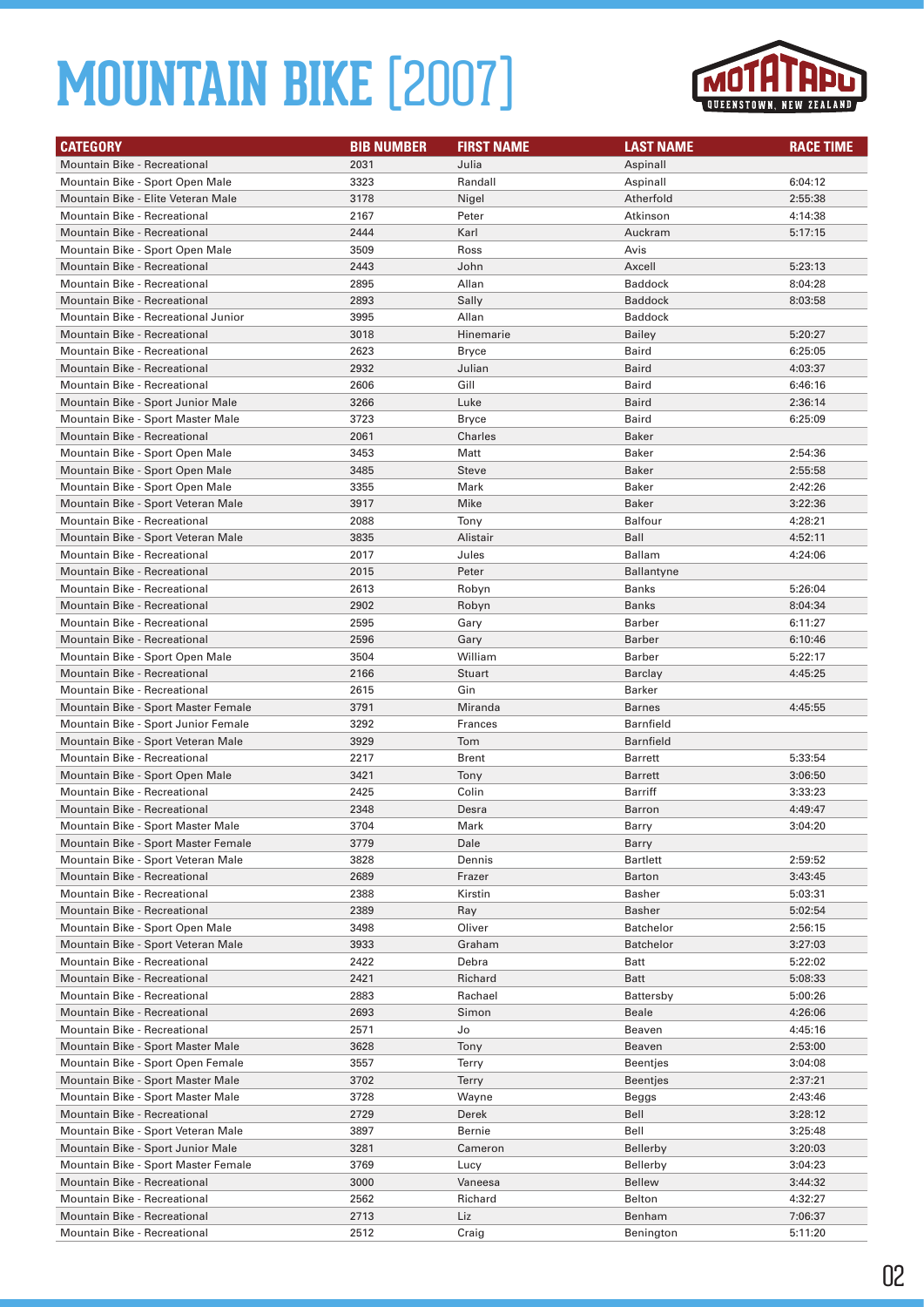

| <b>CATEGORY</b>                                                 | <b>BIB NUMBER</b> | <b>FIRST NAME</b> | <b>LAST NAME</b>      | <b>RACE TIME</b>   |
|-----------------------------------------------------------------|-------------------|-------------------|-----------------------|--------------------|
| Mountain Bike - Elite Master Male                               | 3127              | Tony              | <b>Bennett</b>        | 2:57:48            |
| Mountain Bike - Sport Master Male                               | 4022              | Peter             | <b>Bennetts</b>       | 4:03:58            |
| Mountain Bike - Recreational                                    | 2457              | Rachel            | Bentley               | 4:40:00            |
| Mountain Bike - Sport Master Male                               | 3610              | Trevor            | Best                  | 3:21:17            |
| <b>Mountain Bike - Recreational</b>                             | 2621              | Aidan             | <b>Bird</b>           | 4:03:24            |
| Mountain Bike - Elite Open Male                                 | 3079              | Jason             | Blair                 | 2:18:12            |
| Mountain Bike - Elite Open Female                               | 3099              | Annie             | Blair                 | 2:42:12            |
| Mountain Bike - Recreational                                    | 2996              | Phil              | Blakely               | 4:45:56            |
| <b>Mountain Bike - Recreational</b>                             | 2155              | Ken               | <b>Blatch</b>         | 3:42:07            |
| Mountain Bike - Sport Open Male                                 | 3473              | Steve             | <b>Blennerhassett</b> | 2:58:40            |
| <b>Mountain Bike - Recreational</b>                             | 2135              | Nathan            | <b>Blomfield</b>      | 5:07:12            |
| Mountain Bike - Sport Junior Male                               | 3280              | Brandon           | <b>Blomfield</b>      | 3:07:16            |
| <b>Mountain Bike - Recreational</b>                             | 2071              | Adrian            | <b>Blommerde</b>      | 4:32:29            |
| Mountain Bike - Recreational                                    | 3070              | Evan              | Bloomfield            | 3:43:46            |
| Mountain Bike - Sport Master Female                             | 3807              | Vivien            | Bloor                 |                    |
| Mountain Bike - Sport Master Female                             | 3808              | Vivien            | Bloor                 | 3:42:53            |
| <b>Mountain Bike - Recreational</b>                             | 2308              | John              | Blue                  | 4:30:30            |
| Mountain Bike - Recreational                                    | 2855              | Kaye              | Blundell              | 4:07:32            |
| <b>Mountain Bike - Recreational</b>                             | 2171              | John              | Blunden               | 3:58:31            |
| Mountain Bike - Recreational                                    | 2099              | Glenn             | <b>Bolton</b>         | 5:44:27            |
| <b>Mountain Bike - Recreational</b>                             | 2697              | Garry             | Bond                  | 3:52:01            |
| Mountain Bike - Recreational                                    | 2944              | Dave              | Booth                 | 3:22:04            |
| <b>Mountain Bike - Recreational</b>                             | 2162              | Andy              | <b>Borland</b>        | 3:58:46            |
| Mountain Bike - Elite Veteran Male                              | 3183              | Warren            | <b>Borlase</b>        |                    |
| Mountain Bike - Recreational                                    | 2583              | Nathan            | <b>Botting</b>        | 5:40:44            |
| Mountain Bike - Elite Veteran Male                              | 3180              | John              | <b>Boulton</b>        |                    |
| Mountain Bike - Elite Veteran Male                              | 3242              | Richard           | <b>Bowers</b>         | 2:40:38            |
| Mountain Bike - Sport Junior Male                               | 3269              | Willy             | Bowman                | 2:58:00            |
| Mountain Bike - Sport Junior Female                             | 3297              | Richard           | Bowman                | 3:46:30            |
| Mountain Bike - Recreational                                    | 2045              | Zara              | Bowmar                |                    |
| <b>Mountain Bike - Recreational</b>                             | 2678              | Rick              | Boyd                  | 3:56:30            |
| Mountain Bike - Sport Master Female                             | 3761              | Erith             | Boyd                  | 5:40:47            |
| Mountain Bike - Elite Open Male                                 | 3074              | Jack              | <b>Bradbrook</b>      | 2:56:12            |
| Mountain Bike - Recreational                                    | 2676              | Michelle          | <b>Bradley</b>        | 5:39:29            |
| <b>Mountain Bike - Recreational</b>                             | 2956              | Murray            | <b>Bradley</b>        | 4:07:54            |
| Mountain Bike - Recreational                                    | 2062              | Amanda            | <b>Bradley</b>        |                    |
| Mountain Bike - Sport Open Male                                 | 3402              | Amanda            | <b>Bradley</b>        | 2:48:38            |
| Mountain Bike - Recreational                                    | 2304<br>3357      | Angus             | Bradshaw              | 2:58:08<br>3:20:47 |
| Mountain Bike - Sport Open Male<br>Mountain Bike - Recreational | 3010              | Ollie<br>John     | <b>Bradshaw</b>       |                    |
| <b>Mountain Bike - Recreational</b>                             |                   |                   | Brakenridge           |                    |
| Mountain Bike - Recreational Junior                             | 2873<br>3991      | Roger<br>Thomas   | Brash<br>Brash        | 4:54:47<br>4:08:22 |
| Mountain Bike - Recreational                                    | 2339              | Jacqui            | <b>Breen</b>          | 5:05:14            |
| Mountain Bike - Recreational                                    | 2106              | Scott             | <b>Bremner</b>        | 3:53:53            |
| Mountain Bike - Recreational                                    | 2860              | Leila             | <b>Brewerton</b>      | 5:28:00            |
| Mountain Bike - Recreational                                    | 2249              | Merrin            | <b>Brewster</b>       | 5:52:15            |
| Mountain Bike - Recreational                                    | 2533              | Michael           | <b>Brick</b>          |                    |
| Mountain Bike - Recreational                                    | 2149              | Stacey            | Briggs                | 3:38:22            |
| Mountain Bike - Recreational                                    | 3031              | Andy              | <b>Brinsley</b>       |                    |
| Mountain Bike - Recreational                                    | 2644              | Kelvin            | Brock                 | 3:58:55            |
| Mountain Bike - Recreational                                    | 2930              | Richard           | Brockwell             | 4:13:26            |
| Mountain Bike - Sport Master Male                               | 3725              | David             | <b>Brookland</b>      | 3:29:26            |
| Mountain Bike - Elite Veteran Male                              | 3244              | <b>Steve</b>      | Brough                | 2:44:21            |
| Mountain Bike - Recreational                                    | 2808              | Catherine         | Brown                 | 7:26:37            |
| Mountain Bike - Recreational                                    | 2647              | Chris             | <b>Brown</b>          | 6:25:38            |
| Mountain Bike - Recreational                                    | 2226              | Darin             | Brown                 | 4:07:31            |
| Mountain Bike - Recreational                                    | 2222              | Jacq              | <b>Brown</b>          | 4:21:13            |
| Mountain Bike - Recreational                                    | 2196              | Malcolm           | Brown                 | 4:38:14            |
| Mountain Bike - Recreational                                    | 2265              | Marcus            | Brown                 |                    |
| Mountain Bike - Recreational                                    | 2133              | Murray            | Brown                 | 5:06:57            |
| Mountain Bike - Recreational                                    | 2372              | <b>Nick</b>       | <b>Brown</b>          | 6:25:38            |
| Mountain Bike - Recreational                                    | 2856              | Sandy             | Brown                 | 3:24:21            |
| Mountain Bike - Recreational                                    | 2430              | Shane             | <b>Brown</b>          | 3:26:05            |
| Mountain Bike - Elite Veteran Male                              | 3185              | Herbie            | Brown                 | 2:45:47            |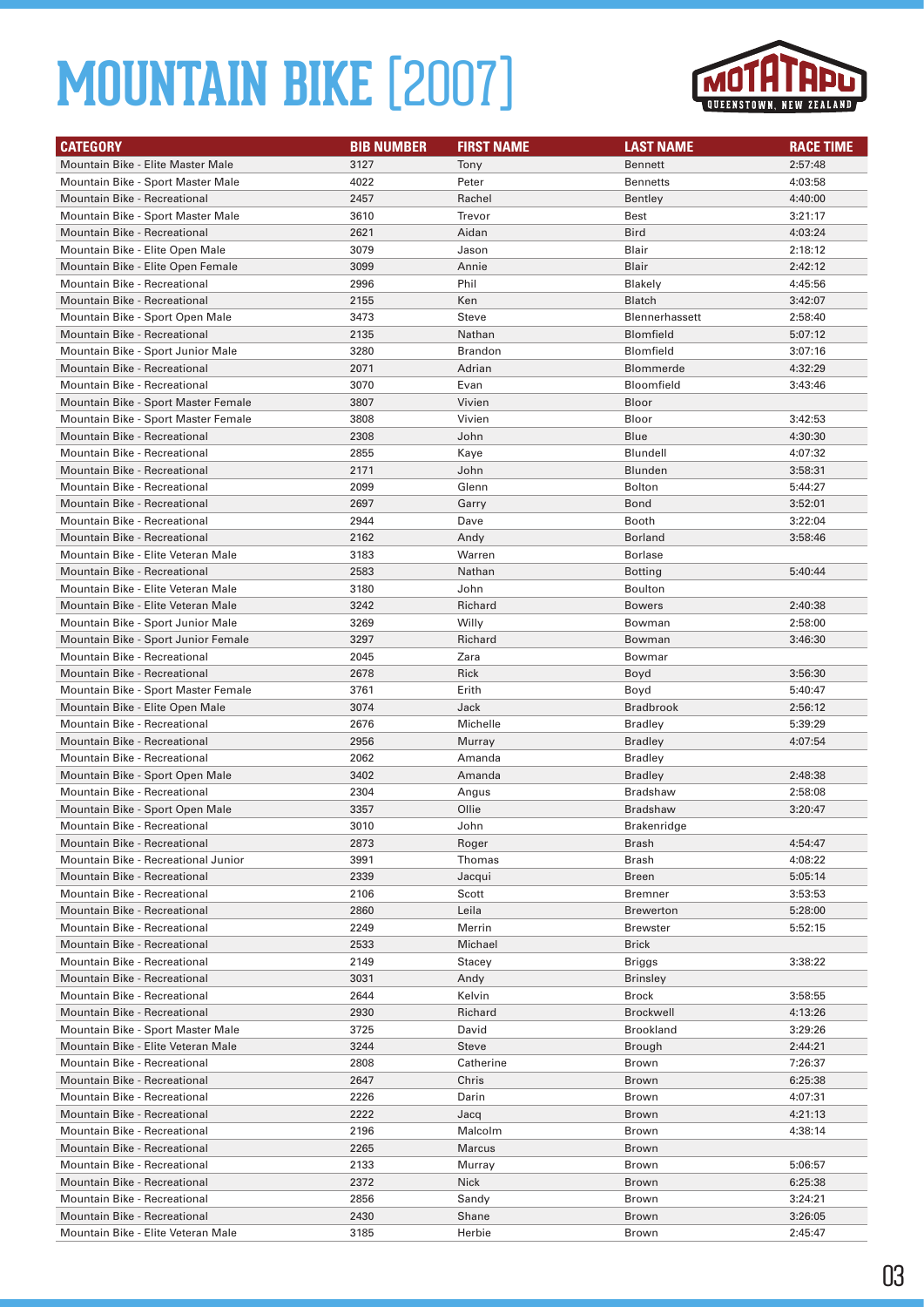

| <b>CATEGORY</b>                                                       | <b>BIB NUMBER</b> | <b>FIRST NAME</b> | <b>LAST NAME</b> | <b>RACE TIME</b> |
|-----------------------------------------------------------------------|-------------------|-------------------|------------------|------------------|
| Mountain Bike - Sport Open Male                                       | 3468              | Graeme            | Brown            | 4:22:16          |
| Mountain Bike - Sport Open Male                                       | 3452              | Jason             | Brown            | 3:04:31          |
| Mountain Bike - Sport Open Female                                     | 3588              | Nicola            | Brown            | 3:43:33          |
| Mountain Bike - Sport Master Male                                     | 3716              | Stephen           | Brown            | 3:16:43          |
| Mountain Bike - Sport Master Female                                   | 3786              | <b>Barbara</b>    | <b>Brown</b>     | 3:47:56          |
| Mountain Bike - Sport Veteran Female                                  | 3949              | Stephen           | Brown            | 4:45:17          |
| Mountain Bike - Sport Open Male                                       | 4002              | Sven              | <b>Bruss</b>     | 3:05:07          |
| Mountain Bike - Recreational                                          | 2833              | Rose              | Bryant           | 5:41:14          |
| Mountain Bike - Recreational                                          | 2867              | <b>Steve</b>      | Bryant           | 5:41:45          |
| Mountain Bike - Recreational                                          | 2165              | Donna             | Bryant           | 4:24:46          |
| Mountain Bike - Sport Open Male                                       | 3403              | Robert            | Brydges          |                  |
| Mountain Bike - Recreational                                          | 2581              | Anna              | Buchanan         | 5:44:14          |
| <b>Mountain Bike - Recreational</b>                                   | 2911              | Monique           | Buchanan         |                  |
| Mountain Bike - Recreational                                          | 2912              | Monique           | Buchanan         | 6:35:23          |
| Mountain Bike - Sport Veteran Female                                  | 3950              | Barbara           | Buchanan         | 3:04:33          |
| Mountain Bike - Recreational                                          | 2426              | Angela            | Buckley          | 6:36:10          |
| <b>Mountain Bike - Recreational</b>                                   | 2814              | Tim               | <b>Buckley</b>   |                  |
| Mountain Bike - Recreational                                          | 2107              | Alan              | Bulling          | 6:06:47          |
| Mountain Bike - Sport Junior Male                                     | 3276              | Pieter            | <b>Bulling</b>   | 3:17:13          |
| Mountain Bike - Sport Open Male                                       | 3399              | Ben               | Bulling          | 5:17:15          |
| Mountain Bike - Sport Veteran Male                                    | 3876              | Grant             | Bulling          | 3:38:51          |
| Mountain Bike - Recreational                                          | 2356              | Chris             | Bulman           | 4:07:40          |
| Mountain Bike - Sport Veteran Male                                    | 3880              | Derek             | Bulman           |                  |
| <b>Mountain Bike - Recreational</b>                                   | 2523              | Phillip           | Bunn             | 5:14:20          |
| Mountain Bike - Sport Veteran Male                                    | 3937              | Debbie            | Bunny            | 3:59:36          |
| Mountain Bike - Sport Veteran Female                                  | 3947              | Debbie            | Bunny            | 3:36:50          |
| <b>Mountain Bike - Recreational</b>                                   | 2737              | Matthew           | Burgess          | 4:46:26          |
| Mountain Bike - Recreational                                          | 2577              | Nicola            | Burke            | 4:02:39          |
| Mountain Bike - Sport Open Female                                     | 3540              | Rose              | <b>Burnard</b>   | 3:40:43          |
| Mountain Bike - Recreational                                          | 2025              | Graeme            | <b>Burnett</b>   | 3:31:38          |
| Mountain Bike - Sport Junior Male                                     | 3288              | Loren             | <b>Burnett</b>   | 2:47:29          |
| Mountain Bike - Sport Junior Male                                     | 3289              | Hamish            | Burnett          | 3:07:53          |
| Mountain Bike - Sport Open Male                                       | 3408              | Alistair          | <b>Burnett</b>   | 2:52:40          |
| Mountain Bike - Sport Open Female                                     | 3573              | Cindy             | Burnett          | 4:13:18          |
| Mountain Bike - Sport Master Male                                     | 3660              | Tim               | <b>Burns</b>     | 3:23:54          |
| Mountain Bike - Recreational                                          | 2984              | Pete              | Burt             | 3:35:37          |
| Mountain Bike - Recreational                                          | 2341              | Chris             | Burton           | 5:43:38          |
| Mountain Bike - Recreational                                          | 2780              | Ginny             | Bush             | 2:56:56          |
| Mountain Bike - Elite Master Male                                     | 3149              | Antony            | Bush             | 2:45:04          |
| <b>Mountain Bike - Recreational</b>                                   | 2054              | Josephine         | <b>Butler</b>    | 6:59:50          |
| Mountain Bike - Recreational                                          | 2053              | John              | Butler           | 6:59:49          |
| Mountain Bike - Sport Open Male                                       | 3322              | Mike              | Byers            | 3:11:59          |
| Mountain Bike - Recreational                                          | 2266              | Peter             | Bylsma           | 4:37:37          |
| Mountain Bike - Sport Open Male<br>Mountain Bike - Sport Veteran Male | 3394<br>3932      | Geof<br>Gerald    | Byrne            | 2:42:49          |
| Mountain Bike - Recreational                                          |                   |                   | Byrne            | 3:42:02          |
|                                                                       | 2463              | Mark              | Cadzow           |                  |
| Mountain Bike - Recreational<br>Mountain Bike - Recreational          | 2464<br>3014      | Mark<br>Kevin     | Cadzow<br>Calder | 4:11:22          |
| Mountain Bike - Sport Open Female                                     | 3593              | Laura             | Callahan         | 3:25:49          |
| Mountain Bike - Recreational                                          | 2617              | Kyle              | Cameron          | 3:30:32          |
| <b>Mountain Bike - Recreational</b>                                   | 2736              | Maureen           | Cameron          | 3:26:17          |
| Mountain Bike - Recreational                                          | 2735              | Rob               | Cameron          |                  |
| Mountain Bike - Recreational                                          | 2022              | Noel              | Campbell         | 6:06:15          |
| Mountain Bike - Recreational                                          | 2067              | David             | Campbell         | 4:00:09          |
| Mountain Bike - Recreational                                          | 3057              | David             | Campbell         |                  |
| Mountain Bike - Recreational                                          | 2411              | Anna              | Campbell         | 4:39:49          |
| Mountain Bike - Recreational                                          | 2318              | Annie             | Campbell         | 4:32:44          |
| Mountain Bike - Sport Open Male                                       | 3381              | Christopher       | Campbell         | 5:19:16          |
| Mountain Bike - Sport Open Female                                     | 3546              | Cheryl            | Campbell         | 5:05:03          |
| Mountain Bike - Recreational                                          | 2927              | John              | Cantillon        | 4:06:32          |
| Mountain Bike - Recreational                                          | 2058              | Alex              | Caramello        |                  |
| Mountain Bike - Sport Open Male                                       | 3401              | Jamie             | Cargill          | 3:15:07          |
| Mountain Bike - Sport Master Male                                     | 3747              | Geoff             | Carleton         | 3:25:52          |
| Mountain Bike - Recreational                                          | 2060              | Patrick           | Carmine          |                  |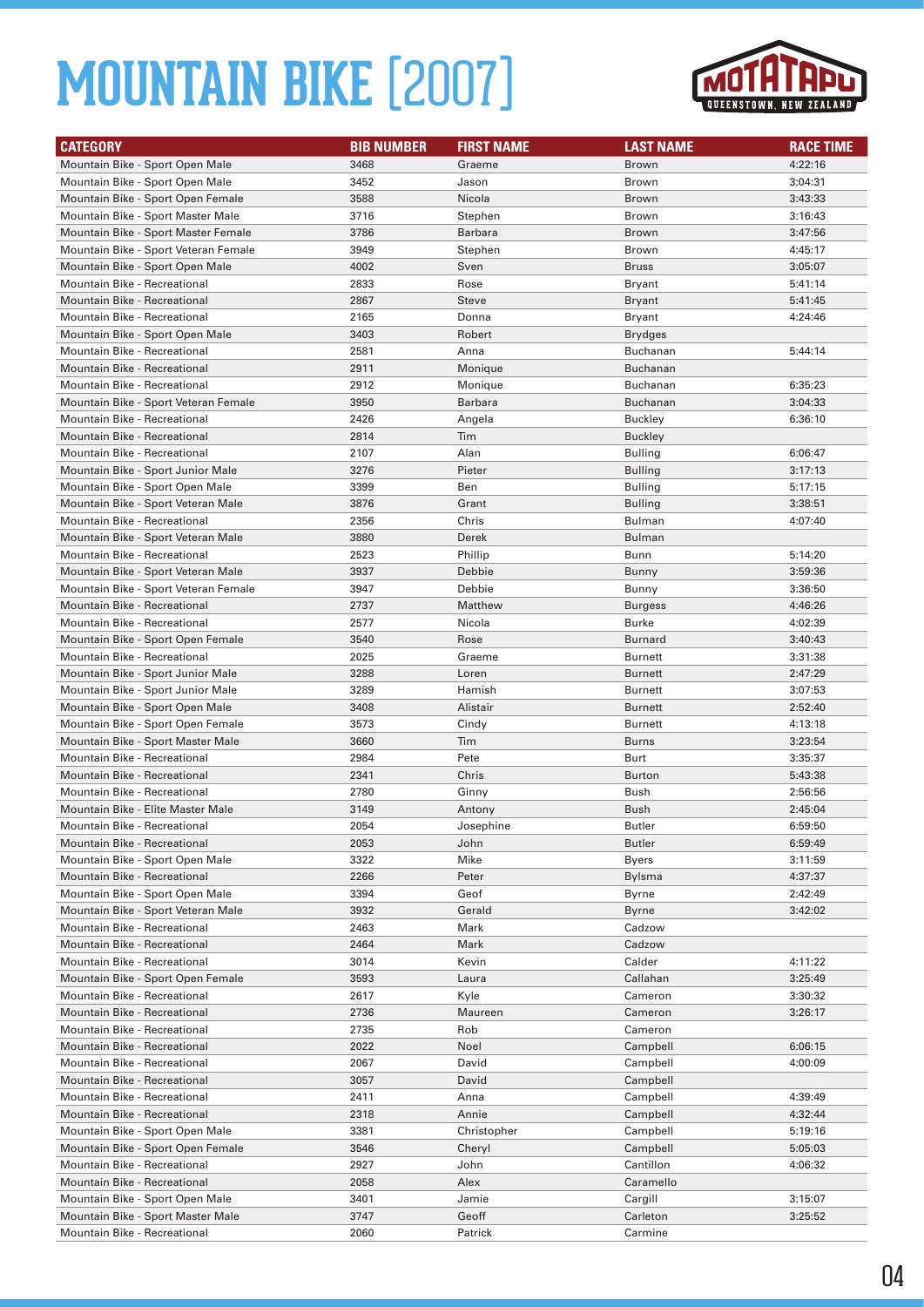

| <b>CATEGORY</b>                                                   | <b>BIB NUMBER</b> | <b>FIRST NAME</b> | <b>LAST NAME</b>      | <b>RACE TIME</b>   |
|-------------------------------------------------------------------|-------------------|-------------------|-----------------------|--------------------|
| <b>Mountain Bike - Recreational</b>                               | 2723              | Paul              | Carpenter             | 4:09:53            |
| Mountain Bike - Recreational                                      | 2765              | Matthew           | Carson                | 4:38:29            |
| <b>Mountain Bike - Recreational</b>                               | 2424              | Graeme            | Carter                | 7:14:06            |
| Mountain Bike - Recreational                                      | 4014              | Mark              | Carter                | 3:26:40            |
| Mountain Bike - Elite Master Male                                 | 3155              | Paul              | Carter                | 3:01:21            |
| Mountain Bike - Recreational                                      | 2041              | Thomas            | Cashen                | 4:21:26            |
| Mountain Bike - Sport Master Male                                 | 3650              | Mark              | Cashen                |                    |
| Mountain Bike - Recreational                                      | 2702              | Sarah             | Catherall             |                    |
| Mountain Bike - Sport Open Male                                   | 3305              | Mathew            | Caton                 | 4:07:48            |
| Mountain Bike - Recreational                                      | 2179              | Barbara           | Caughey               | 4:33:49            |
| <b>Mountain Bike - Recreational</b>                               | 2630              | Alan              | Caughley              | 4:10:41            |
| <b>Mountain Bike - Recreational</b>                               | 2413              | Allan             | Caulfield             | 3:33:47            |
| Mountain Bike - Elite Open Female                                 | 3098              | Philip            | Causer                |                    |
| Mountain Bike - Elite Master Male                                 | 3106              | Philip            | Causer                |                    |
| <b>Mountain Bike - Recreational</b>                               | 2467              | Frank             | Cazemier              |                    |
| <b>Mountain Bike - Recreational</b>                               | 2555              | Rodger            | Chalk                 | 4:31:35            |
| Mountain Bike - Elite Master Male                                 | 3142              | Paul              | Challis               | 3:27:36            |
| <b>Mountain Bike - Recreational</b>                               | 2055              | Deane             | Chalmers              |                    |
| Mountain Bike - Sport Open Male                                   | 3432              | Kent              | Chalmers              | 4:16:21            |
| Mountain Bike - Recreational                                      | 3026              | Ellie             | Chaloner              | 7:14:14            |
| <b>Mountain Bike - Recreational</b>                               | 2073              | <b>Terry</b>      | Chamberlain           | 4:35:24            |
| <b>Mountain Bike - Recreational</b>                               | 2946              | Paul              | Chamberlain           | 6:39:54            |
| <b>Mountain Bike - Recreational</b>                               | 2809              | Rose              | Chambers              | 4:56:07            |
| Mountain Bike - Sport Master Male                                 | 3733              | Rose              | Chambers              | 2:48:46            |
| Mountain Bike - Sport Master Male                                 | 3637              | Ross              | Chambers              | 4:31:25            |
| Mountain Bike - Recreational Junior                               | 3994              | Nina              | Chambers              | 4:19:53            |
| Mountain Bike - Sport Veteran Male                                | 3884              | Herbert john      | Chandler              |                    |
| Mountain Bike - Sport Master Male                                 | 3678              | Ewan              | Chapman               | 3:13:49            |
| Mountain Bike - Sport Veteran Male                                | 3837              | Michael           | Chappell              | 2:52:56            |
| <b>Mountain Bike - Recreational</b>                               | 2028              | Brendon           | Chatfield             |                    |
| <b>Mountain Bike - Recreational</b>                               | 2524              | Bill              | Chatwin               | 4:20:14            |
| Mountain Bike - Sport Open Male                                   | 3448              | Dave              | Cheyne                | 3:54:16            |
| Mountain Bike - Sport Open Male                                   | 3335              | Michael           | Chin                  | 3:27:19            |
| Mountain Bike - Sport Veteran Male                                | 3819              | Michael           | Chin                  | 5:12:44            |
| <b>Mountain Bike - Recreational</b>                               | 4008              | Peter             | Chisholm              | 5:00:04            |
| <b>Mountain Bike - Recreational</b>                               | 2796              | Royce             | Chisnall              |                    |
| <b>Mountain Bike - Recreational</b>                               | 2766              | Grant             | Chittock              | 3:08:37            |
| <b>Mountain Bike - Recreational</b>                               | 2767              | Tamsin            | Chittock              | 3:08:34            |
| <b>Mountain Bike - Recreational</b>                               | 2794<br>3851      | Alexi<br>Mark     | Christie              | 3:06:01<br>2:57:48 |
| Mountain Bike - Sport Veteran Male                                |                   |                   | Christie              |                    |
| Mountain Bike - Recreational                                      | 2302              | Garry<br>Tim      | Chronican             | 4:37:01            |
| Mountain Bike - Recreational                                      | 2703              |                   | Church                | 3:09:45            |
| Mountain Bike - Sport Master Male<br>Mountain Bike - Recreational | 3680<br>2228      | Craig<br>Paul     | Churchill<br>Claridge | 3:23:49<br>3:35:50 |
| Mountain Bike - Recreational                                      | 2453              | Wayne             | Clark                 | 3:14:01            |
| Mountain Bike - Elite Master Male                                 | 3148              | Mike              | Clark                 |                    |
| Mountain Bike - Sport Junior Male                                 | 3260              | <b>Nick</b>       | Clark                 | 2:34:36            |
| Mountain Bike - Sport Master Male                                 | 3751              | Andrew            | Clark                 | 6:22:36            |
| Mountain Bike - Sport Veteran Male                                | 2894              | Paul              | Clark                 | 3:16:50            |
| Mountain Bike - Recreational                                      | 2094              | Dave              | Clarke                | 3:39:50            |
| Mountain Bike - Recreational                                      | 2198              | Geoff             | Clarke                | 4:42:15            |
| Mountain Bike - Sport Open Male                                   | 3492              | Paul              | Clarke                | 3:30:03            |
| Mountain Bike - Recreational                                      | 2638              | Daniel            | Clarkson              | 4:44:13            |
| Mountain Bike - Recreational                                      | 2620              | Kit               | Clarkson              | 4:27:15            |
| Mountain Bike - Sport Junior Male                                 | 3259              | Tony              | Clear                 | 3:42:59            |
| Mountain Bike - Sport Veteran Male                                | 3841              | Tony              | Clear                 | 4:10:01            |
| Mountain Bike - Recreational                                      | 2243              | Carmen            | Cleaver               | 3:31:26            |
| Mountain Bike - Recreational                                      | 2320              | Tane              | Cleaver               | 4:53:07            |
| Mountain Bike - Elite Master Male                                 | 3126              | Mal               | Cleugh                | 3:07:16            |
| Mountain Bike - Recreational                                      | 2900              | Gregory           | Clinton-tarestad      | 5:16:15            |
| Mountain Bike - Sport Master Male                                 | 3738              | Joe               | Coats                 | 5:46:55            |
| Mountain Bike - Sport Master Female                               | 3764              | Alison            | Coats                 | 5:40:49            |
| Mountain Bike - Sport Master Male                                 | 3622              | Chris             | Cobeldick             | 2:48:28            |
| Mountain Bike - Recreational                                      | 2739              | Ken               | Cochran               | 5:54:03            |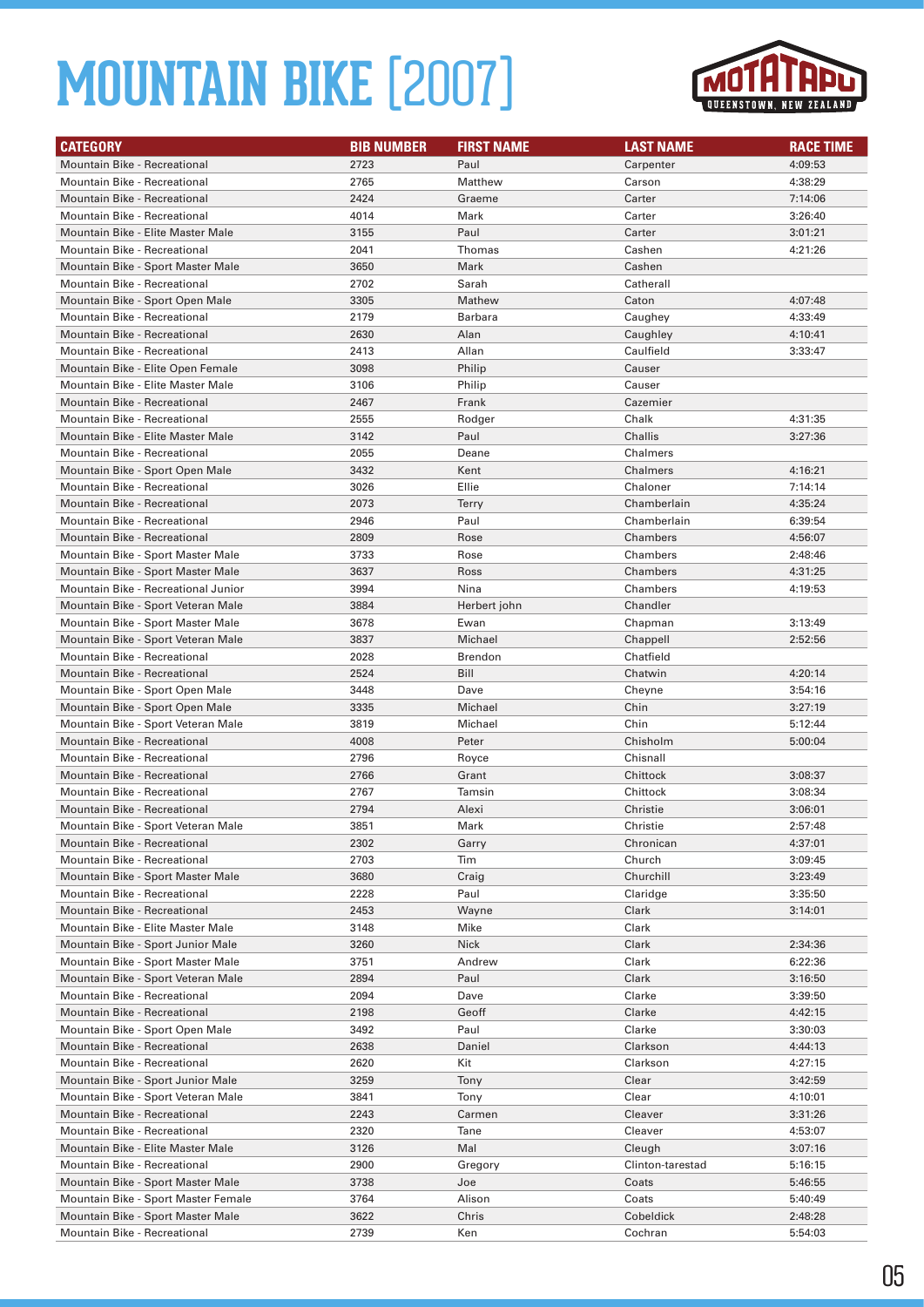

| <b>CATEGORY</b>                     | <b>BIB NUMBER</b> | <b>FIRST NAME</b> | <b>LAST NAME</b> | <b>RACE TIME</b> |
|-------------------------------------|-------------------|-------------------|------------------|------------------|
| Mountain Bike - Sport Open Male     | 3437              | Jonathan          | Cochrane         | 2:45:28          |
| Mountain Bike - Recreational        | 2462              | <b>Bruce</b>      | Cockroft         |                  |
| <b>Mountain Bike - Recreational</b> | 2121              | Gerard            | Cody             | 4:01:14          |
| Mountain Bike - Recreational        | 2128              | Matthew           | Cody             | 3:30:13          |
| Mountain Bike - Recreational        | 2513              | Shaun             | Cody             | 5:08:36          |
| <b>Mountain Bike - Recreational</b> | 2707              | Nick              | Cole             | 4:23:55          |
| <b>Mountain Bike - Recreational</b> | 2777              | Sarah             | Cole             |                  |
| Mountain Bike - Recreational        | 2633              | Rosalind          | Cole-baker       | 8:04:37          |
| <b>Mountain Bike - Recreational</b> | 2679              | Chris             | Coleman          | 6:17:35          |
| Mountain Bike - Recreational        | 2240              | Jacqui            | Coleman          | 4:31:50          |
| Mountain Bike - Sport Open Female   | 3556              | Anna              | Collett          | 4:01:46          |
| Mountain Bike - Sport Open Male     | 3359              | Tracey            | Collie           | 3:39:55          |
| Mountain Bike - Sport Open Male     | 3029              | Fraser            | Collie           | 2:50:41          |
| Mountain Bike - Recreational        | 2663              | Kelvin            | Collins          | 4:23:59          |
| <b>Mountain Bike - Recreational</b> | 3021              | Stephen           | Combe            | 2:57:23          |
| Mountain Bike - Recreational        | 3024              | Stephen           | Combe            | 2:57:21          |
| Mountain Bike - Sport Open Male     | 3325              | Maria             | Connelly         | 2:40:17          |
| Mountain Bike - Sport Open Female   | 3585              | Maria             | Connelly         |                  |
| <b>Mountain Bike - Recreational</b> | 2666              | Judith hunter     | Cook             | 6:36:55          |
| <b>Mountain Bike - Recreational</b> | 2234              | Lynne             | Cook             | 5:36:20          |
| Mountain Bike - Sport Junior Female | 3293              | Felicity annie    | Cook             | 4:07:58          |
| Mountain Bike - Sport Open Male     | 3515              | <b>Brendan</b>    | Cook             |                  |
| Mountain Bike - Sport Master Male   | 3749              | Bill              | Cook             | 4:46:18          |
| Mountain Bike - Sport Veteran Male  | 3910              | David bryan       | Cook             | 4:18:16          |
| Mountain Bike - Sport Veteran Male  | 3901              | Tim               | Cook             | 3:00:13          |
| <b>Mountain Bike - Recreational</b> | 2151              | Tim               | Cookson          | 3:34:30          |
| <b>Mountain Bike - Recreational</b> | 2390              | Jeremy            | Coombes          | 4:22:20          |
| Mountain Bike - Recreational        | 2851              | Sue               | Coombes          |                  |
| Mountain Bike - Sport Veteran Male  | 3923              | lan               | Coombes          | 3:42:50          |
| Mountain Bike - Recreational        | 2940              | Leigh             | Cooper           | 3:40:00          |
| Mountain Bike - Recreational        | 2811              | Paul              | Cooper           | 4:11:21          |
| Mountain Bike - Sport Junior Male   | 3284              | Regan             | Cooper           | 3:58:58          |
| Mountain Bike - Sport Open Male     | 2983              | Damon             | Cooper           | 3:32:13          |
| Mountain Bike - Elite Master Male   | 3100              | Craig             | Coote            | 3:08:46          |
| <b>Mountain Bike - Recreational</b> | 2696              | Warwick           | Cope             | 4:03:12          |
| Mountain Bike - Recreational        | 2404              | Paul              | Copland          | 3:27:10          |
| Mountain Bike - Recreational        | 2405              | Paul              | Copland          | 5:17:13          |
| Mountain Bike - Sport Open Male     | 3304              | Jonathan          | Copson           | 2:54:56          |
| Mountain Bike - Recreational        | 2778              | Dave              | Cormack          |                  |
| Mountain Bike - Sport Master Male   | 4019              | David             | Cormack          |                  |
| Mountain Bike - Sport Veteran Male  | 3825              | Helen             | Cornwell         | 4:35:40          |
| Mountain Bike - Recreational        | 2730              | Brett             | Cotter           | 5:22:55          |
| Mountain Bike - Recreational        | 2981              | Brad              | Coughlan         | 3:57:57          |
| Mountain Bike - Recreational        | 2450              | Warren            | Coulbeck         | 4:06:29          |
| Mountain Bike - Recreational        | 2688              | Malcolm           | Couling          | 4:00:18          |
| Mountain Bike - Recreational        | 2552              | Allister          | Cowan            | 3:52:01          |
| <b>Mountain Bike - Recreational</b> | 2338              | Chrysta           | Cowan            | 5:05:13          |
| Mountain Bike - Sport Open Female   | 3577              | Jackie            | Cowan            | 4:35:36          |
| Mountain Bike - Elite Master Male   | 3145              | Dave              | Cowie            | 2:41:40          |
| Mountain Bike - Sport Open Male     | 3382              | Roger             | Cowie            | 4:18:19          |
| Mountain Bike - Recreational        | 2014              | Kerry             | Cox              | 5:02:13          |
| Mountain Bike - Recreational        | 3019              | Paul              | Cox              | 2:04:26          |
| Mountain Bike - Recreational        | 2874              | Bethany           | Cox              | 5:26:13          |
| Mountain Bike - Sport Master Male   | 3621              | Mark              | Cox              | 3:52:21          |
| Mountain Bike - Recreational Junior | 3993              | Bethany           | Cox              | 5:26:13          |
| Mountain Bike - Sport Open Male     | 3481              | Martin            | Coyle            | 3:27:44          |
| Mountain Bike - Recreational        | 2337              | Pip               | Craigie          |                  |
| Mountain Bike - Sport Open Male     | 3388              | Jeremy            | Craw             | 3:04:03          |
| Mountain Bike - Elite Veteran Male  | 3188              | Trevor            | Crawford         | 3:23:46          |
| Mountain Bike - Sport Open Female   | 3532              | Paulie            | Crawford-davies  |                  |
| Mountain Bike - Sport Open Male     | 3514              | Murray            | Crean            | 4:21:36          |
| Mountain Bike - Sport Master Male   | 3651              | Richie            | Crean            | 4:48:39          |
| Mountain Bike - Recreational        | 2021              | Paul              | Crichton         | 3:42:20          |
| Mountain Bike - Recreational        | 2945              | Shayne            | Crimp            | 3:32:38          |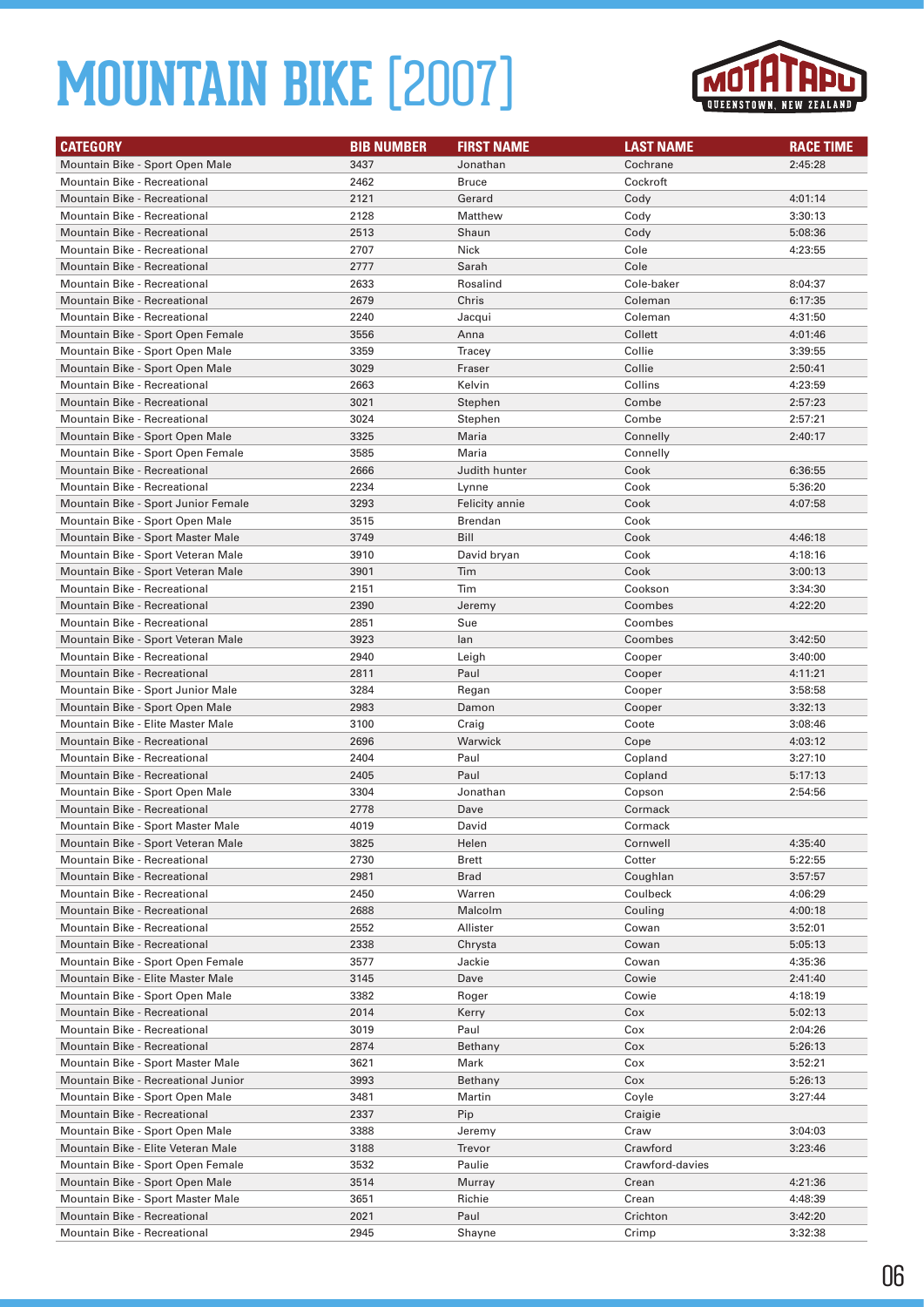

| <b>CATEGORY</b>                                                        | <b>BIB NUMBER</b> | <b>FIRST NAME</b> | <b>LAST NAME</b>       | <b>RACE TIME</b>   |
|------------------------------------------------------------------------|-------------------|-------------------|------------------------|--------------------|
| <b>Mountain Bike - Recreational</b>                                    | 2625              | Charlotte         | Crocker                | 4:57:46            |
| <b>Mountain Bike - Recreational</b>                                    | 2582              | Kath              | Crocker                | 5:43:56            |
| Mountain Bike - Elite Master Female                                    | 3163              | Linzi             | Crocker                |                    |
| Mountain Bike - Sport Open Female                                      | 3594              | Rosalind          | Crombie                | 5:07:01            |
| Mountain Bike - Sport Open Male                                        | 3458              | Michael           | Crooks                 | 3:05:15            |
| Mountain Bike - Sport Open Male                                        | 3456              | Stu               | Crooks                 | 2:46:20            |
| <b>Mountain Bike - Recreational</b>                                    | 2298              | Gillian           | Crosbie                | 5:58:37            |
| <b>Mountain Bike - Recreational</b>                                    | 2163              | <b>Brent</b>      | Cross                  |                    |
| <b>Mountain Bike - Recreational</b>                                    | 2461              | Kate              | Cross                  | 6:40:29            |
| <b>Mountain Bike - Recreational</b>                                    | 3042              | Vaughan           | Cross                  | 4:28:18            |
| <b>Mountain Bike - Recreational</b>                                    | 2330              | Grant             | Crotty                 | 4:52:42            |
| Mountain Bike - Recreational                                           | 2168              | Nathan            | Cruickshank            | 3:28:18            |
| Mountain Bike - Sport Master Male                                      | 3627              | Neil              | Cruickshank            | 4:01:26            |
| Mountain Bike - Sport Open Male                                        | 4010              | Jeremy            | Culpitt                | 5:20:03            |
| Mountain Bike - Sport Master Male                                      | 3633              | Tony              | Culshaw                | 3:56:51            |
| Mountain Bike - Sport Master Male                                      | 3630              | Richard           | Cunliffe               | 3:54:31            |
| Mountain Bike - Sport Open Male                                        | 3418              | Dion              | Cunningham             | 3:09:44            |
| Mountain Bike - Recreational                                           | 2973              | Tim               | Curran                 | 4:54:41            |
| <b>Mountain Bike - Recreational</b>                                    | 2974              | Tim               | Curran                 | 4:54:43            |
| Mountain Bike - Sport Master Female                                    | 3759              | Clare             | Currie                 |                    |
| <b>Mountain Bike - Recreational</b>                                    | 2078              | Harry             | Cuttance               | 4:25:31            |
| <b>Mountain Bike - Recreational</b>                                    | 2079              | Harry             | Cuttance               | 5:56:06            |
| Mountain Bike - Elite Veteran Male                                     | 3245              | Marty             | Cuttle                 | 2:40:08            |
| <b>Mountain Bike - Recreational</b>                                    | 4016              | Eamon             | Dakin                  | 3:30:13            |
| Mountain Bike - Elite Master Male                                      | 3118              | Grant             | Dalbeth                | 2:58:37            |
| Mountain Bike - Sport Veteran Female                                   | 3948              | Raewyn            | Dallimore              | 3:31:36            |
| Mountain Bike - Sport Open Female                                      | 3555              | Julie             | Dalziel                | 5:59:33            |
| Mountain Bike - Recreational                                           | 2942              | Rebecca           | Darracott              | 4:45:13            |
| Mountain Bike - Sport Master Male                                      | 3693              | Nigel             | Davenport              | 3:54:44            |
| Mountain Bike - Sport Veteran Male                                     | 3838              | Greg              | Davey                  | 3:56:57            |
| Mountain Bike - Recreational Junior                                    | 3989              | Kieran            | Davidson               | 3:31:04            |
| Mountain Bike - Recreational                                           | 2416              | Gabrielle         | Davie                  | 6:13:13            |
| Mountain Bike - Recreational                                           | 2691              | Andrew            | Davies                 | 3:18:32            |
| Mountain Bike - Sport Open Male                                        | 3499              | Chris             | Davies                 | 2:55:09            |
| Mountain Bike - Sport Master Male                                      | 3741              | Paul              | Davies                 |                    |
| Mountain Bike - Recreational                                           | 2880              | Catherine         | Davis                  |                    |
| Mountain Bike - Recreational                                           | 2158              | Nicola            | Davis                  | 4:49:25            |
| Mountain Bike - Elite Open Female                                      | 3097              | Louisa            | Davis                  | 2:53:56            |
| Mountain Bike - Sport Master Male                                      | 2734              | Tim               | Davis                  | 3:19:28            |
| Mountain Bike - Sport Master Female                                    | 3782              | Shelley           | Davis                  | 3:11:00            |
| Mountain Bike - Sport Master Female                                    | 3783              | Shelley           | Davis                  | 4:31:24            |
| Mountain Bike - Recreational                                           | 2271              | Chris             | Davison                | 3:23:08            |
| Mountain Bike - Recreational                                           | 2645              | Michael           | Davison                | 4:27:47            |
| Mountain Bike - Sport Open Male                                        | 3316              | Tristan           | Dawson                 |                    |
| Mountain Bike - Sport Open Female                                      | 3565              | Tracey            | Dawson                 | 5:32:37            |
| Mountain Bike - Recreational                                           | 2708              | Robyn             | Day                    | 5:48:23            |
| Mountain Bike - Elite Veteran Male                                     | 3172              | John              | De garnham<br>De groot | 3:08:24            |
| Mountain Bike - Recreational                                           | 2660              | Rob               |                        | 4:44:23            |
| Mountain Bike - Recreational                                           | 2597              | Robert            | De roo                 | 5:14:59            |
| Mountain Bike - Elite Master Male<br>Mountain Bike - Sport Open Female | 3144              | Mark              | Deacon                 | 2:29:20            |
| Mountain Bike - Sport Master Male                                      | 3581<br>3661      | Bronwyn<br>Steven | Deacon<br>Dearlove     | 4:53:28<br>3:33:52 |
| Mountain Bike - Sport Open Female                                      | 3587              | Ellen             | <b>Delis</b>           | 5:04:54            |
| Mountain Bike - Recreational                                           | 2926              | Bob               |                        |                    |
| Mountain Bike - Recreational                                           | 2788              | Reece             | Dennison<br>Dennison   | 5:21:15<br>4:06:31 |
| Mountain Bike - Recreational                                           | 2639              | James             | Denniston              | 4:15:36            |
| Mountain Bike - Recreational                                           | 2527              | Grant             | Dermody                | 4:04:00            |
| Mountain Bike - Recreational                                           | 2477              | Grant             | Dermody                |                    |
| Mountain Bike - Recreational                                           | 2478              | Grant             | Dermody                | 3:31:19            |
| Mountain Bike - Recreational                                           | 2181              | Fenella           | Devereux               | 5:50:27            |
| Mountain Bike - Recreational                                           | 2180              | Mark              | Devereux               | 4:46:56            |
| Mountain Bike - Recreational                                           | 2879              | Richard           | Devereux               |                    |
| Mountain Bike - Recreational                                           | 3061              | Dave              | Devlin                 | 3:38:45            |
| Mountain Bike - Recreational                                           | 2399              | Jo                | Dey                    | 4:40:26            |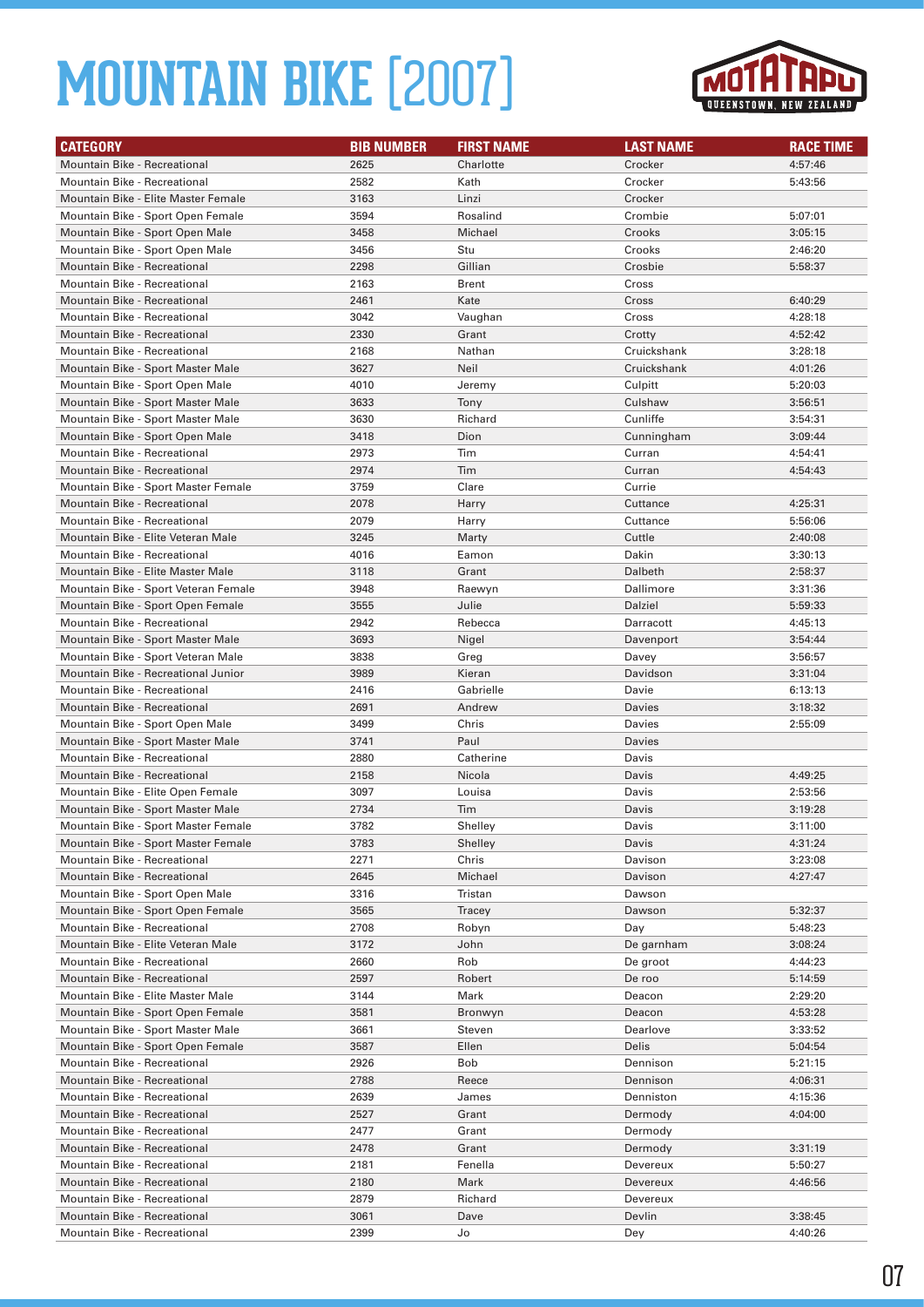

| <b>CATEGORY</b>                      | <b>BIB NUMBER</b> | <b>FIRST NAME</b> | <b>LAST NAME</b> | <b>RACE TIME</b> |
|--------------------------------------|-------------------|-------------------|------------------|------------------|
| Mountain Bike - Elite Open Male      | 3081              | Tony              | Dey              | 3:15:27          |
| Mountain Bike - Recreational         | 2120              | Sharron           | Dibben           | 7:03:36          |
| Mountain Bike - Sport Open Male      | 3406              | James             | Dicey            |                  |
| Mountain Bike - Recreational         | 2117              | Chris             | Dick             | 5:13:59          |
| <b>Mountain Bike - Recreational</b>  | 2184              | Susan             | <b>Dick</b>      | 6:47:45          |
| Mountain Bike - Sport Veteran Male   | 3903              | Gary              | Dick             | 2:50:52          |
| <b>Mountain Bike - Recreational</b>  | 2812              | Geoff             | Dickey           | 3:38:54          |
| Mountain Bike - Sport Open Male      | 3412              | John              | Dickey           | 4:04:17          |
| Mountain Bike - Sport Master Male    | 3687              | John              | Dickey           | 4:18:35          |
| Mountain Bike - Sport Open Female    | 3544              | Sheryl            | Dickinson        | 3:13:53          |
| <b>Mountain Bike - Recreational</b>  | 2649              | Christopher       | Dickson          | 3:24:01          |
| Mountain Bike - Recreational         | 2261              | Andrew            | Dickson          | 4:32:06          |
| Mountain Bike - Elite Veteran Male   | 4009              | Mark              | Dickson          | 2:49:24          |
| Mountain Bike - Sport Open Male      | 3423              | Andrew            | Dickson          | 3:54:10          |
| Mountain Bike - Sport Junior Male    | 3283              | Matt              | Diggle           | 3:33:48          |
| Mountain Bike - Sport Open Male      | 3348              | Daan              | Dijkstra         | 4:39:46          |
| Mountain Bike - Sport Open Male      | 3405              | Andy              | Dingley          | 3:39:30          |
| Mountain Bike - Sport Master Male    | 4021              | Derek             | Direen           | 3:51:29          |
| <b>Mountain Bike - Recreational</b>  | 2392              | Anne              | Dixon            | 4:03:36          |
| <b>Mountain Bike - Recreational</b>  | 2904              | Chris             | Dixon            | 3:57:16          |
| Mountain Bike - Elite Veteran Male   | 3199              | Greg              | Dobson           | 2:22:06          |
| Mountain Bike - Elite Veteran Female | 3249              | Phillipa          | Dobson-brown     |                  |
| Mountain Bike - Sport Master Male    | 3726              | Alex              | Dodds            | 4:11:01          |
| Mountain Bike - Recreational         | 2451              | Tracey            | Dolan            | 4:14:40          |
| <b>Mountain Bike - Recreational</b>  | 2452              | Tracey            | Dolan            | 4:48:56          |
| Mountain Bike - Recreational         | 2711              | Carrie            | Donaldson        | 6:54:13          |
| Mountain Bike - Elite Veteran Male   | 3230              | James             | Donaldson        | 2:57:23          |
| Mountain Bike - Sport Master Female  | 3758              | Carol             | Donaldson        | 3:42:56          |
| Mountain Bike - Sport Veteran Female | 3967              | Lyn               | Donaldson        | 3:53:13          |
| Mountain Bike - Recreational         | 2374              | Kevin             | Donnelly         | 3:42:58          |
| Mountain Bike - Sport Veteran Male   | 3871              | Julie             | Doornenbal       | 3:41:07          |
| Mountain Bike - Sport Open Female    | 3552              | Amanda            | Dorset           | 4:58:20          |
| Mountain Bike - Elite Veteran Male   | 3223              | Rob               | Doughty          |                  |
| Mountain Bike - Recreational         | 2403              | Grant             | Douglas          | 3:51:27          |
| Mountain Bike - Sport Master Male    | 3615              | lan               | Douglas          |                  |
| <b>Mountain Bike - Recreational</b>  | 2559              | Gillian           | Douglass         | 6:07:00          |
| Mountain Bike - Sport Open Female    | 3567              | Angela            | Dow              | 3:53:23          |
| Mountain Bike - Recreational         | 2840              | Grant             | Dowland          | 4:45:50          |
| Mountain Bike - Sport Open Female    | 3543              | Sarah             | Dowle            | 4:17:05          |
| <b>Mountain Bike - Recreational</b>  | 2295              | Tom               | Downing          | 4:49:08          |
| Mountain Bike - Sport Open Male      | 3475              | Dave              | Drew             | 3:06:45          |
| Mountain Bike - Recreational         | 2953              | Brenda            | Drysdale         |                  |
| Mountain Bike - Recreational         | 2510              | Chris             | Duffy            | 5:04:16          |
| Mountain Bike - Sport Open Male      | 3415              | Blair             | Duffy            | 2:36:02          |
| Mountain Bike - Recreational         | 2590              | Mark              | Dunbar           | 5:59:29          |
| Mountain Bike - Recreational         | 2591              | Prue              | Dunbar           | 5:59:28          |
| Mountain Bike - Elite Open Male      | 3457              | James             | Duncan           | 2:42:09          |
| Mountain Bike - Sport Open Female    | 3600              | Nicola            | Dunkerley        |                  |
| Mountain Bike - Recreational         | 2436              | Bryan             | Dunphy           | 4:01:55          |
| Mountain Bike - Elite Open Male      | 3083              | Matt              | Dunstan          | 3:20:39          |
| Mountain Bike - Elite Veteran Male   | 3246              | Matt              | Dunstan          | 2:26:18          |
| Mountain Bike - Sport Junior Male    | 3291              | Matt              | Dunstan          |                  |
| Mountain Bike - Sport Veteran Male   | 3904              | Hans              | Duyvesteyn       | 3:34:08          |
| Mountain Bike - Sport Master Male    | 3684              | Peter             | Dyer             | 3:32:11          |
| Mountain Bike - Elite Open Male      | 3090              | Wayne             | Dyet             | 3:39:28          |
| Mountain Bike - Sport Open Male      | 3353              | Steve             | Dyet             | 3:20:59          |
| Mountain Bike - Recreational         | 2214              | Robyn             | Dynes            | 4:59:57          |
| Mountain Bike - Recreational         | 2366              | Jon               | Eames            | 3:51:46          |
| Mountain Bike - Recreational         | 2544              | Barrie            | Eccles           | 4:16:52          |
| Mountain Bike - Sport Master Male    | 3640              | Peter             | Eden             | 4:01:21          |
| Mountain Bike - Recreational         | 157               | Antony            | Edgar            |                  |
| Mountain Bike - Recreational         | 2299              | Robert            | Edwards          | 3:36:33          |
| Mountain Bike - Recreational         | 2831              | Tony              | Edwards          | 6:06:28          |
| Mountain Bike - Elite Veteran Male   | 3219              | Andrew            | Elcock           | 2:50:09          |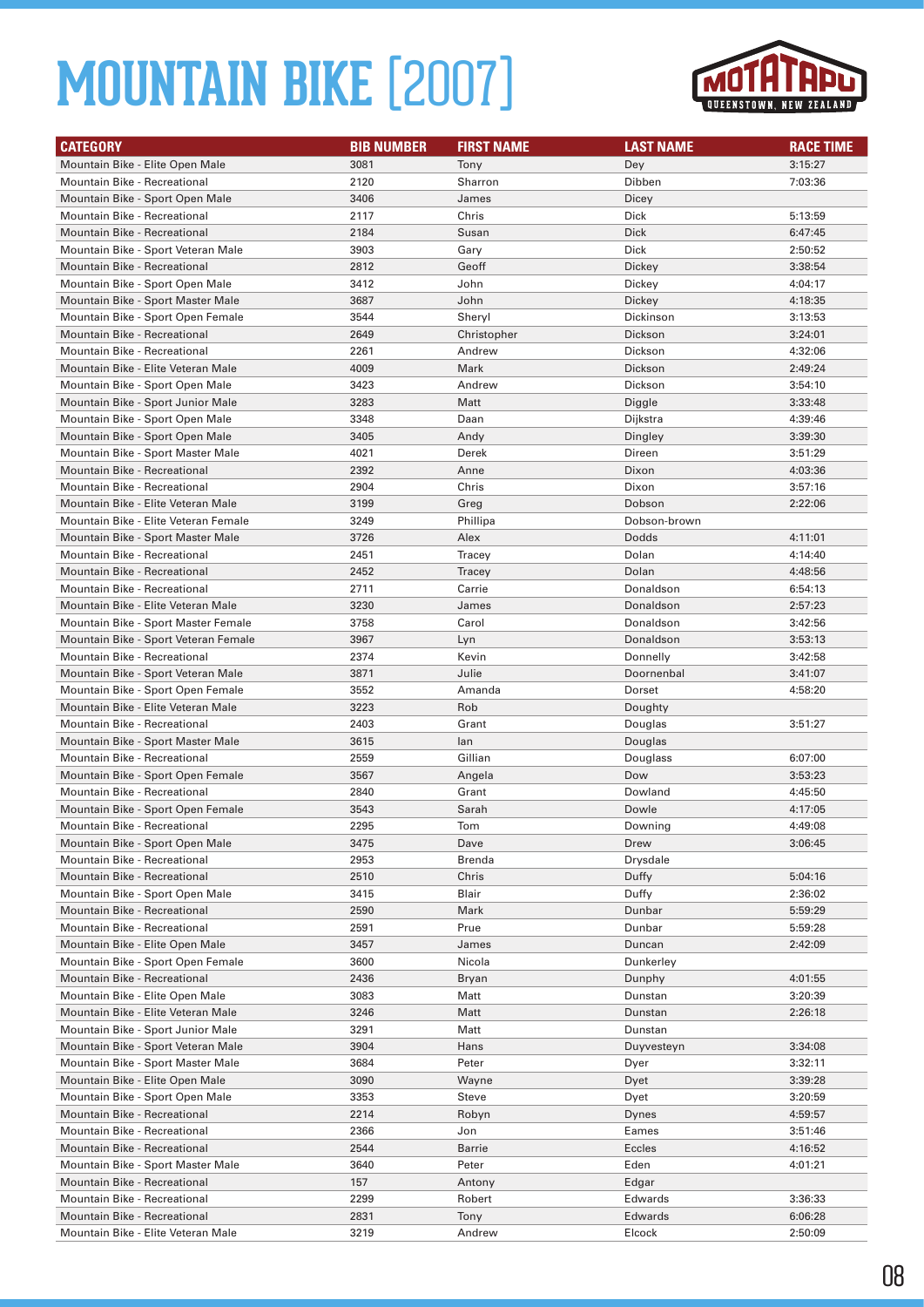

| <b>CATEGORY</b>                      | <b>BIB NUMBER</b> | <b>FIRST NAME</b> | <b>LAST NAME</b> | <b>RACE TIME</b> |
|--------------------------------------|-------------------|-------------------|------------------|------------------|
| <b>Mountain Bike - Recreational</b>  | 2036              | Jessica           | Elder            | 3:58:47          |
| Mountain Bike - Recreational Junior  | 3980              | Jessica           | Elder            | 3:34:48          |
| Mountain Bike - Sport Master Male    | 3697              | Ross              | Elliott          | 3:00:07          |
| Mountain Bike - Recreational         | 2139              | Ken               | Ellis            | 3:56:14          |
| Mountain Bike - Sport Open Male      | 3313              | Rod               | Ellis            | 3:16:41          |
| Mountain Bike - Sport Master Male    | 3655              | Greg              | Ellis            | 3:53:28          |
| <b>Mountain Bike - Recreational</b>  | 2822              | Ben               | Elms             | 3:45:37          |
| Mountain Bike - Sport Master Male    | 3724              | <b>Bruce</b>      | Emerson          |                  |
| Mountain Bike - Recreational         | 2845              | Haden             | Emslie           | 3:19:24          |
| <b>Mountain Bike - Recreational</b>  | 2370              | Zoltan            | Endre            | 4:00:22          |
| Mountain Bike - Recreational         | 2202              | Hamish            | English          |                  |
| <b>Mountain Bike - Recreational</b>  | 2203              | Hamish            | English          | 5:25:28          |
| <b>Mountain Bike - Recreational</b>  | 2641              | Mervyn            | English          | 4:29:19          |
| Mountain Bike - Sport Veteran Male   | 3827              | Alan              | Eskrick          | 2:56:57          |
| Mountain Bike - Sport Veteran Female | 3965              | Liz               | <b>Eskrick</b>   | 3:09:59          |
| <b>Mountain Bike - Recreational</b>  | 2758              | Ariki             | Evans            | 3:40:59          |
| <b>Mountain Bike - Recreational</b>  | 2857              | Graeme            | Evans            | 3:53:10          |
| <b>Mountain Bike - Recreational</b>  | 2110              | Nicki             | Evans            | 6:38:08          |
| <b>Mountain Bike - Recreational</b>  | 2111              | Nicki             | Evans            | 6:38:06          |
| Mountain Bike - Recreational         | 2307              | Phillip           | Everest          | 5:20:31          |
| Mountain Bike - Recreational Junior  | 3998              | Phillip           | Everest          | 3:47:39          |
| Mountain Bike - Recreational         | 2992              | Richard           | Everitt          | 2:55:28          |
| Mountain Bike - Sport Veteran Male   | 3882              | Baden             | Ewart            | 4:25:18          |
| Mountain Bike - Recreational         | 3032              | Cindy             | Excell           | 6:33:11          |
| Mountain Bike - Recreational         | 2100              | Joy marea         | Excell           | 7:24:22          |
| Mountain Bike - Sport Master Male    | 3667              | Trevor            | Eyles            | 4:21:03          |
| Mountain Bike - Sport Open Male      | 3306              | Will              | Fairbairn        | 2:48:07          |
| Mountain Bike - Recreational         | 2829              | Nicole            | Fairweather      | 5:27:11          |
| <b>Mountain Bike - Recreational</b>  | 2376              | Peter             | Fairweather      | 4:00:17          |
| Mountain Bike - Sport Open Male      | 3372              | Mark              | Fairweather      | 3:16:17          |
| Mountain Bike - Sport Open Female    | 3570              | Emma              | Fairweather      |                  |
| <b>Mountain Bike - Recreational</b>  | 2449              | lan               | Falconer         | 4:04:13          |
| Mountain Bike - Recreational         | 2026              | Alex              | Fallow           |                  |
| Mountain Bike - Recreational         | 2027              | Alex              | Fallow           | 4:01:48          |
| Mountain Bike - Sport Open Male      | 3400              | Scott             | Farmer           | 3:47:53          |
| Mountain Bike - Recreational         | 2310              | Lee               | Farrell          | 3:51:12          |
| <b>Mountain Bike - Recreational</b>  | 3047              | Mike              | Farrelly         | 4:17:49          |
| Mountain Bike - Sport Open Male      | 3482              | Paul              | Faulkner         | 2:24:03          |
| <b>Mountain Bike - Recreational</b>  | 2311              | <b>Brian</b>      | Fauth            | 4:03:20          |
| <b>Mountain Bike - Recreational</b>  | 2602              | lan               | Featherston      | 4:25:06          |
| Mountain Bike - Sport Open Male      | 3465              | Tim               | Featherston      | 3:36:48          |
| Mountain Bike - Recreational         | 2727              | Nicola            | Ferguson         | 5:40:15          |
| Mountain Bike - Recreational         | 2928              | Louise            | Ferguson         | 5:44:48          |
| Mountain Bike - Elite Master Male    | 3121              | Tom               | Ferguson         | 2:37:03          |
| Mountain Bike - Sport Veteran Male   | 3816              | Gary              | Ferguson         | 2:40:54          |
| Mountain Bike - Recreational         | 2492              | Kent              | Fergusson        | 3:56:26          |
| Mountain Bike - Recreational         | 2275              | Julian            | Field            | 5:17:40          |
| Mountain Bike - Recreational         | 2309              | Shelley           | Findlater        | 3:54:22          |
| Mountain Bike - Sport Veteran Male   | 3920              | Tom               | Findlater        | 3:40:02          |
| Mountain Bike - Recreational         | 2407              | Wayne             | Findlay          | 4:23:33          |
| Mountain Bike - Recreational         | 2408              | Wayne             | Findlay          | 5:49:14          |
| Mountain Bike - Recreational         | 2409              | Wayne             | Findlay          | 5:49:14          |
| Mountain Bike - Recreational         | 2601              | Donna             | Finlayson        |                  |
| Mountain Bike - Recreational         | 2675              | Moira             | Finlin           | 5:39:30          |
| Mountain Bike - Elite Veteran Male   | 3222              | Nigel             | Finnerty         | 2:56:57          |
| Mountain Bike - Sport Open Female    | 3549              | Rosie             | Fisher           | 2:54:24          |
| Mountain Bike - Sport Master Male    | 3653              | Jason             | Fisher           | 5:42:15          |
| Mountain Bike - Elite Master Male    | 3125              | Stuart            | Fitch            | 2:37:39          |
| Mountain Bike - Recreational         | 2844              | Josie             | Fitzgerald       |                  |
| Mountain Bike - Recreational         | 2364              | John              | Fitzgerald       |                  |
| Mountain Bike - Recreational         | 3001              | Kirsty            | Fitzgerald       | 3:22:53          |
| Mountain Bike - Recreational         | 3002              | Kirsty            | Fitzgerald       | 4:02:24          |
| Mountain Bike - Recreational         | 2869              | Shannon           | Fitzgerald       | 4:16:14          |
| Mountain Bike - Sport Open Male      | 3368              | Ryan              | Fitzgerald       | 3:22:36          |
|                                      |                   |                   |                  |                  |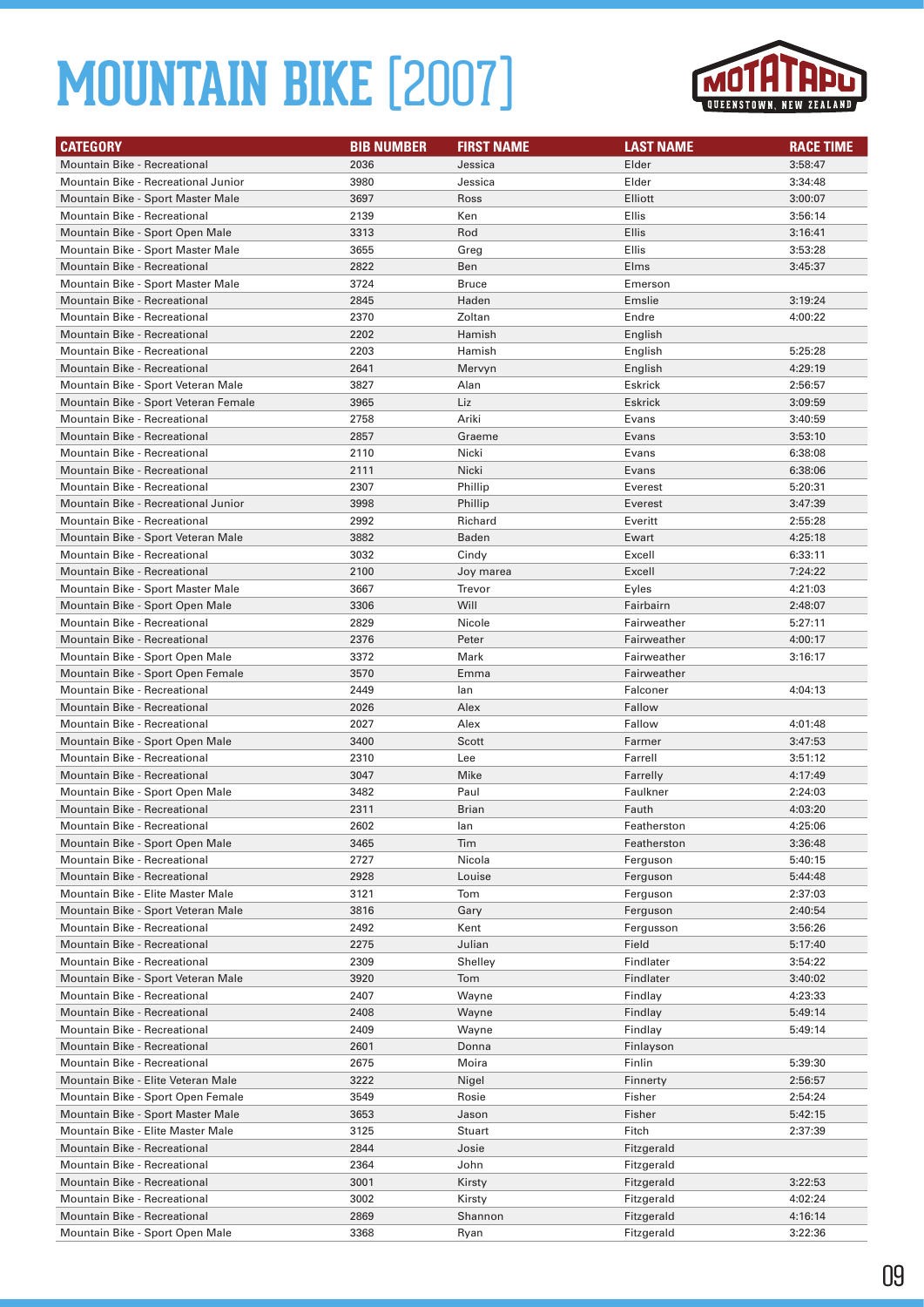

| <b>CATEGORY</b>                                                 | <b>BIB NUMBER</b> | <b>FIRST NAME</b> | <b>LAST NAME</b>          | <b>RACE TIME</b>   |
|-----------------------------------------------------------------|-------------------|-------------------|---------------------------|--------------------|
| <b>Mountain Bike - Recreational</b>                             | 2807              | Jane              | Fitzpatrick               |                    |
| Mountain Bike - Sport Open Female                               | 3583              | Victoria          | Fitzpatrick               | 4:18:45            |
| Mountain Bike - Recreational                                    | 2145              | Chris             | Flanagan                  | 3:31:10            |
| Mountain Bike - Recreational                                    | 2528              | Sharon            | Flavell                   |                    |
| Mountain Bike - Sport Master Female                             | 3780              | Mike              | Flaws                     | 5:31:29            |
| Mountain Bike - Sport Veteran Male                              | 3896              | Mike              | Flaws                     | 5:17:30            |
| <b>Mountain Bike - Recreational</b>                             | 2680              | Paul              | Fleet                     | 4:02:44            |
| Mountain Bike - Recreational                                    | 2586              | Shona             | Fleming                   | 4:22:49            |
| <b>Mountain Bike - Recreational</b>                             | 2587              | Shona             | Fleming                   | 4:08:00            |
| Mountain Bike - Recreational                                    | 2588              | Shona             | Fleming                   | 5:42:48            |
| <b>Mountain Bike - Recreational</b>                             | 2589              | Shona             | Fleming                   | 5:53:54            |
| Mountain Bike - Recreational                                    | 2640              | Shona             | Fleming                   | 4:25:19            |
| Mountain Bike - Recreational Junior                             | 3974              | Shona             | Fleming                   | 3:30:10            |
| Mountain Bike - Recreational Junior                             | 3975              | Shona             | Fleming                   | 3:52:54            |
| <b>Mountain Bike - Recreational</b>                             | 2197              | Murray            | Flett                     | 4:16:33            |
| Mountain Bike - Sport Master Female                             | 3785              | Joanne            | Flett                     | 3:29:43            |
| Mountain Bike - Recreational                                    | 2075              | Bronwyn           | Flint                     |                    |
| <b>Mountain Bike - Recreational</b>                             | 2917              | Lee               | Flowers                   | 2:47:33            |
| Mountain Bike - Sport Veteran Female                            | 3954              | Shona             | Fogden                    | 3:39:20            |
| Mountain Bike - Elite Veteran Male                              | 3238              | Peter             | Forde                     | 3:42:59            |
| Mountain Bike - Sport Open Male                                 | 3326              | Lucas             | Fornes                    | 2:43:00            |
| Mountain Bike - Sport Veteran Male                              | 3860              | Richard           | Forster                   | 3:54:53            |
| Mountain Bike - Sport Master Female                             | 3798              | Judy              | Fotheringham              |                    |
| Mountain Bike - Recreational                                    | 2955              | Mike              | Fouhy                     | 3:11:18            |
| Mountain Bike - Elite Master Male                               | 3119              | Duane             | Francis                   | 3:14:06            |
| Mountain Bike - Recreational                                    | 2004              | John              | Franklin                  |                    |
| Mountain Bike - Sport Veteran Male                              | 2698              | Mike              | Franklin                  | 3:54:34            |
| Mountain Bike - Recreational                                    | 2354              | Marilla           | Fraser                    | 6:29:02            |
| <b>Mountain Bike - Recreational</b>                             | 2446              | Noel              | Fraser                    | 5:21:16            |
| Mountain Bike - Recreational                                    | 2500              | Gerrad            | Frater                    | 3:40:15            |
| <b>Mountain Bike - Recreational</b>                             | 2195              | Andrew            | Frazer                    |                    |
| Mountain Bike - Recreational                                    | 2199              | Darren            | Frazer                    |                    |
| <b>Mountain Bike - Recreational</b>                             | 2152              | Tim               | Frendin                   | 3:29:14            |
| Mountain Bike - Recreational                                    | 2837              | Shona             | Frengley                  | 6:02:49            |
| <b>Mountain Bike - Recreational</b>                             | 2838              | Shona             | Frengley                  | 6:02:38            |
| Mountain Bike - Recreational                                    | 2572              | Ray               | Frew                      | 6:22:06            |
| <b>Mountain Bike - Recreational</b>                             | 2573              | Michelle          | Frew                      | 6:22:11            |
| Mountain Bike - Elite Open Male                                 | 3075              | Trent             | Frew                      | 4:27:12            |
| Mountain Bike - Sport Open Male                                 | 3318              | Julian            | Frew                      | 3:11:39            |
| Mountain Bike - Sport Master Male                               | 3694              | Barry             | Frew                      | 4:06:02            |
| Mountain Bike - Recreational Junior                             | 3973              | Michelle          | Frew                      | 6:22:16            |
| Mountain Bike - Recreational                                    | 2825              | Andrew            | Friend                    | 3:39:16            |
| Mountain Bike - Sport Master Male                               | 3714              | David             | Friend                    | 3:56:07            |
| Mountain Bike - Sport Master Female                             | 3772              | Ally              | Friend                    | 3:58:57            |
| <b>Mountain Bike - Recreational</b>                             | 2864              | Rudi              | Frischmuth                | 3:42:44            |
| Mountain Bike - Recreational                                    | 2003              | Lynne             | Fuggle                    |                    |
| Mountain Bike - Recreational<br>Mountain Bike - Sport Open Male | 2714<br>3331      | Halina<br>Peter   | Fuller<br>Fullerton-smith | 4:26:10<br>3:56:17 |
| Mountain Bike - Sport Open Female                               |                   | Rosie             |                           |                    |
| Mountain Bike - Sport Open Male                                 | 4011<br>3493      | Philip            | Futschek<br>Gainsford     | 5:20:04<br>6:19:29 |
| Mountain Bike - Recreational                                    | 2862              | Martin            | Gale                      | 5:07:11            |
| Mountain Bike - Sport Junior Male                               | 3287              | Nick              | Gale                      | 5:05:21            |
| Mountain Bike - Recreational                                    | 2487              | Heather           | Gallagher                 | 4:20:02            |
| Mountain Bike - Recreational                                    | 2719              | Adrian            | Gamble                    | 3:34:29            |
| Mountain Bike - Sport Open Male                                 | 3344              | Alastair          | Gamble                    | 3:39:11            |
| Mountain Bike - Recreational                                    | 2690              | Michael           | Garbett                   | 4:00:09            |
| Mountain Bike - Sport Open Male                                 | 3303              | Robert            | Garden                    | 3:37:47            |
| Mountain Bike - Recreational                                    | 2069              | Paul              | Gardner                   |                    |
| Mountain Bike - Sport Open Male                                 | 3512              | Brent             | Gardyne                   | 4:01:11            |
| Mountain Bike - Recreational                                    | 3033              | David             | Gatward-ferguson          | 5:38:07            |
| Mountain Bike - Sport Open Male                                 | 3379              | Nigel             | Gaudin                    | 3:48:31            |
| Mountain Bike - Recreational                                    | 2884              | Steve             | Gawn                      | 3:46:48            |
| Mountain Bike - Sport Open Male                                 | 3317              | Steve             | Gawn                      | 2:42:35            |
| Mountain Bike - Recreational                                    | 2010              | Lisa              | Gear                      | 5:06:52            |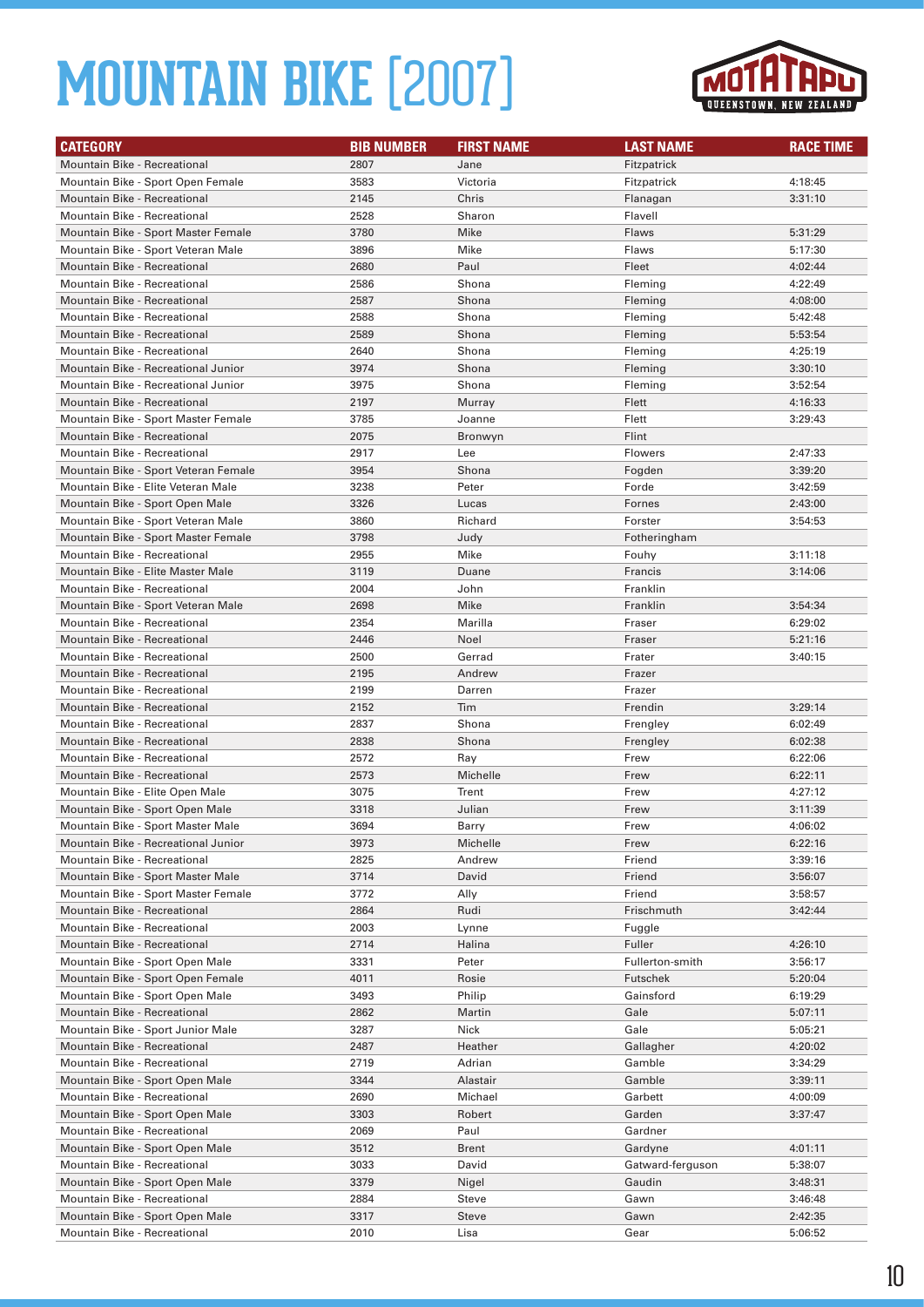

| <b>CATEGORY</b>                                                    | <b>BIB NUMBER</b> | <b>FIRST NAME</b> | <b>LAST NAME</b> | <b>RACE TIME</b>   |
|--------------------------------------------------------------------|-------------------|-------------------|------------------|--------------------|
| Mountain Bike - Recreational                                       | 2013              | Lisa              | Gear             | 5:04:26            |
| <b>Mountain Bike - Recreational</b>                                | 2750              | Neil              | Geddes           | 3:37:12            |
| Mountain Bike - Sport Open Male                                    | 3375              | Michael           | Gendall          | 3:18:51            |
| Mountain Bike - Recreational                                       | 2072              | David             | Gent             |                    |
| <b>Mountain Bike - Recreational</b>                                | 2428              | Dyson             | Gentle           |                    |
| Mountain Bike - Recreational                                       | 2915              | Dan               | Gerard           | 3:12:21            |
| <b>Mountain Bike - Recreational</b>                                | 2637              | Phil              | Gerard           | 4:07:08            |
| Mountain Bike - Recreational                                       | 2861              | Vanessa           | Gerken           | 4:57:04            |
| Mountain Bike - Elite Master Male                                  | 3114              | Reece             | Geursen          | 2:51:01            |
| Mountain Bike - Recreational                                       | 2035              | Dale              | Gibb             | 6:06:49            |
| Mountain Bike - Sport Master Male                                  | 3649              | Gerard            | Gibb             | 4:51:24            |
| Mountain Bike - Elite Veteran Female                               | 3252              | Shane             | Gibbons          | 4:23:30            |
| Mountain Bike - Sport Master Male                                  | 3734              | <b>Brent</b>      | Gilbert          |                    |
| Mountain Bike - Sport Master Male                                  | 3717              | David             | Gilbert          | 3:17:20            |
| Mountain Bike - Recreational                                       | 2040              | John              | Gilder           | 3:52:46            |
| Mountain Bike - Sport Open Male                                    | 3363              | Greg              | Gill             | 3:28:39            |
| Mountain Bike - Sport Open Male                                    | 3329              | Aaron             | Giller           | 2:53:36            |
| <b>Mountain Bike - Recreational</b>                                | 2742              | Jill              | Gillespie        | 5:09:16            |
| Mountain Bike - Sport Open Female                                  | 3545              | Hayley            | Gillespie        | 3:37:03            |
| Mountain Bike - Elite Veteran Male                                 | 3206              | Paul              | Gillett          | 2:53:49            |
| <b>Mountain Bike - Recreational</b>                                | 2823              | Trevor            | Gillies          | 3:34:17            |
| Mountain Bike - Recreational                                       | 2824              | Trevor            | Gillies          |                    |
| Mountain Bike - Elite Veteran Male                                 | 3216              | <b>Brian</b>      | Gillman          | 3:34:02            |
| Mountain Bike - Elite Veteran Male                                 | 3186              | Brian             | Gillman          | 2:59:21            |
| <b>Mountain Bike - Recreational</b>                                | 2710              | Denis             | Gilmour          | 4:11:49            |
| Mountain Bike - Sport Master Male                                  | 3722              | Greg              | Gimblett         | 3:02:57            |
| Mountain Bike - Sport Open Female                                  | 3533              | Catherine         | Glasgow          |                    |
| Mountain Bike - Recreational                                       | 2140              | Kevin             | Gloag            | 4:21:45            |
| Mountain Bike - Recreational Junior                                | 3984              | Sean              | Glover           | 4:22:56            |
| Mountain Bike - Elite Veteran Male                                 | 3196              | Kerry             | Glynn            | 3:31:14            |
| Mountain Bike - Elite Veteran Male                                 | 3240              | Bill              | Godsall          | 2:45:12            |
| Mountain Bike - Recreational                                       | 2129              | Joanne            | Going            | 5:20:30            |
| Mountain Bike - Elite Veteran Male                                 | 3214              | Muir              | Gold             | 3:06:57            |
| Mountain Bike - Recreational                                       | 2002              | Leigh             | Golden           | 5:05:19            |
| <b>Mountain Bike - Recreational</b>                                | 2551              | Alan              | Goldsworthy      | 4:45:01            |
| Mountain Bike - Recreational                                       | 2854              | Andrew            | Gooding          | 2:58:34            |
| <b>Mountain Bike - Recreational</b>                                | 2963              | Boyd              | Goodwin          | 3:41:55            |
| Mountain Bike - Recreational                                       | 2193              | Geoff             | Gorton           | 6:23:07            |
| <b>Mountain Bike - Recreational</b>                                | 2007              | Penny             | Gough            | 3:19:05            |
| Mountain Bike - Sport Open Male                                    | 3380              | Ben               | Gough            | 3:13:54            |
| Mountain Bike - Sport Open Male                                    | 3438              | David             | Gould            | 3:00:11            |
| Mountain Bike - Sport Master Female                                | 3793              | David             | Gould            | 4:26:58            |
| Mountain Bike - Sport Veteran Male<br>Mountain Bike - Recreational | 3942              | Brett<br>Mike     | Gould            | 0:00:00            |
| Mountain Bike - Sport Master Female                                | 2553<br>3760      | Belinda           | Grabner<br>Grace | 4:08:19<br>5:40:46 |
| Mountain Bike - Recreational                                       | 2888              | Tina              | Graham           | 5:34:39            |
| Mountain Bike - Recreational                                       | 2227              | Geoff             | Graham           | 3:35:51            |
| Mountain Bike - Recreational                                       | 2925              | Peter             | Graham           | 4:16:24            |
| Mountain Bike - Sport Open Female                                  | 3591              | Lauren            | Graham           | 4:03:57            |
| Mountain Bike - Sport Veteran Male                                 | 2889              | Lance             | Graham           | 3:59:30            |
| Mountain Bike - Sport Veteran Male                                 | 3886              | Neville           | Graham           | 3:28:00            |
| Mountain Bike - Sport Veteran Male                                 | 3887              | Neville           | Graham           |                    |
| Mountain Bike - Recreational                                       | 2642              | Vivienne          | Grant            | 7:29:33            |
| Mountain Bike - Recreational                                       | 2643              | Charlie           | Grant            | 7:29:41            |
| Mountain Bike - Recreational                                       | 2526              | Louise            | Grant            | 7:29:33            |
| Mountain Bike - Sport Junior Male                                  | 3270              | James             | Grant            | 4:02:43            |
| Mountain Bike - Sport Junior Male                                  | 3271              | Fergus            | Grant            | 5:51:42            |
| Mountain Bike - Sport Open Male                                    | 3411              | Mike              | Grantham         | 4:14:38            |
| Mountain Bike - Recreational                                       | 2268              | Amanda            | Graves           | 6:14:40            |
| Mountain Bike - Recreational                                       | 2394              | David             | Gray             |                    |
| Mountain Bike - Recreational                                       | 2870              | Jonny             | Gray             | 5:21:43            |
| Mountain Bike - Sport Open Female                                  | 3561              | Leigh             | Gray             | 4:34:23            |
| Mountain Bike - Recreational                                       | 2787              | Jay               | Graybill         | 5:14:43            |
| Mountain Bike - Sport Open Male                                    | 3487              | Scott             | Graybill         | 3:19:37            |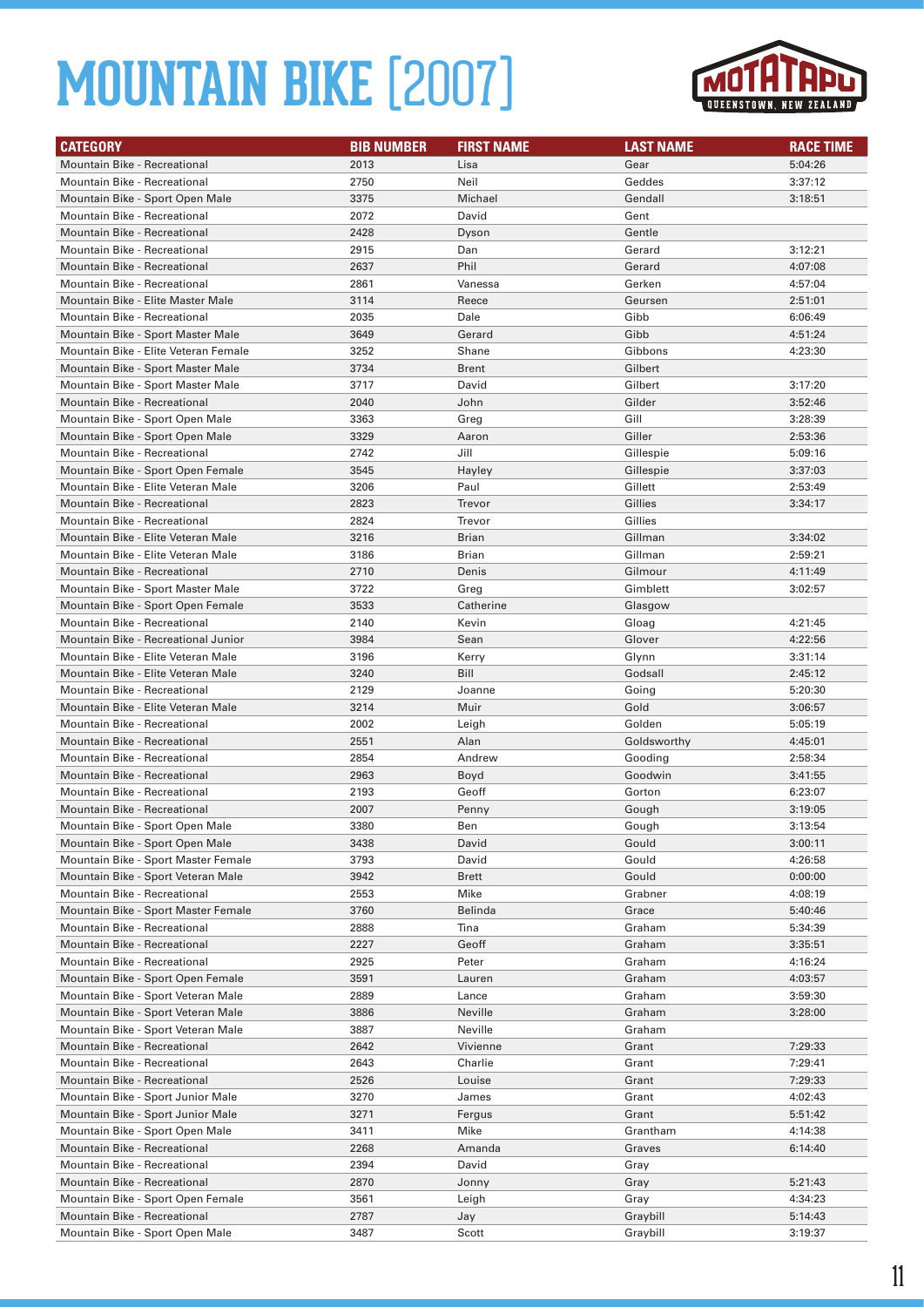

| <b>CATEGORY</b>                     | <b>BIB NUMBER</b> | <b>FIRST NAME</b> | <b>LAST NAME</b> | <b>RACE TIME</b> |
|-------------------------------------|-------------------|-------------------|------------------|------------------|
| Mountain Bike - Sport Open Female   | 3572              | Toni              | Green            | 4:19:50          |
| Mountain Bike - Sport Veteran Male  | 3857              | Wayne             | Green            | 4:12:41          |
| <b>Mountain Bike - Recreational</b> | 2220              | Peter             | Greene           |                  |
| Mountain Bike - Recreational        | 2221              | Rosie             | Greene           | 4:04:16          |
| Mountain Bike - Elite Open Female   | 3096              | Erin              | Greene           | 2:47:06          |
| Mountain Bike - Recreational        | 2746              | Jason             | Greenlow         | 3:51:17          |
| Mountain Bike - Elite Veteran Male  | 3211              | Peter             | Greenway         | 2:54:12          |
| Mountain Bike - Recreational        | 2048              | Trish             | Greer            | 8:46:41          |
| <b>Mountain Bike - Recreational</b> | 2049              | John              | Greer            | 7:49:28          |
| Mountain Bike - Recreational        | 2257              | Cara              | Gregan           | 3:49:17          |
| <b>Mountain Bike - Recreational</b> | 2258              | John              | Gregan           | 3:06:00          |
| <b>Mountain Bike - Recreational</b> | 2957              | Rob               | Greig            | 4:52:14          |
| <b>Mountain Bike - Recreational</b> | 2631              | Peter             | Gresson          | 4:50:01          |
| Mountain Bike - Recreational        | 2632              | Peter             | Gresson          | 6:39:46          |
| <b>Mountain Bike - Recreational</b> | 2044              | Kathy             | Griffiths        | 6:17:41          |
| Mountain Bike - Sport Open Male     | 3327              | Edward            | Griffiths        | 3:13:05          |
| Mountain Bike - Sport Open Male     | 3455              | <b>Brook</b>      | Grimwood         | 4:57:02          |
| Mountain Bike - Recreational        | 2401              | Cameron           | Grindlay         |                  |
| <b>Mountain Bike - Recreational</b> | 2402              | Susan             | Grindlay         | 0:00:00          |
| Mountain Bike - Sport Open Male     | 3471              | Matt              | Groves           | 3:16:14          |
| Mountain Bike - Sport Veteran Male  | 3935              | Gary              | Groves           | 2:43:31          |
| Mountain Bike - Recreational        | 2204              | David             | Gulland          | 5:47:20          |
| <b>Mountain Bike - Recreational</b> | 2556              | Kristin           | Guthrie          | 6:20:29          |
| Mountain Bike - Sport Veteran Male  | 3840              | Gordon            | Gutzewitz        |                  |
| Mountain Bike - Sport Open Male     | 3387              | Edward            | Guy              | 3:31:44          |
| Mountain Bike - Sport Open Male     | 3308              | Jo                | Hackfath         | 3:22:36          |
| Mountain Bike - Sport Open Female   | 3596              | Jo                | Hackfath         | 3:23:46          |
| Mountain Bike - Recreational        | 2964              | Michael           | Hagar            | 2:57:05          |
| <b>Mountain Bike - Recreational</b> | 2194              | Vic               | Haggerty         | 6:22:41          |
| Mountain Bike - Sport Master Male   | 3753              | Robert            | Hain             | 3:01:26          |
| Mountain Bike - Sport Open Male     | 3298              | David             | Haley            | 2:57:50          |
| Mountain Bike - Recreational        | 2377              | Sally             | Hall             | 6:12:02          |
| Mountain Bike - Recreational        | 2810              | <b>Stuart</b>     | Hall             | 5:24:44          |
| Mountain Bike - Sport Junior Male   | 3278              | Sally             | Hall             | 4:11:25          |
| Mountain Bike - Sport Open Male     | 3444              | Matt              | Hall             | 3:06:53          |
| Mountain Bike - Sport Master Female | 3768              | Janette           | Hall             | 4:33:30          |
| Mountain Bike - Sport Veteran Male  | 3898              | Sally             | Hall             | 6:12:01          |
| Mountain Bike - Recreational        | 2789              | Shaun             | Halliwell        | 3:56:25          |
| Mountain Bike - Sport Master Male   | 3601              | Keith             | Hamill           | 3:49:47          |
| <b>Mountain Bike - Recreational</b> | 2988              | Jackie            | Hamilton         | 3:29:30          |
| <b>Mountain Bike - Recreational</b> | 2603              | Dolina            | Hamilton         | 4:49:09          |
| Mountain Bike - Recreational        | 2327              | Katrina           | Hamilton         | 5:43:04          |
| Mountain Bike - Recreational        | 2091              | Neville           | Hamilton         | 5:43:03          |
| Mountain Bike - Sport Master Male   | 3658              | Chris             | Hamilton         | 4:33:19          |
| Mountain Bike - Sport Master Female | 3797              | Jenny             | Hamilton         | 5:09:44          |
| Mountain Bike - Sport Veteran Male  | 3883              | Wayne             | Hamilton         | 3:39:55          |
| Mountain Bike - Recreational        | 2095              | Tony              | Hammington       | 3:08:20          |
| Mountain Bike - Sport Veteran Male  | 3919              | Jonathan          | Handley-packham  | 5:47:36          |
| Mountain Bike - Sport Open Male     | 3384              | Rod               | Hansen           | 4:29:16          |
| Mountain Bike - Sport Master Male   | 3671              | Bill              | Hardie           | 4:01:32          |
| Mountain Bike - Recreational        | 2237              | Stephen           | Hardy            |                  |
| <b>Mountain Bike - Recreational</b> | 2585              | Helen             | Harman           | 4:56:15          |
| Mountain Bike - Sport Master Male   | 3629              | Richard           | Harman           | 4:56:10          |
| Mountain Bike - Recreational        | 2410              | Wayne             | Harper           |                  |
| Mountain Bike - Sport Open Male     | 3502              | Jason             | Harper           |                  |
| Mountain Bike - Recreational        | 2950              | Michelle          | Harrex           | 4:19:52          |
| Mountain Bike - Recreational        | 2799              | Jenny             | Harrex           | 4:36:31          |
| Mountain Bike - Recreational        | 4012              | Gaynor            | Harris           | 6:23:25          |
| Mountain Bike - Recreational        | 2386              | Graeme            | Harris           | 3:58:36          |
| Mountain Bike - Recreational        | 2387              | Christine         | Harris           | 5:11:18          |
| Mountain Bike - Sport Master Male   | 3674              | lain              | Harrison         | 2:49:21          |
| Mountain Bike - Recreational        | 2170              | Robyn             | Hart             | 4:31:23          |
| Mountain Bike - Recreational        | 2726              | Denis             | Harvey           | 5:18:09          |
| Mountain Bike - Sport Master Male   | 3670              | Irwin             | Harvey           | 3:53:11          |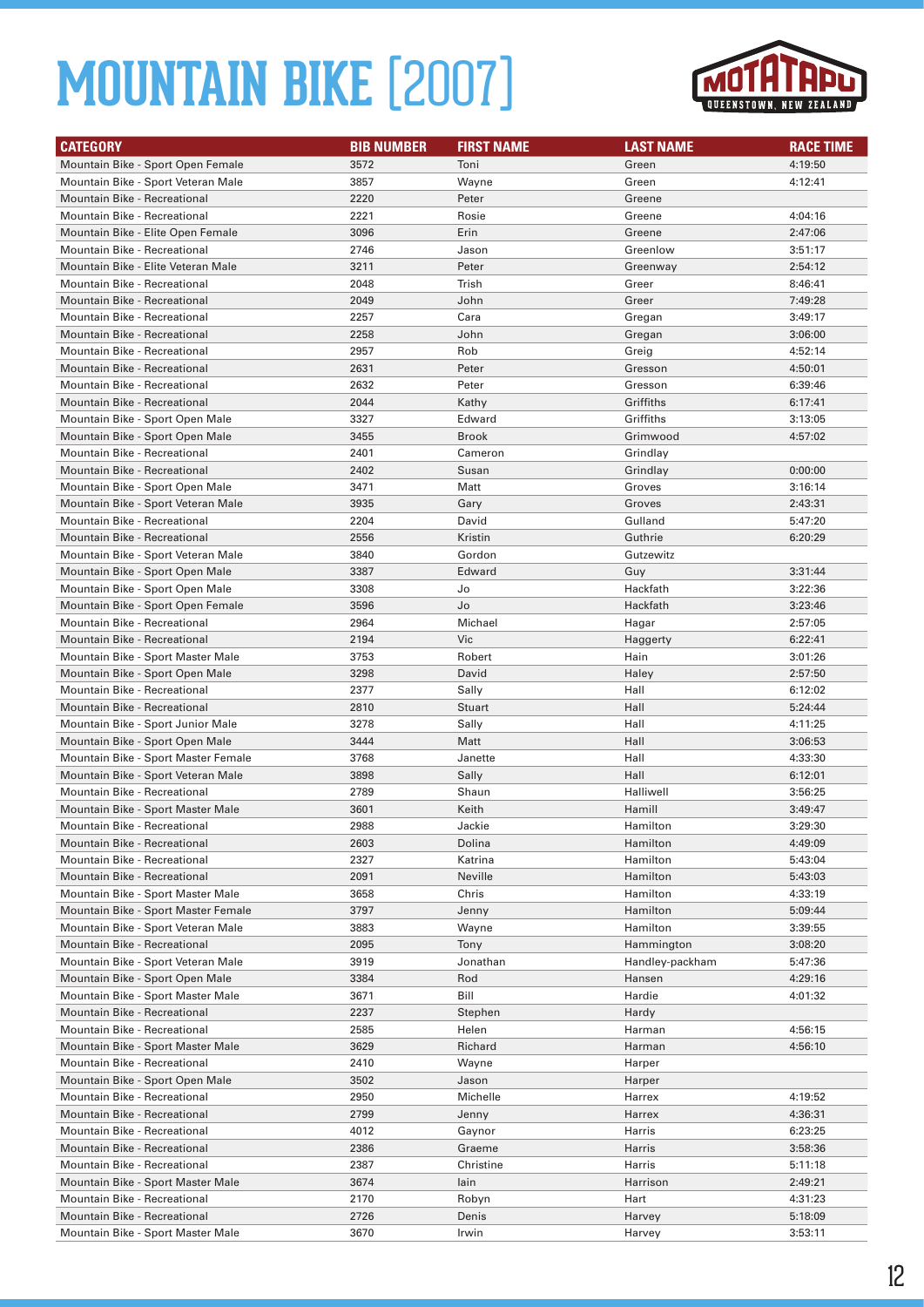

| <b>CATEGORY</b>                     | <b>BIB NUMBER</b> | <b>FIRST NAME</b> | <b>LAST NAME</b> | <b>RACE TIME</b> |
|-------------------------------------|-------------------|-------------------|------------------|------------------|
| Mountain Bike - Sport Open Male     | 2023              | Tim               | Haughey          | 4:12:06          |
| Mountain Bike - Sport Veteran Male  | 3862              | Tim               | Haughey          |                  |
| Mountain Bike - Recreational        | 2448              | Mark              | Hawkins          | 4:32:22          |
| Mountain Bike - Elite Veteran Male  | 3226              | Stan              | Hawkins          |                  |
| <b>Mountain Bike - Recreational</b> | 2029              | Campbell          | Hay              | 6:36:14          |
| Mountain Bike - Recreational        | 2241              | Nicola            | Hay              | 6:14:05          |
| <b>Mountain Bike - Recreational</b> | 2378              | Nicola            | Hayman           | 5:39:53          |
| Mountain Bike - Recreational        | 2980              | Sheena            | Haywood          | 7:03:34          |
| <b>Mountain Bike - Recreational</b> | 2763              | Mark              | Healey           | 3:58:39          |
| Mountain Bike - Sport Open Male     | 3431              | Sam               | Heenan           | 3:20:43          |
| <b>Mountain Bike - Recreational</b> | 2905              | Graeme robert     | Hegan            | 5:28:24          |
| Mountain Bike - Recreational        | 3059              | Joy               | Helmore          |                  |
| Mountain Bike - Elite Master Male   | 3158              | Denis             | Hely             | 2:22:37          |
| Mountain Bike - Sport Open Female   | 3527              | Sarah             | Hely             | 4:07:00          |
| Mountain Bike - Recreational        | 2882              | Andrew            | Henderson        | 5:00:26          |
| Mountain Bike - Recreational        | 2659              | <b>Brian</b>      | Henderson        | 4:44:45          |
| <b>Mountain Bike - Recreational</b> | 3069              | Dave              | Henderson        | 5:22:03          |
| Mountain Bike - Recreational        | 3049              | Karen             | Henderson        | 5:01:52          |
| <b>Mountain Bike - Recreational</b> | 2132              | Katie             | Henderson        | 4:48:00          |
| Mountain Bike - Recreational        | 2612              | Peter             | Henderson        | 5:21:55          |
| <b>Mountain Bike - Recreational</b> | 2186              | Peter             | Hendriks         |                  |
| Mountain Bike - Sport Veteran Male  | 3908              | Martin            | Henkes           | 3:16:27          |
| <b>Mountain Bike - Recreational</b> | 2648              | Maureen           | Hennessy         | 4:24:30          |
| Mountain Bike - Recreational        | 2043              | Ross              | Henry            | 4:30:28          |
| Mountain Bike - Recreational        | 2815              | Simon             | Herbert          |                  |
| Mountain Bike - Sport Veteran Male  | 2355              | Mark              | Hervey           | 3:35:52          |
| <b>Mountain Bike - Recreational</b> | 2667              | Chris             | Heslop           | 4:00:03          |
| Mountain Bike - Sport Master Male   | 3732              | Alistair          | Hey              |                  |
| <b>Mountain Bike - Recreational</b> | 3068              | Rodney philip     | Hide             | 5:44:05          |
| Mountain Bike - Recreational        | 2999              | Ruth              | Highet           |                  |
| Mountain Bike - Sport Open Male     | 3385              | Hik               | Hika             | 5:36:33          |
| Mountain Bike - Recreational        | 2006              | Doug              | Hill             | 4:10:22          |
| <b>Mountain Bike - Recreational</b> | 2488              | Daryl             | Hill             | 5:27:02          |
| Mountain Bike - Recreational        | 2005              | Jason             | Hill             | 3:55:40          |
| <b>Mountain Bike - Recreational</b> | 2681              | Tony              | Hill             | 3:49:55          |
| Mountain Bike - Elite Veteran Male  | 3194              | Lawrence          | Hill             | 2:59:35          |
| Mountain Bike - Sport Veteran Male  | 3834              | Tony              | Hill             | 4:14:57          |
| Mountain Bike - Recreational Junior | 3985              | Olivia            | Hill             | 3:49:55          |
| <b>Mountain Bike - Recreational</b> | 2300              | Fleur             | Hille            | 4:50:05          |
| <b>Mountain Bike - Recreational</b> | 3060              | Oli               | Hille            | 4:47:21          |
| Mountain Bike - Recreational        | 2876              | Keith             | Hillier          | 7:14:31          |
| Mountain Bike - Recreational        | 2877              | Keith             | Hillier          |                  |
| Mountain Bike - Recreational        | 2847              | Ewan gerard       | Hilston          | 4:22:02          |
| Mountain Bike - Recreational        | 2092              | Melanie           | Hines            | 5:40:55          |
| Mountain Bike - Sport Master Male   | 3664              | Alastair          | Hines            | 4:07:06          |
| Mountain Bike - Recreational        | 2414              | Noel              | Hoare            | 5:39:03          |
| Mountain Bike - Recreational        | 2989              | Jocelyn           | Hodges           | 6:30:51          |
| Mountain Bike - Recreational        | 2863              | Neil              | Hodgkin          | 4:12:44          |
| Mountain Bike - Sport Open Male     | 3324              | John              | Hodgkin          | 3:47:03          |
| Mountain Bike - Sport Master Male   | 3750              | Dave              | Hodgson          | 3:27:13          |
| Mountain Bike - Sport Junior Male   | 3267              | Deklan            | Hodsell          | 3:21:30          |
| Mountain Bike - Sport Master Male   | 3603              | Craig             | Hodsell          | 2:48:42          |
| Mountain Bike - Recreational        | 2225              | <b>Nick</b>       | Hodson           | 3:56:43          |
| Mountain Bike - Recreational        | 2037              | Shona             | Hoffman          | 5:06:36          |
| Mountain Bike - Sport Veteran Male  | 3859              | Jerry             | Hoffman          | 3:44:07          |
| Mountain Bike - Sport Veteran Male  | 3885              | Rainer            | Hoffmann         | 4:07:53          |
| Mountain Bike - Sport Master Male   | 3743              | Peter             | Hogan            | 3:27:37          |
| Mountain Bike - Elite Master Male   | 3139              | Tony              | Hogg             | 2:15:03          |
| Mountain Bike - Recreational        | 2130              | Pete              | Holden           | 6:22:23          |
| Mountain Bike - Recreational Junior | 3982              | Jeremy            | Holden           | 6:22:06          |
| Mountain Bike - Recreational        | 2384              | Helen             | Hollander        |                  |
| Mountain Bike - Sport Junior Female | 3296              | <b>Brigitte</b>   | Hollander        |                  |
| Mountain Bike - Recreational        | 2701              | Anthony           | Hollands         | 3:09:35          |
| Mountain Bike - Recreational        | 2427              | Sacha             | Hollis           | 4:42:30          |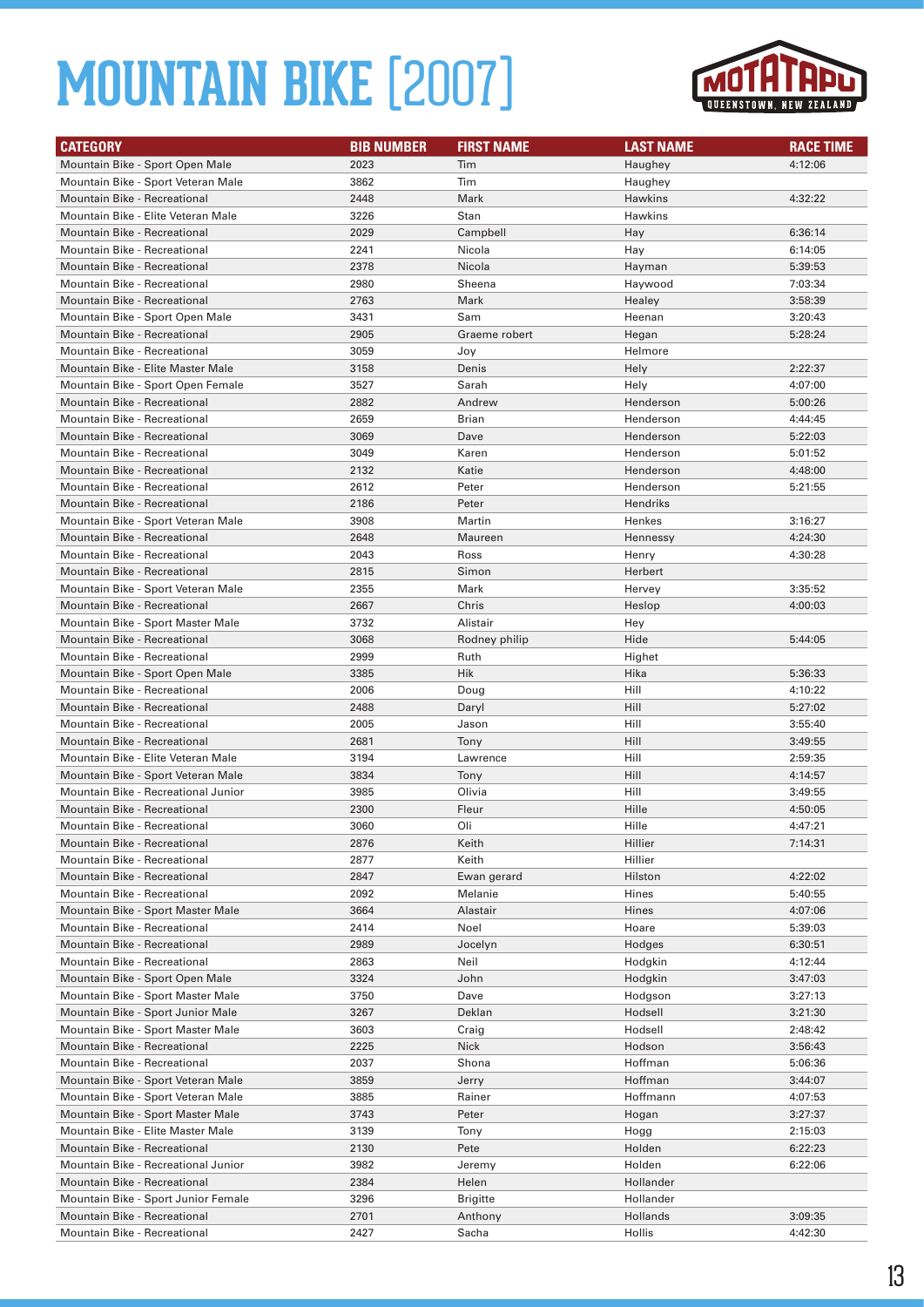

| <b>CATEGORY</b>                                              | <b>BIB NUMBER</b> | <b>FIRST NAME</b> | <b>LAST NAME</b> | <b>RACE TIME</b>   |
|--------------------------------------------------------------|-------------------|-------------------|------------------|--------------------|
| Mountain Bike - Recreational                                 | 2655              | Michael           | Holloway         | 4:16:58            |
| Mountain Bike - Sport Master Male                            | 3662              | Kim               | Hollows          | 3:57:56            |
| Mountain Bike - Recreational                                 | 2160              | Nicola            | Holmes           | 6:40:59            |
| Mountain Bike - Elite Master Male                            | 3113              | Andrew            | Holmes           |                    |
| Mountain Bike - Recreational                                 | 2047              | Jeff              | Honeybun         | 5:18:09            |
| Mountain Bike - Elite Veteran Male                           | 3192              | Malcolm           | Honeychurch      | 3:25:20            |
| <b>Mountain Bike - Recreational</b>                          | 2118              | John              | Honore           | 5:18:41            |
| Mountain Bike - Recreational                                 | 2192              | John              | Honore'          |                    |
| <b>Mountain Bike - Recreational</b>                          | 3053              | <b>Bruno</b>      | Honorez          | 6:36:46            |
| Mountain Bike - Recreational                                 | 3054              | Evelyne           | Honorez          | 6:31:23            |
| <b>Mountain Bike - Recreational</b>                          | 2317              | John              | Hope             | 4:08:26            |
| Mountain Bike - Recreational                                 | 2646              | Joanna            | Hopkins          | 5:31:31            |
| <b>Mountain Bike - Recreational</b>                          | 2511              | Simon             | Hopkins          | 4:45:42            |
| Mountain Bike - Recreational                                 | 2207              | Maree             | Horgan           | 5:48:47            |
| Mountain Bike - Recreational                                 | 2208              | Maree             | Horgan           | 7:12:02            |
| Mountain Bike - Sport Open Male                              | 3409              | Mark              | Horgan           | 3:20:35            |
| Mountain Bike - Recreational Junior                          | 3988              | Kate              | Horgan           | 6:11:18            |
| Mountain Bike - Sport Open Male                              | 3369              | Paul              | Horner           | 4:14:25            |
| Mountain Bike - Sport Open Male                              | 3370              | Paul              | Horner           | 3:25:30            |
| Mountain Bike - Sport Master Male                            | 3668              | Gary              | Horner           | 2:58:22            |
| <b>Mountain Bike - Recreational</b>                          | 2373              | Paul              | Horo             | 3:58:38            |
| Mountain Bike - Sport Open Male                              | 3474              | Carl              | Horsley          | 3:03:22            |
| Mountain Bike - Elite Master Male                            | 3150              | Peter             | Hosking          | 3:02:58            |
| Mountain Bike - Recreational                                 | 2830              | Glyn              | Howell           | 3:11:00            |
| <b>Mountain Bike - Recreational</b>                          | 2832              | Sue               | Howell           | 4:40:18            |
| Mountain Bike - Recreational                                 | 2801              | Veronica          | Howes            |                    |
| <b>Mountain Bike - Recreational</b>                          | 2293              | Slim (grant)      | Hubbard          | 4:37:02            |
| Mountain Bike - Recreational                                 | 2284              | Slim (grant)      | Hubbard          |                    |
| <b>Mountain Bike - Recreational</b>                          | 2232              | Michael           | Hughes           | 5:15:24            |
| Mountain Bike - Elite Open Male                              | 3092              | Andrew            | Hughson          | 2:28:22            |
| Mountain Bike - Recreational                                 | 2039              | Robin             | Hulsbosch        | 3:47:28            |
| Mountain Bike - Sport Master Female                          | 3799              | Katherine         | Humepike         |                    |
| <b>Mountain Bike - Recreational</b>                          | 2554              | Dave              | Hunter           | 5:37:50            |
| Mountain Bike - Elite Master Male                            | 3123              | Graham            | Hunter           | 2:35:07            |
| Mountain Bike - Sport Open Female                            | 3580              | Nikola            | Huntingford      | 4:12:21            |
| Mountain Bike - Recreational                                 | 2343              | Karen             | Hurley           | 6:01:26            |
| Mountain Bike - Recreational                                 | 2344              | Karen             | Hurley           | 5:53:58            |
| Mountain Bike - Sport Open Male                              | 3470              | Robert            | Huse             | 2:57:34            |
| Mountain Bike - Sport Veteran Male                           | 3914              | Garth             | Huston           |                    |
| Mountain Bike - Recreational                                 | 2291              | Mark              | Hutchinson       | 5:16:16            |
| Mountain Bike - Recreational                                 | 2479              | Brian             | Hutton           | 3:47:07            |
| Mountain Bike - Sport Veteran Male                           | 3843              | Peter             | Hutton           | 3:04:54            |
| Mountain Bike - Sport Veteran Male                           | 3906              | Graeme            | Hyde             | 3:35:32            |
| Mountain Bike - Sport Veteran Male                           | 3831              | Murray            | Hyndman          | 4:14:45            |
| Mountain Bike - Recreational                                 | 2619              | Nicky             | Hyslop           | 3:35:13            |
| Mountain Bike - Sport Open Male                              | 3360              | Chris             | Hyslop           | 3:16:56            |
| Mountain Bike - Sport Veteran Male                           | 3915<br>2189      | Neville<br>Calum  | Hyslop<br>Iddles | 3:45:36            |
| Mountain Bike - Recreational<br>Mountain Bike - Recreational | 2191              | Jamie             | Iddles           | 3:16:22<br>5:05:51 |
| Mountain Bike - Elite Veteran Male                           | 3182              | Euan              | Inglis           | 3:18:36            |
| Mountain Bike - Sport Veteran Male                           | 3842              | Malcolm           | Inglis           | 4:13:34            |
| Mountain Bike - Sport Open Male                              | 3390              | Ross              | Ingram           | 3:08:39            |
| Mountain Bike - Elite Master Male                            | 3151              | Mingo             | Innes            | 3:20:34            |
| Mountain Bike - Recreational                                 | 2212              | Sean              | Irvine           | 5:08:43            |
| Mountain Bike - Sport Master Female                          | 3789              | Graham            | Irvine           | 3:42:58            |
| Mountain Bike - Recreational                                 | 2238              | Richard           | Iversen          | 5:10:14            |
| Mountain Bike - Recreational                                 | 2706              | Susanna           | Izard            | 5:39:52            |
| Mountain Bike - Recreational                                 | 2677              | Tessa             | Jackson          | 5:38:44            |
| Mountain Bike - Sport Master Male                            | 3611              | Philip            | Jacobs           | 4:28:55            |
| Mountain Bike - Recreational                                 | 2466              | Stephen           | Jaeger           | 3:41:16            |
| Mountain Bike - Recreational                                 | 3951              | <b>Bernadette</b> | Jago             | 3:50:48            |
| Mountain Bike - Sport Junior Male                            | 3264              | Nick              | Jagvik           | 3:06:03            |
| Mountain Bike - Recreational                                 | 2685              | Alex              | James            | 4:02:37            |
| Mountain Bike - Recreational                                 | 2775              | Sue               | James            | 6:07:28            |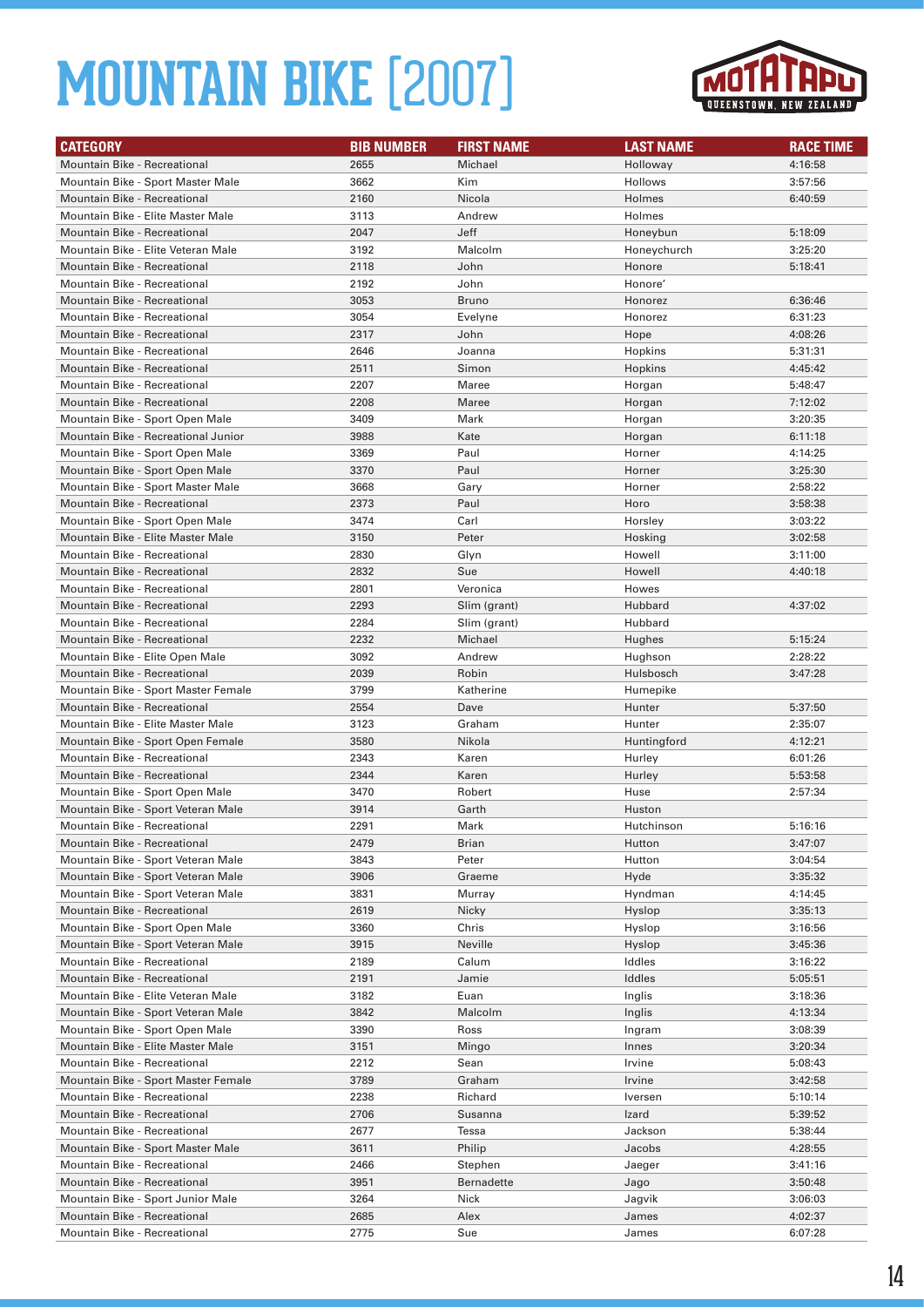

| <b>CATEGORY</b>                                                            | <b>BIB NUMBER</b> | <b>FIRST NAME</b> | <b>LAST NAME</b>   | <b>RACE TIME</b>   |
|----------------------------------------------------------------------------|-------------------|-------------------|--------------------|--------------------|
| Mountain Bike - Recreational                                               | 2774              | Grant             | James              |                    |
| Mountain Bike - Sport Master Female                                        | 3770              | Sally             | James              | 3:56:14            |
| Mountain Bike - Recreational                                               | 2089              | Michael           | Jamieson           | 4:34:44            |
| Mountain Bike - Recreational                                               | 2733              | James             | Jamieson           | 4:13:56            |
| Mountain Bike - Sport Master Female                                        | 3771              | Gary              | Jamieson           | 3:54:46            |
| Mountain Bike - Sport Veteran Male                                         | 3912              | Gary              | Jamieson           | 3:45:10            |
| Mountain Bike - Sport Master Male                                          | 3605              | Peter             | Jar                | 3:18:12            |
| Mountain Bike - Recreational                                               | 2732              | Sharn             | Jenkins            | 0:00:00            |
| Mountain Bike - Recreational                                               | 2828              | Susan             | Jenkins            | 6:06:40            |
| Mountain Bike - Recreational                                               | 2382              | Bryce             | Jenkins            | 5:21:56            |
| <b>Mountain Bike - Recreational</b>                                        | 2383              | <b>Bryce</b>      | Jenkins            | 5:21:55            |
| Mountain Bike - Sport Open Female                                          | 3582              | Donna             | Jenkins            | 0:00:00            |
| Mountain Bike - Sport Master Male                                          | 3616              | Kurt              | Jensen             | 4:29:38            |
| Mountain Bike - Recreational                                               | 2751              | Darren            | Jessop             | 2:44:46            |
| <b>Mountain Bike - Recreational</b>                                        | 2853              | Mark              | Johansen           | 3:38:46            |
| Mountain Bike - Recreational                                               | 2907              | Ben               | Johns              | 3:07:44            |
| <b>Mountain Bike - Recreational</b>                                        | 3040              | Anna              | Johnson            | 4:23:53            |
| Mountain Bike - Recreational                                               | 3043              | Jeremy            | Johnson            | 4:23:50            |
| Mountain Bike - Elite Master Male                                          | 3117              | Rich              | Johnson            | 2:53:43            |
| Mountain Bike - Sport Open Male                                            | 3469              | Simon             | Johnson            | 2:52:42            |
| Mountain Bike - Sport Master Male                                          | 3685              | David             | Johnson            | 3:25:43            |
| Mountain Bike - Sport Veteran Male                                         | 3925              | Paul              | Johnson            | 5:15:49            |
| <b>Mountain Bike - Recreational</b>                                        | 2334              | Janey             | Johnston           | 5:13:23            |
| Mountain Bike - Recreational                                               | 2115              | Gus               | Johnston           | 4:47:11            |
| <b>Mountain Bike - Recreational</b>                                        | 2783              | Roy               | Johnston           | 3:31:50            |
| Mountain Bike - Elite Veteran Male                                         | 3231              | Kevin             | Johnston           | 2:51:51            |
| Mountain Bike - Sport Master Male                                          | 3695              | Phil              | Johnston           | 4:26:53            |
| Mountain Bike - Sport Veteran Male                                         | 4017              | Paul              | Johnston           | 5:07:21            |
| <b>Mountain Bike - Recreational</b>                                        | 2960              | Peter             | Johnstone          | 4:21:33            |
| Mountain Bike - Recreational                                               | 2961              | Tina              | Johnstone          |                    |
| Mountain Bike - Sport Veteran Male                                         | 3907              | Neil              | Johnstone          | 4:49:20            |
| Mountain Bike - Recreational                                               | 2363              | Steve             | Joint              | 4:03:20            |
| <b>Mountain Bike - Recreational</b>                                        | 2797              | Carrick           | Jones              | 4:35:41            |
| Mountain Bike - Recreational                                               | 2475              | Chris             | Jones              | 3:04:50            |
| <b>Mountain Bike - Recreational</b>                                        | 2288              | Darrin            | Jones              | 3:02:52            |
| <b>Mountain Bike - Recreational</b>                                        | 2886              | Tim               | Jones              | 3:05:55            |
| Mountain Bike - Recreational                                               | 2123              | Kendall           | Jones              |                    |
| Mountain Bike - Recreational                                               | 3027              | Mike              | Jones              | 5:40:22            |
| <b>Mountain Bike - Recreational</b>                                        | 2977              | Philippa          | Jones              | 5:50:05            |
| Mountain Bike - Elite Veteran Male                                         | 3184              | David             | Jones              | 2:40:10            |
| Mountain Bike - Sport Junior Male                                          | 3272              | Philip            | Jones              | 2:37:40            |
| Mountain Bike - Sport Open Male                                            | 3302              | Sean              | Jones              | 2:59:45            |
| Mountain Bike - Sport Open Male                                            | 3430              | Philip            | Jones              |                    |
| Mountain Bike - Sport Veteran Male                                         | 3879              | Murray            | Jones              | 3:30:17            |
| Mountain Bike - Sport Veteran Male<br>Mountain Bike - Sport Veteran Female | 3823              | Philip            | Jones              | 3:39:39            |
|                                                                            | 3953              | Sue               | Jones              | 3:31:15            |
| Mountain Bike - Elite Veteran Male                                         | 3234<br>3538      | Dave              | Jongsma<br>Jordaan | 3:40:32<br>3:49:59 |
| Mountain Bike - Sport Open Female                                          |                   | Madeleine         |                    |                    |
| Mountain Bike - Recreational<br>Mountain Bike - Elite Master Male          | 2146<br>3112      | Mark<br>Pierre    | Jordan<br>Jordan   | 2:15:36            |
| Mountain Bike - Sport Master Male                                          | 3715              | Pierre            | Jordon             |                    |
| Mountain Bike - Sport Master Male                                          | 3625              | Pierre            | Jordon             | 4:18:35            |
| Mountain Bike - Sport Master Female                                        | 3803              | Pierre            | Jordon             |                    |
| Mountain Bike - Sport Master Female                                        | 3801              | Pierre            | Jordon             | 4:06:13            |
| Mountain Bike - Elite Master Male                                          | 3137              | Neil              | Jorgensen          | 2:51:45            |
| Mountain Bike - Recreational                                               | 2469              | Warren            | Judkins            | 6:18:55            |
| Mountain Bike - Sport Master Female                                        | 3774              | Lynley            | Jury               | 4:40:41            |
| Mountain Bike - Recreational                                               | 2412              | Megan             | Justice            | 6:13:19            |
| Mountain Bike - Recreational                                               | 2442              | Tonya             | Justice            | 6:13:15            |
| Mountain Bike - Sport Master Male                                          | 3643              | Jim               | Kalb               | 6:49:28            |
| Mountain Bike - Recreational Junior                                        | 3979              | Nick              | Kalb               | 4:53:16            |
| Mountain Bike - Sport Open Male                                            | 3373              | Daniel            | Kamo               | 3:38:04            |
| Mountain Bike - Recreational                                               | 2134              | Penny             | Kamper             | 5:07:26            |
| Mountain Bike - Recreational                                               | 2164              | Megan             | Kane               | 4:24:49            |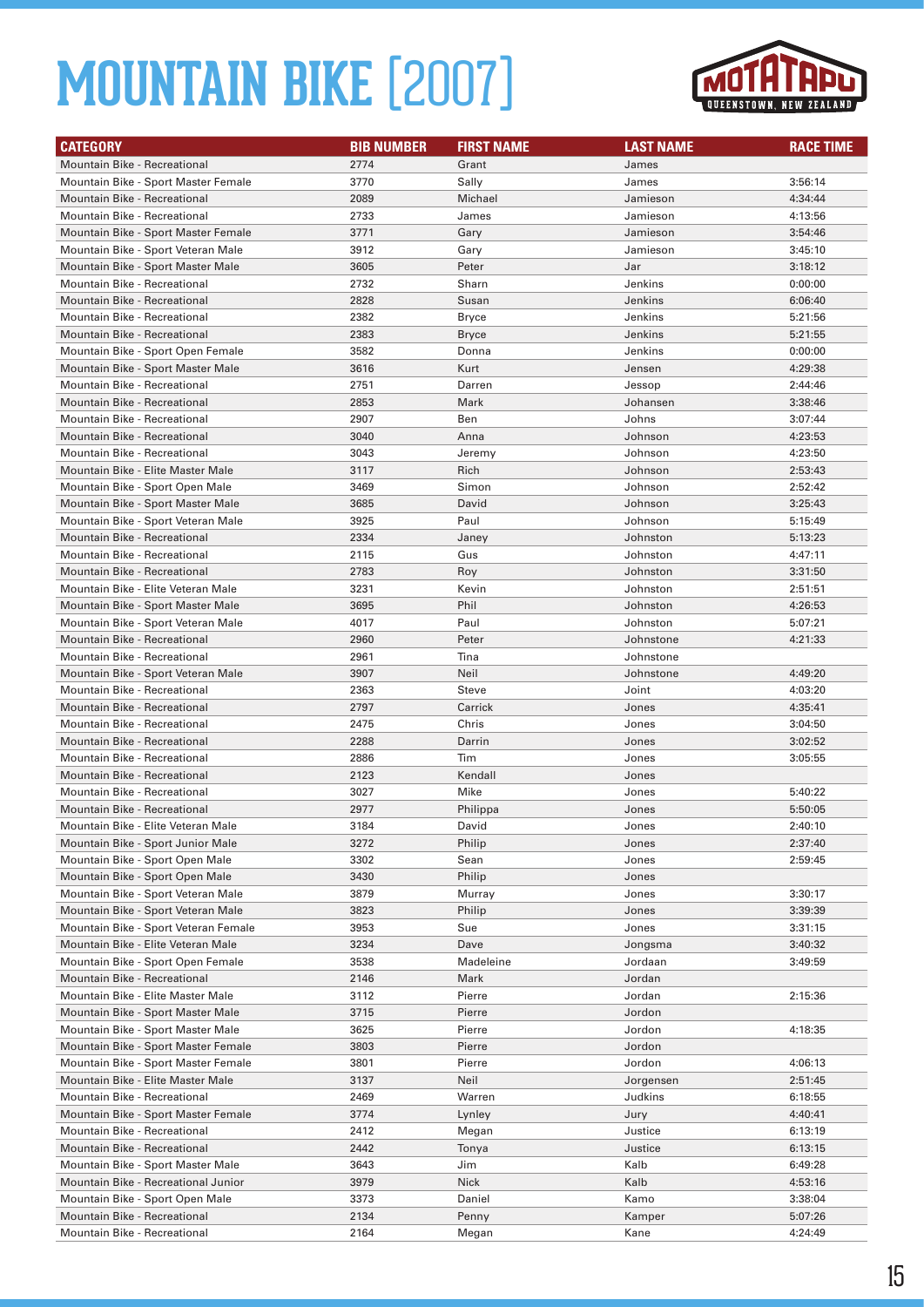

| <b>CATEGORY</b>                      | <b>BIB NUMBER</b> | <b>FIRST NAME</b> | <b>LAST NAME</b> | <b>RACE TIME</b> |
|--------------------------------------|-------------------|-------------------|------------------|------------------|
| Mountain Bike - Recreational         | 3012              | Gretchen          | Kane             |                  |
| Mountain Bike - Elite Open Male      | 3085              | Travis            | Kane             | 2:28:22          |
| Mountain Bike - Recreational         | 2929              | Ingrid            | Kaptein          | 3:40:52          |
| <b>Mountain Bike - Recreational</b>  | 2985              | Michelle          | Kardos           | 3:35:36          |
| <b>Mountain Bike - Recreational</b>  | 2438              | <b>Nick</b>       | Karlovsky        | 6:03:34          |
| Mountain Bike - Recreational         | 2233              | Scott             | Karon            | 4:50:53          |
| <b>Mountain Bike - Recreational</b>  | 2668              | Greg              | Kassel           | 4:48:44          |
| Mountain Bike - Recreational         | 3045              | Grant             | Kavanagh         | 5:08:27          |
| Mountain Bike - Sport Veteran Male   | 3922              | Robin             | Keall            | 3:48:55          |
| Mountain Bike - Sport Open Male      | 3328              | Jerry             | Kearney          | 3:00:43          |
| Mountain Bike - Sport Open Male      | 3439              | Stephen           | Keast            | 3:10:47          |
| Mountain Bike - Sport Open Male      | 3440              | Stephen           | Keast            | 3:46:31          |
| Mountain Bike - Sport Veteran Male   | 3924              | John              | Keeler           | 2:56:19          |
| Mountain Bike - Recreational         | 2395              | Helen             | Keen             |                  |
| Mountain Bike - Elite Junior Male    | 3071              | Mike              | Keen             | 3:19:40          |
| Mountain Bike - Sport Open Male      | 3506              | Nathan            | Keen             | 3:09:29          |
| Mountain Bike - Sport Veteran Male   | 3849              | Mike              | Keen             | 4:02:01          |
| <b>Mountain Bike - Recreational</b>  | 2921              | Patrick           | Keenan           | 3:14:20          |
| Mountain Bike - Elite Master Male    | 3147              | Tim               | Keenan           | 2:57:40          |
| Mountain Bike - Elite Master Male    | 3115              | Tony              | Keith            | 3:04:00          |
| Mountain Bike - Sport Open Male      | 3517              | Michael           | Kelliher         | 2:51:47          |
| Mountain Bike - Recreational         | 2498              | Tony              | Kelly            | 4:05:22          |
| Mountain Bike - Elite Open Male      | 3089              | Michael           | Kelly            | 2:33:09          |
| Mountain Bike - Sport Master Male    | 3677              | Denis             | Kelly            | 3:26:43          |
| Mountain Bike - Recreational Junior  | 3983              | Alice             | Kelly            | 5:37:13          |
| Mountain Bike - Sport Open Male      | 3513              | Byron             | Kelsall          | 3:27:16          |
| Mountain Bike - Elite Master Male    | 3120              | Duncan            | Kenderdine       | 3:27:49          |
| <b>Mountain Bike - Recreational</b>  | 2297              | Kurt              | Kennedy          | 3:46:00          |
| <b>Mountain Bike - Recreational</b>  | 2887              | John              | Kennedy          | 5:12:04          |
| Mountain Bike - Elite Veteran Male   | 3197              | Stu               | Kennedy          | 3:15:08          |
| Mountain Bike - Elite Veteran Female | 3255              | Sarah             | Kennedy          | 3:03:04          |
| Mountain Bike - Sport Junior Male    | 3275              | Tom               | Kennedy          | 3:00:03          |
| Mountain Bike - Sport Open Male      | 3460              | Zane              | Kennedy          |                  |
| Mountain Bike - Sport Open Female    | 3562              | Sue               | Kennedy          |                  |
| Mountain Bike - Sport Master Male    | 3617              | Chris             | Kennedy          | 3:17:40          |
| Mountain Bike - Sport Veteran Male   | 3870              | John              | Kennedy          | 3:52:55          |
| Mountain Bike - Sport Open Male      | 3424              | Tim               | Kenny            | 3:11:53          |
| <b>Mountain Bike - Recreational</b>  | 3005              | Peter             | Kerr             | 5:10:10          |
| <b>Mountain Bike - Recreational</b>  | 3006              | Bronwyn           | Kerr             | 5:17:05          |
| Mountain Bike - Elite Master Male    | 3154              | Brendan           | Kerr             | 2:40:09          |
| Mountain Bike - Recreational         | 2126              | Wilson            | Kevin            | 5:57:31          |
| Mountain Bike - Recreational         | 2896              | Alex              | Kidd             | 5:42:08          |
| Mountain Bike - Elite Master Female  | 3162              | Ingrid            | Kidd             | 3:05:22          |
| Mountain Bike - Elite Veteran Male   | 3189              | John              | Kidd             | 3:00:30          |
| Mountain Bike - Sport Master Male    | 3652              | Craig             | Kiesanowski      | 3:36:59          |
| Mountain Bike - Recreational         | 2715              | Faye              | Kiew             | 7:34:43          |
| Mountain Bike - Recreational         | 2614              | Judy              | King             | 5:26:51          |
| Mountain Bike - Sport Open Male      | 3434              | Anthony           | King             | 4:11:19          |
| Mountain Bike - Sport Open Male      | 3494              | Richard           | King             | 3:11:22          |
| Mountain Bike - Sport Master Male    | 3707              | David             | King             | 2:50:33          |
| Mountain Bike - Recreational         | 2157              | Ann               | Kingsbury        | 4:47:21          |
| Mountain Bike - Recreational         | 2379              | Brent             | Kingsland        | 3:23:21          |
| Mountain Bike - Recreational         | 2859              | Jan               | Kirkpatrick      | 5:28:00          |
| Mountain Bike - Recreational Junior  | 3997              | Trevor            | Kitto            | 3:01:55          |
| Mountain Bike - Recreational         | 2259              | Lynne             | Klap             | 5:39:12          |
| Mountain Bike - Sport Veteran Male   | 3899              | Arthur            | Klap             | 0:00:00          |
| Mountain Bike - Recreational         | 2791              | Arie              | Kleinjan         | 0:00:00          |
| Mountain Bike - Recreational         | 2618              | Judy              | Knight           | 4:53:47          |
| Mountain Bike - Recreational         | 2722              | Tim               | Knight           | 3:57:43          |
| Mountain Bike - Recreational         | 2124              | Gaike             | Knottenbelt      |                  |
| Mountain Bike - Recreational         | 2507              | Marysia           | Krawczyk         | 4:24:36          |
| Mountain Bike - Recreational         | 2705              | Mike              | Kreft            |                  |
| Mountain Bike - Sport Veteran Male   | 3850              | Scott             | Kuegler          | 2:39:32          |
| Mountain Bike - Recreational         | 2319              | Lyn               | Kyle             | 5:22:35          |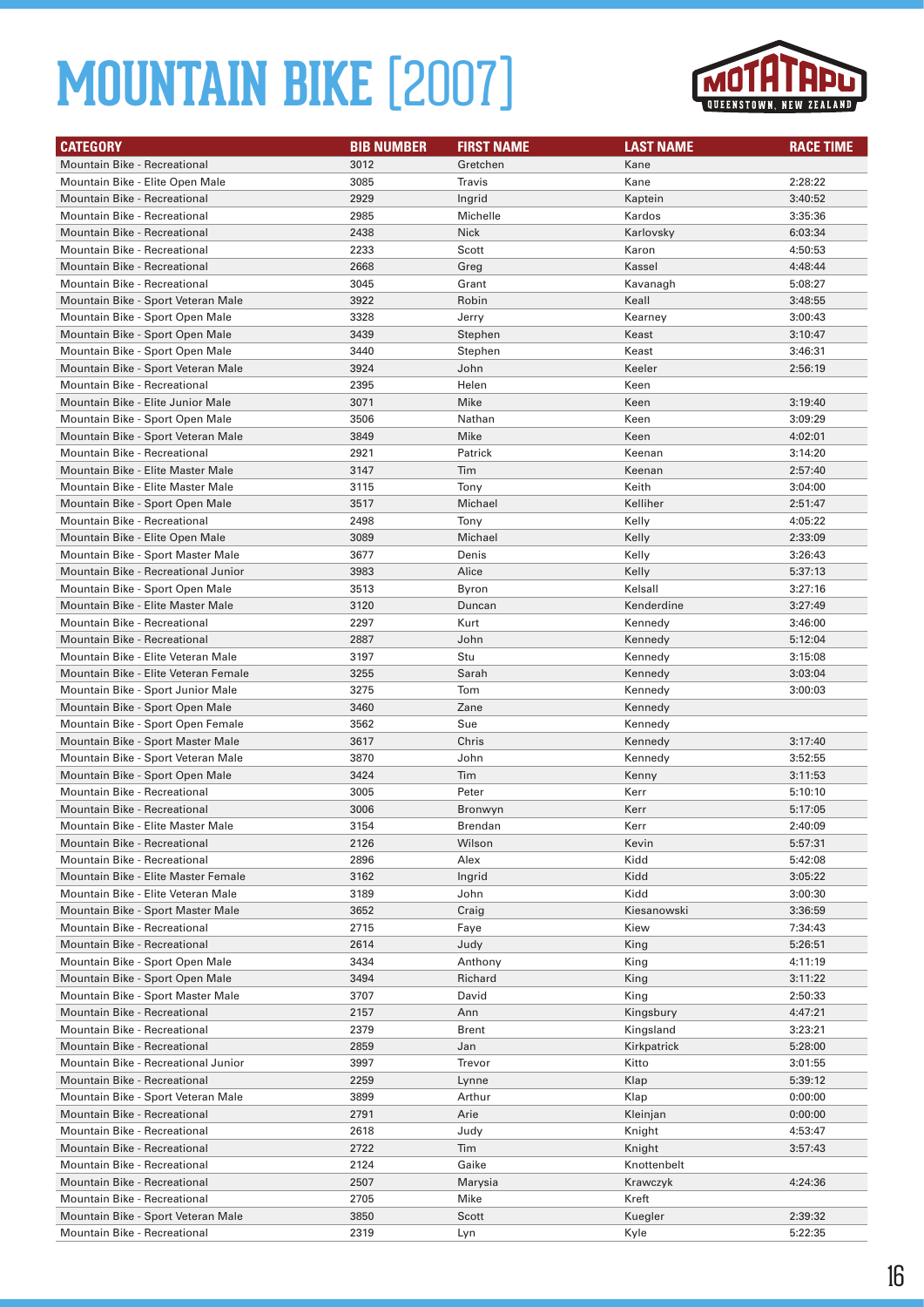

| <b>CATEGORY</b>                     | <b>BIB NUMBER</b> | <b>FIRST NAME</b> | <b>LAST NAME</b> | <b>RACE TIME</b> |
|-------------------------------------|-------------------|-------------------|------------------|------------------|
| <b>Mountain Bike - Recreational</b> | 2439              | Brian             | Lamb             |                  |
| Mountain Bike - Elite Master Male   | 3110              | Chris             | Lambeth          | 2:55:56          |
| <b>Mountain Bike - Recreational</b> | 2506              | Heather           | Lander           | 4:52:12          |
| Mountain Bike - Sport Master Male   | 2967              | Bryan             | Lane             | 3:14:23          |
| Mountain Bike - Sport Veteran Male  | 3881              | John              | Langmuir         | 3:46:12          |
| <b>Mountain Bike - Recreational</b> | 2704              | Campbell          | Laughton         | 4:29:36          |
| Mountain Bike - Elite Veteran Male  | 3198              | Stephen           | Laurent          | 3:26:15          |
| Mountain Bike - Recreational        | 4000              | Jacky             | Laverty          | 7:49:11          |
| Mountain Bike - Recreational        | 2674              | Mike              | Lawrence         | 3:09:15          |
| Mountain Bike - Sport Veteran Male  | 3846              | Stephen           | Lawrence         | 3:57:38          |
| <b>Mountain Bike - Recreational</b> | 2235              | Alison            | Lay              | 5:08:25          |
| Mountain Bike - Recreational        | 2296              | Alison            | Lay              |                  |
| <b>Mountain Bike - Recreational</b> | 2397              | Chris             | Leathart         | 5:21:55          |
| Mountain Bike - Recreational        | 2493              | Andrew            | Leckie           |                  |
| <b>Mountain Bike - Recreational</b> | 2086              | David             | Leckie           | 3:50:35          |
| Mountain Bike - Recreational        | 2489              | Mary              | Lee              | 4:04:47          |
| <b>Mountain Bike - Recreational</b> | 2289              | Michael           | Lee              | 3:12:43          |
| Mountain Bike - Recreational        | 2252              | Genevieve         | Leech            | 5:02:44          |
| Mountain Bike - Sport Master Male   | 3710              | James             | Leggat           | 4:32:19          |
| Mountain Bike - Sport Master Female | 3776              | James             | Leggat           | 4:32:19          |
| <b>Mountain Bike - Recreational</b> | 2314              | Jonathan          | Leichter         | 6:27:50          |
| Mountain Bike - Recreational        | 2834              | Nik               | Leigh            | 4:36:51          |
| <b>Mountain Bike - Recreational</b> | 2835              | <b>Nik</b>        | Leigh            | 3:14:24          |
| Mountain Bike - Recreational        | 2468              | Gavin             | Leighton         | 4:24:30          |
| Mountain Bike - Recreational Junior | 3978              | Alex              | Leighton         |                  |
| Mountain Bike - Recreational        | 2534              | Russell           | Leishman         | 4:59:29          |
| <b>Mountain Bike - Recreational</b> | 2684              | Mark thomas       | Leonard          | 3:41:47          |
| Mountain Bike - Recreational        | 2756              | Ben               | Leong            |                  |
| Mountain Bike - Sport Master Male   | 3623              | Craig             | Leth             | 3:33:37          |
| Mountain Bike - Recreational        | 2843              | Toni              | Lewis            | 4:48:14          |
| Mountain Bike - Elite Veteran Male  | 3187              | Dave              | Lewis            | 2:48:23          |
| Mountain Bike - Sport Veteran Male  | 3855              | Struan            | Ley              | 3:19:14          |
| Mountain Bike - Sport Open Female   | 3521              | Caroline          | Lightbourne      | 3:25:35          |
| Mountain Bike - Elite Veteran Male  | 3213              | Steve             | Lindsay          | 3:01:23          |
| <b>Mountain Bike - Recreational</b> | 3035              | Jack              | Lister           | 3:42:20          |
| <b>Mountain Bike - Recreational</b> | 2182              | Annette           | Litherland       | 5:49:35          |
| Mountain Bike - Elite Veteran Male  | 3215              | David             | Little           | 4:00:09          |
| <b>Mountain Bike - Recreational</b> | 2332              | Jan               | Littleton        | 5:18:40          |
| <b>Mountain Bike - Recreational</b> | 2609              | Richard           | Lobb             | 6:43:08          |
| <b>Mountain Bike - Recreational</b> | 2610              | Kristin           | Lobb             | 6:41:16          |
| Mountain Bike - Sport Master Female | 4005              | Lesley            | Logan            | 3:48:07          |
| Mountain Bike - Sport Veteran Male  | 3869              | Jeff              | Long             | 3:22:21          |
| Mountain Bike - Sport Open Male     | 3495              | James             | Lonsdale         | 2:50:23          |
| Mountain Bike - Elite Veteran Male  | 3236              | David             | Lont             | 3:02:03          |
| Mountain Bike - Sport Junior Male   | 3263              | Adrian            | Loo              | 5:05:28          |
| Mountain Bike - Sport Open Male     | 3349              | Stuart            | Loudon           | 4:54:56          |
| <b>Mountain Bike - Recreational</b> | 2369              | Jennifer          | Love             | 5:59:24          |
| Mountain Bike - Sport Open Female   | 3537              | Sarah             | Lovie            | 4:16:22          |
| Mountain Bike - Sport Open Male     | 3391              | Malcolm           | Low              |                  |
| Mountain Bike - Sport Open Male     | 3467              | Kit               | Lowe             |                  |
| Mountain Bike - Recreational        | 2991              | Bevan             | Lowen            | 3:46:04          |
| Mountain Bike - Recreational        | 2292              | Tony              | Lucas            | 4:17:25          |
| Mountain Bike - Elite Master Male   | 3135              | Tom               | Lucas            | 2:33:35          |
| Mountain Bike - Sport Master Male   | 3641              | Michael           | Lucas            | 3:41:01          |
| Mountain Bike - Recreational        | 2841              | Gerard            | Lutton           | 4:08:10          |
| Mountain Bike - Recreational        | 2315              | Ron               | Lynch            | 6:29:10          |
| Mountain Bike - Recreational        | 2316              | Cathrina          | Lynch            | 8:00:07          |
| Mountain Bike - Recreational        | 3051              | Luana             | Lyon             |                  |
| Mountain Bike - Elite Open Male     | 3084              | Grant             | Lyon             | 2:17:47          |
| Mountain Bike - Sport Open Male     | 3301              | Jamie             | Lyons            | 2:42:30          |
| Mountain Bike - Recreational        | 2846              | Mathew            | Macalister       | 3:19:07          |
| Mountain Bike - Recreational        | 2419              | Stewart           | Macbeth          | 6:13:17          |
| Mountain Bike - Sport Open Male     | 2982              | Alastair          | Macdiarmid       | 2:56:15          |
| Mountain Bike - Recreational        | 2569              | Brian             | Macdonald        | 4:33:12          |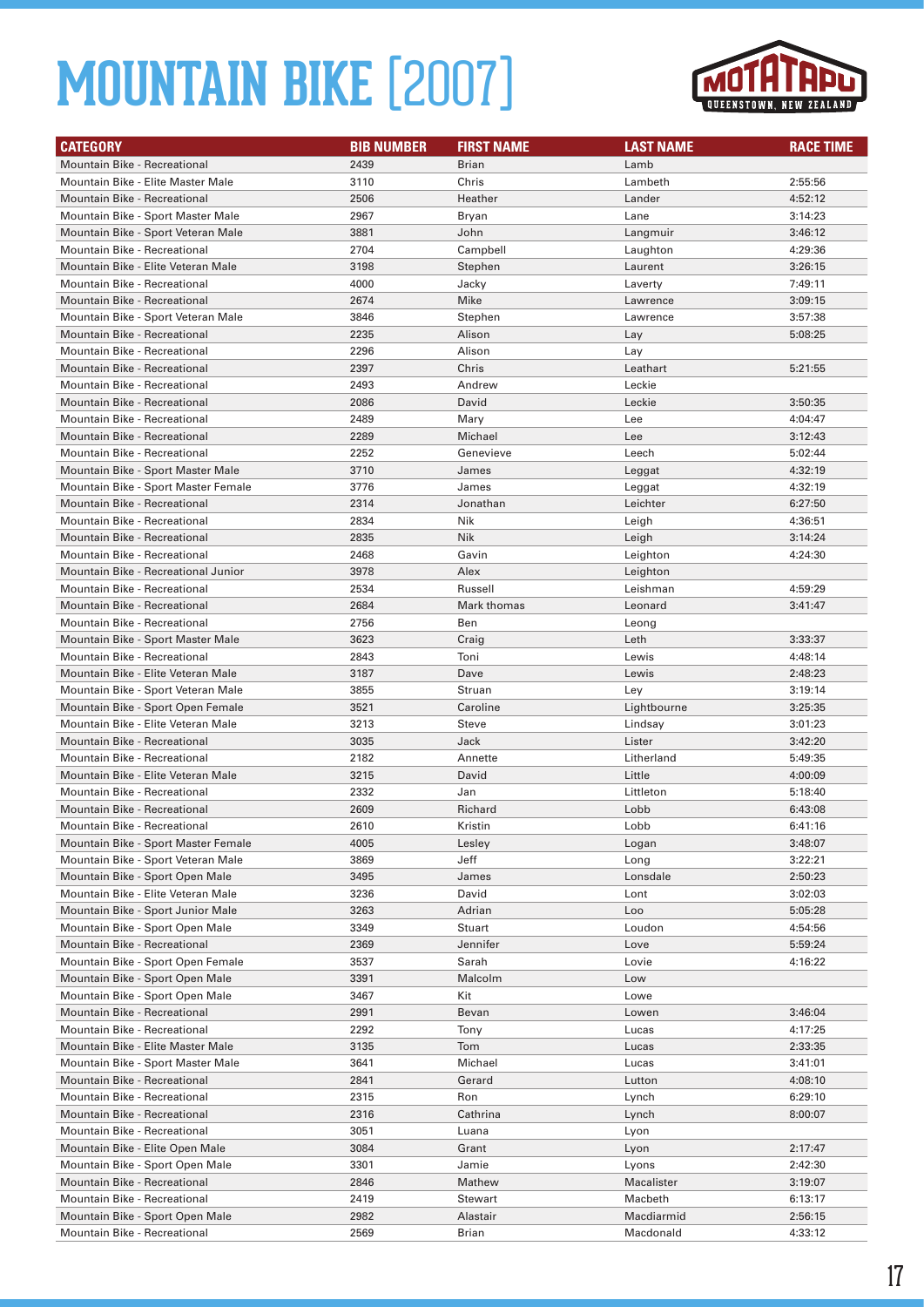

| <b>CATEGORY</b>                                                   | <b>BIB NUMBER</b> | <b>FIRST NAME</b> | <b>LAST NAME</b>   | <b>RACE TIME</b>   |
|-------------------------------------------------------------------|-------------------|-------------------|--------------------|--------------------|
| Mountain Bike - Recreational                                      | 2914              | Robyn             | Macdonald          |                    |
| Mountain Bike - Elite Open Male                                   | 3073              | Jeremy            | Macdonald          | 2:44:40            |
| Mountain Bike - Elite Open Female                                 | 3095              | Sara              | MacDonald          | 2:35:05            |
| Mountain Bike - Sport Open Male                                   | 3365              | <b>Brad</b>       | Macdonald          | 3:21:41            |
| Mountain Bike - Sport Open Male                                   | 3428              | Corey             | Macdonald          | 5:14:39            |
| Mountain Bike - Sport Open Female                                 | 3595              | Susan             | Macdonald          | 3:21:48            |
| Mountain Bike - Sport Veteran Male                                | 3830              | Colin             | Macdonald          | 3:32:54            |
| Mountain Bike - Recreational                                      | 2473              | Kathryn           | Macdonnell         | 6:25:50            |
| Mountain Bike - Recreational                                      | 2113              | Hugh              | Macewan            | 3:47:34            |
| Mountain Bike - Sport Junior Male                                 | 3265              | Conor             | Macfarlane         | 2:21:44            |
| <b>Mountain Bike - Recreational</b>                               | 2918              | Cat               | Macgregor          | 4:13:04            |
| <b>Mountain Bike - Recreational</b>                               | 2535              | lain              | Mackay             |                    |
| <b>Mountain Bike - Recreational</b>                               | 2063              | David             | Mackay             | 6:01:11            |
| Mountain Bike - Elite Open Male                                   | 3088              | Tom               | Mackay             | 2:17:56            |
| Mountain Bike - Recreational Junior                               | 3977              | lain              | Mackay             | 4:29:31            |
| Mountain Bike - Recreational                                      | 2546              | Ron               | Mackersy           | 4:55:59            |
| Mountain Bike - Sport Open Male                                   | 3345              | Tim               | Mackersy           |                    |
| Mountain Bike - Elite Master Male                                 | 3131              | <b>Steve</b>      | Mackey             | 2:59:13            |
| Mountain Bike - Elite Veteran Male                                | 3200              | Mike              | Mackey             | 2:34:43            |
| Mountain Bike - Sport Open Male                                   | 2342              | Richard           | Mackley            | 2:40:46            |
| <b>Mountain Bike - Recreational</b>                               | 2759              | Tracey            | Maclaren           | 3:36:24            |
| Mountain Bike - Recreational                                      | 2764              | <b>Brett</b>      | Maclean            | 4:38:29            |
| Mountain Bike - Recreational                                      | 2522              | Jennifer          | Macleod            | 6:14:36            |
| Mountain Bike - Recreational                                      | 2361              | Rod               | Macleod            | 4:45:47            |
| Mountain Bike - Sport Open Male                                   | 3410              | <b>Stuart</b>     | Macleod            | 3:38:25            |
| Mountain Bike - Sport Veteran Male                                | 3844              | Graham            | Macrae             | 4:09:47            |
| Mountain Bike - Sport Veteran Male                                | 3845              | Graham            | Macrae             |                    |
| Mountain Bike - Sport Veteran Female                              | 3959              | Annette           | Macrae             | 5:08:56            |
| <b>Mountain Bike - Recreational</b>                               | 2210              | Max               | Maddison           | 4:40:22            |
| Mountain Bike - Recreational                                      | 2813              | Adam              | Maggs              | 3:51:49            |
| Mountain Bike - Recreational                                      | 2865              | Reuben            | Maguire            | 5:35:41            |
| Mountain Bike - Sport Master Male                                 | 3608              | Peter             | Mahan              |                    |
| <b>Mountain Bike - Recreational</b>                               | 2321              | Debra             | Maheno             | 6:11:54            |
| Mountain Bike - Recreational                                      | 2664              | Charlotte         | Major              | 4:37:44            |
| <b>Mountain Bike - Recreational</b>                               | 2665              | Grant             | Major              | 4:37:40            |
| Mountain Bike - Sport Master Male                                 | 3703              | Alan              | Malcolmson         | 3:32:06            |
| Mountain Bike - Recreational                                      | 2548              | David             | Maloney            | 6:20:37            |
| Mountain Bike - Sport Master Male                                 | 3719              | Steve             | Maluschnig         | 2:37:43            |
| Mountain Bike - Sport Master Female                               | 3806              | Jan               | Manson             | 5:01:18            |
| <b>Mountain Bike - Recreational</b>                               | 2935              | Ali               | Maoate             | 6:02:37            |
| Mountain Bike - Recreational                                      | 2936              | Kiki              | Maoate             | 6:02:52            |
| Mountain Bike - Recreational                                      | 2262              | Simon             | Mapp               | 4:02:56            |
| Mountain Bike - Sport Open Male                                   | 3356              | Maurice           | Marquardt          | 2:42:00            |
| Mountain Bike - Recreational                                      | 2626              | Chris             | Marsh              | 3:14:24            |
| Mountain Bike - Sport Open Male                                   | 3340              | Curtis            | Marsh              | 3:09:51            |
| Mountain Bike - Sport Open Female                                 | 3536              | Susie             | Marsh              | 4:31:22            |
| Mountain Bike - Recreational                                      | 2269              | Sue               | Marshall           | 4:45:50            |
| Mountain Bike - Elite Master Male                                 | 3111              | Dean              | Marshall           | 2:51:21            |
| Mountain Bike - Sport Open Male                                   | 3435              | Chris             | Marshall           | 3:49:32            |
| Mountain Bike - Sport Open Male                                   | 109               | Judd              | Marshall           | 4:03:40            |
| Mountain Bike - Sport Open Female                                 | 3590              | Amber             | Marshall           | 4:47:40            |
| Mountain Bike - Sport Open Male                                   | 3371              | Nick              | Martin             | 2:55:01            |
| Mountain Bike - Sport Veteran Male                                | 3940              | Laurie            | Martin             | 4:25:49            |
| Mountain Bike - Recreational                                      | 3011              | Dave              | Maslen             | 3:54:49            |
| Mountain Bike - Recreational                                      | 2951              | Scott             | Mason              | 5:32:26            |
| Mountain Bike - Recreational                                      | 2952              | Lisa              | Mason              | 5:32:25            |
| Mountain Bike - Sport Junior Male                                 | 3290              | Jane              | Matchett           | 4:04:52            |
| Mountain Bike - Sport Master Male                                 | 3748              | Jane              | Matchett           | 3:59:33            |
| Mountain Bike - Recreational                                      | 2137              | Bill              | Mather             | 7:18:08            |
| Mountain Bike - Recreational                                      | 2138              | Judith            | Mather             | 8:46:22            |
| Mountain Bike - Sport Open Female<br>Mountain Bike - Recreational | 3554<br>2352      | Aimee<br>Gillian  | Mather<br>Matheson | 4:59:50            |
| Mountain Bike - Recreational                                      | 2616              | Jo                | Matheson           | 5:11:31<br>5:02:14 |
| Mountain Bike - Recreational                                      | 2634              | Guy               | Matheson           | 4:07:13            |
|                                                                   |                   |                   |                    |                    |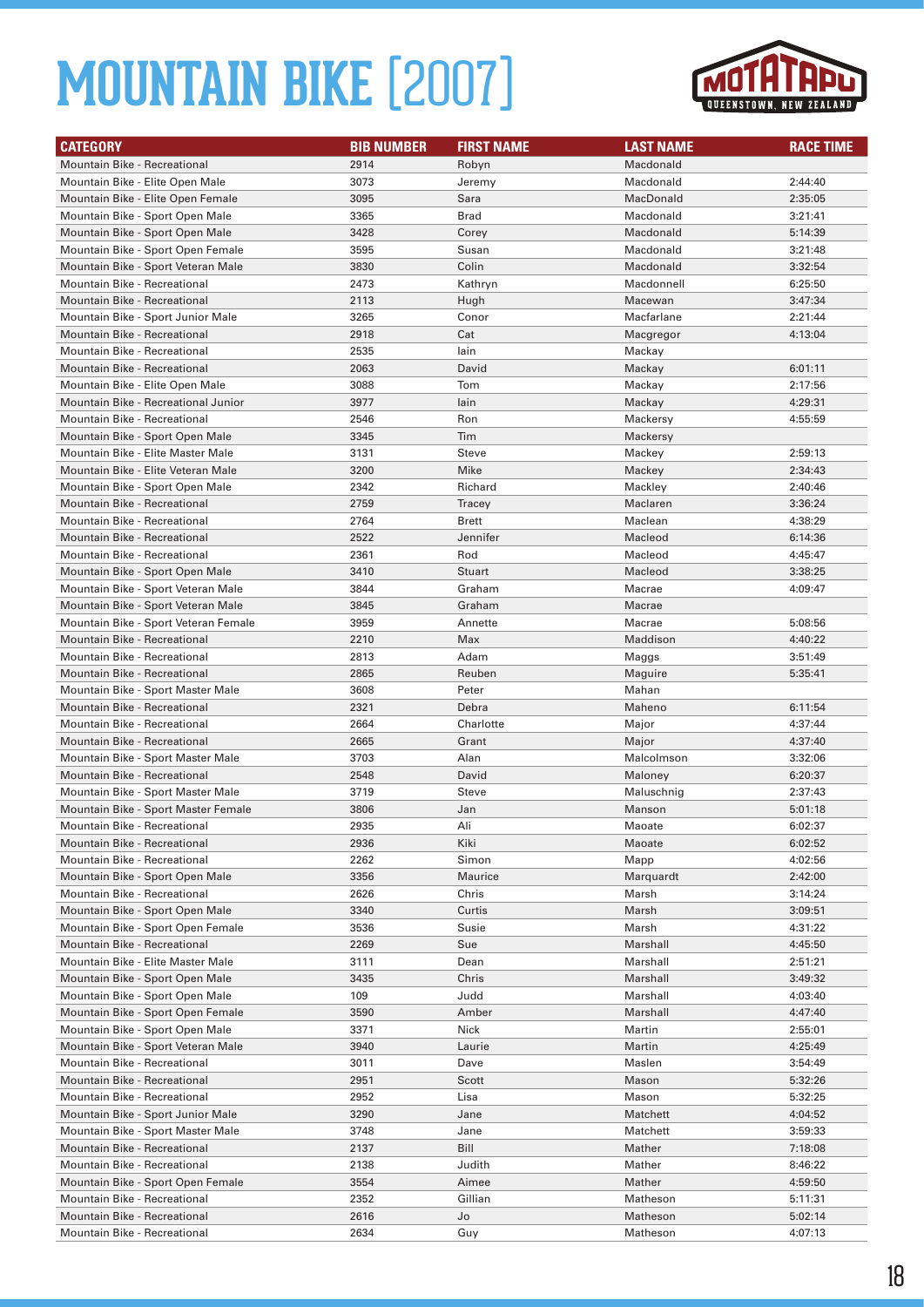

| <b>CATEGORY</b>                                                    | <b>BIB NUMBER</b> | <b>FIRST NAME</b> | <b>LAST NAME</b>     | <b>RACE TIME</b>   |
|--------------------------------------------------------------------|-------------------|-------------------|----------------------|--------------------|
| <b>Mountain Bike - Recreational</b>                                | 2465              | Logan             | <b>Matthews</b>      | 3:41:03            |
| Mountain Bike - Recreational                                       | 3034              | Sue               | Mavor                | 5:49:55            |
| <b>Mountain Bike - Recreational</b>                                | 2906              | Matthew           | May                  | 4:07:40            |
| Mountain Bike - Recreational                                       | 2599              | Phill             | Mayers               |                    |
| Mountain Bike - Sport Veteran Male                                 | 3839              | Richard           | Mayes                |                    |
| Mountain Bike - Sport Open Male                                    | 3478              | Simon             | Mazzotti             | 3:30:01            |
| Mountain Bike - Recreational                                       | 2941              | Katrina           | Mcara                | 4:03:29            |
| Mountain Bike - Recreational                                       | 2136              | Nicola            | Mcara                | 4:07:07            |
| Mountain Bike - Recreational                                       | 2070              | Sid               | Mcauley              | 4:33:58            |
| Mountain Bike - Sport Master Female                                | 3804              | Sue               | Mcbain               | 4:35:35            |
| Mountain Bike - Sport Open Male                                    | 3503              | Tim               | Mcbride              |                    |
| Mountain Bike - Sport Veteran Male                                 | 3824              | Wally             | Mccallum             | 3:47:05            |
| <b>Mountain Bike - Recreational</b>                                | 2116              | Carol             | Mccann               | 5:17:03            |
| Mountain Bike - Recreational                                       | 2057              | Callum            | Mccaw                |                    |
| Mountain Bike - Recreational                                       | 2224              | John              | Mccay                | 4:26:56            |
| Mountain Bike - Sport Open Male                                    | 3486              | lain              | Mcclea               | 3:18:43            |
| Mountain Bike - Recreational                                       | 2190              | Jeremy            | Mcclean              | 4:43:30            |
| <b>Mountain Bike - Recreational</b>                                | 2326              | Tony              | Mccleary             | 5:23:47            |
| Mountain Bike - Recreational Junior                                | 3969              | Tony              | McCleary             | 5:23:46            |
| Mountain Bike - Sport Master Male                                  | 3657              | Jamie             | Mcconachie           | 4:23:11            |
| Mountain Bike - Sport Master Female                                | 3790              | Raelene           | Mcconachie           |                    |
| <b>Mountain Bike - Recreational</b>                                | 2607              | Karina            | Mcconnell            | 5:34:03            |
| Mountain Bike - Recreational                                       | 2969              | Kate              | Mccorkindale         | 5:42:40            |
| Mountain Bike - Recreational                                       | 2966              | Kirsty            | Mccorkindale         | 5:59:11            |
| Mountain Bike - Recreational                                       | 3017              | John              | Mccormack            | 4:07:05            |
| Mountain Bike - Recreational Junior                                | 3996              | Hayden            | Mccormick            | 3:32:26            |
| Mountain Bike - Sport Open Male                                    | 3367              | <b>Brendon</b>    | Mcdermott            | 2:59:18            |
| Mountain Bike - Sport Open Male                                    | 3462              | Shane             | Mcdermott            | 3:26:27            |
| <b>Mountain Bike - Recreational</b>                                | 2400              | <b>Stewart</b>    | Mcdonald             | 3:42:03            |
| Mountain Bike - Elite Veteran Male                                 | 3174              | lan               | Mcdonald             | 2:30:41            |
| Mountain Bike - Sport Master Male                                  | 3639              | Steven            | Mcdonald             | 3:21:30            |
| <b>Mountain Bike - Recreational</b>                                | 2033              | Melissa           | Mcdonnell            | 3:48:52            |
| Mountain Bike - Recreational                                       | 2185              | Elaine            | Mcdowall             | 5:30:04            |
| Mountain Bike - Recreational                                       | 2083              | Alex              | Mcdowall             | 5:38:03            |
| Mountain Bike - Elite Master Male                                  | 3102              | Geoffrey          | Mcelrea              | 2:38:12            |
| Mountain Bike - Recreational                                       | 2790              | Denis             | Mcentyre             | 4:30:59            |
| <b>Mountain Bike - Recreational</b>                                | 2127              | Trevor            | Mcewan               | 6:22:06            |
| Mountain Bike - Recreational                                       | 2958              | Tony              | Mcewan               | 4:23:06            |
| Mountain Bike - Sport Open Male<br>Mountain Bike - Recreational    | 3414<br>2260      | Duncan<br>Jason   | McEwan               | 3:36:21<br>3:45:04 |
|                                                                    |                   |                   | Mcfadden             |                    |
| Mountain Bike - Recreational<br>Mountain Bike - Sport Veteran Male | 2579              | Barbi<br>Russell  | Mcfarlane<br>McGarry | 4:24:10            |
| Mountain Bike - Recreational                                       | 3945<br>2303      | Dan               | Mcgettigan           | 4:38:10<br>4:55:30 |
| Mountain Bike - Recreational                                       | 2286              | John              | Mcgettigan           | 5:06:48            |
| Mountain Bike - Recreational                                       | 2281              | Patrick           | Mcgettigan           |                    |
| Mountain Bike - Recreational                                       | 2670              | Helen             | Mcgowan              | 4:40:41            |
| Mountain Bike - Recreational                                       | 2868              | Tessa             | Mcgrath              | 4:16:13            |
| Mountain Bike - Recreational                                       | 2491              | Stuart            | Mcilwain             |                    |
| Mountain Bike - Recreational                                       | 2329              | Michelle          | Mcintosh             | 4:14:00            |
| Mountain Bike - Elite Veteran Male                                 | 3229              | <b>Bruce</b>      | Mckay                | 2:54:41            |
| Mountain Bike - Sport Veteran Male                                 | 3889              | Neil              | Mckeegan             | 3:09:32            |
| Mountain Bike - Recreational                                       | 2871              | Jason             | Mckenzie             | 4:51:55            |
| Mountain Bike - Recreational                                       | 3013              | David             | Mckenzie             | 4:41:47            |
| Mountain Bike - Recreational                                       | 3015              | David             | Mckenzie             | 5:37:29            |
| Mountain Bike - Recreational                                       | 3016              | David             | Mckenzie             | 3:14:27            |
| Mountain Bike - Recreational                                       | 2910              | Pete              | Mckenzie             | 4:34:42            |
| Mountain Bike - Recreational                                       | 2913              | Pete              | Mckenzie             | 4:34:42            |
| Mountain Bike - Recreational                                       | 2480              | Karen             | Mckenzie             | 3:37:50            |
| Mountain Bike - Recreational                                       | 2878              | Sarah             | Mckenzie             | 5:23:58            |
| Mountain Bike - Recreational                                       | 2716              | Brad              | Mckenzie             |                    |
| Mountain Bike - Elite Veteran Male                                 | 3205              | Stuart            | Mckenzie             | 2:57:27            |
| Mountain Bike - Elite Veteran Female                               | 3251              | Rebecca           | Mckenzie             | 3:58:03            |
| Mountain Bike - Sport Open Male                                    | 3490              | Scott             | Mckenzie             | 3:57:46            |
| Mountain Bike - Sport Open Female                                  | 2223              | Juliet            | Mckenzie             | 3:56:42            |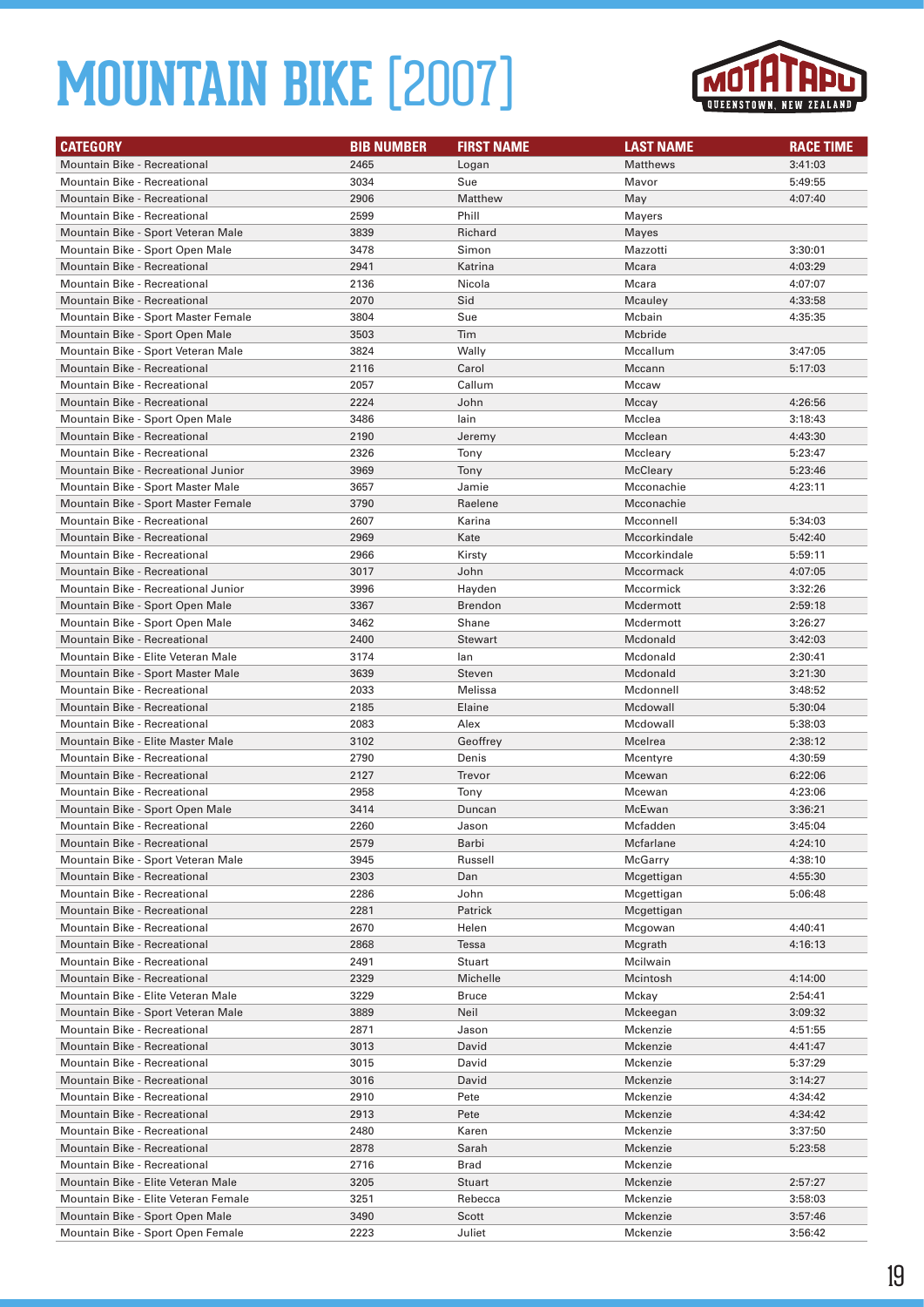

| <b>CATEGORY</b>                                                       | <b>BIB NUMBER</b> | <b>FIRST NAME</b> | <b>LAST NAME</b> | <b>RACE TIME</b>   |
|-----------------------------------------------------------------------|-------------------|-------------------|------------------|--------------------|
| Mountain Bike - Sport Veteran Male                                    | 3861              | Fraser            | Mckenzie         |                    |
| Mountain Bike - Sport Veteran Male                                    | 3812              | Shaun             | Mckenzie-pollock | 5:15:02            |
| Mountain Bike - Elite Open Male                                       | 3086              | Dave              | Mckerchar        | 3:19:06            |
| Mountain Bike - Sport Open Female                                     | 3579              | Fi                | Mckissock        | 5:43:06            |
| <b>Mountain Bike - Recreational</b>                                   | 2148              | Robyn             | Mclachlan        | 5:04:03            |
| Mountain Bike - Recreational                                          | 2429              | Nikk              | Mclaren          | 5:43:11            |
| <b>Mountain Bike - Recreational</b>                                   | 2971              | Steven            | Mclaren          | 5:43:09            |
| Mountain Bike - Sport Master Male                                     | 3645              | Kevin             | Mclaughlan       | 2:55:42            |
| Mountain Bike - Recreational                                          | 2074              | Basil             | Mclean           | 3:52:01            |
| Mountain Bike - Sport Master Female                                   | 3765              | Liz               | Mclean           | 5:30:18            |
| Mountain Bike - Sport Veteran Male                                    | 3863              | Alan              | Mclean           | 3:57:53            |
| Mountain Bike - Recreational                                          | 2721              | Bob               | Mcleary          | 3:50:58            |
| <b>Mountain Bike - Recreational</b>                                   | 2975              | <b>Brad</b>       | Mcleay           | 3:33:01            |
| Mountain Bike - Sport Open Male                                       | 3422              | Gavin             | Mcleay           | 5:38:30            |
| Mountain Bike - Recreational                                          | 3038              | Rob               | Mclennan         |                    |
| Mountain Bike - Recreational                                          | 2564              | Jenny             | Mcleod           | 6:20:14            |
| Mountain Bike - Sport Open Male                                       | 3330              | Andrew            | Mcleod           |                    |
| Mountain Bike - Recreational                                          | 2654              | Craig             | Mclintock        | 4:10:38            |
| Mountain Bike - Sport Open Male                                       | 3337              | Dallas            | Mclister         | 3:19:14            |
| Mountain Bike - Sport Open Male                                       | 3338              | Garry             | Mclister         | 3:25:28            |
| <b>Mountain Bike - Recreational</b>                                   | 2230              | Trevor            | Mcmaster         | 5:06:31            |
| Mountain Bike - Sport Open Female                                     | 3560              | Christine         | Mcmillan         |                    |
| Mountain Bike - Sport Open Male                                       | 3378              | Warren            | Mcnamara         | 3:23:13            |
| Mountain Bike - Sport Master Male                                     | 3755              | Mark              | McNeill          | 2:46:40            |
| Mountain Bike - Recreational                                          | 2274              | Michele           | Mcpherson        |                    |
| Mountain Bike - Recreational                                          | 2142              | Neville           | Mcpherson        |                    |
| <b>Mountain Bike - Recreational</b>                                   | 2521              | Kevin             | Mcrae            | 5:31:39            |
| Mountain Bike - Recreational                                          | 2943              | Gordon            | Mctavish         | 3:21:05            |
| Mountain Bike - Recreational                                          | 2909              | Blair             | Mcwhirter        | 4:39:55            |
| Mountain Bike - Sport Veteran Female                                  | 3958              | Peanut            | Mead             |                    |
| Mountain Bike - Elite Veteran Male                                    | 3191              | Patrick           | Meffan           | 2:28:02            |
| Mountain Bike - Sport Open Female                                     | 3597              | Kirsten           | Meijer           | 4:27:00            |
| Mountain Bike - Sport Open Male                                       | 3505              | Derek             | Melnick          |                    |
| Mountain Bike - Recreational                                          | 2153              | Claire            | Metcalfe         | 4:04:16            |
| <b>Mountain Bike - Recreational</b>                                   | 2458              | Liz               | Middleton        | 3:16:21            |
| Mountain Bike - Sport Veteran Male                                    | 3930<br>3377      | Duncan<br>Michael | Mill<br>Millar   | 3:40:13<br>3:07:48 |
| Mountain Bike - Sport Open Male<br>Mountain Bike - Elite Veteran Male | 3204              | Tim               | Miller           | 3:00:35            |
| Mountain Bike - Sport Junior Male                                     | 3274              | Andrew            | Miller           |                    |
| Mountain Bike - Sport Open Male                                       | 3518              | <b>Brett</b>      | Miller           | 3:40:42            |
| Mountain Bike - Sport Master Male                                     | 3624              | Jason             | Miller           | 3:09:40            |
| Mountain Bike - Sport Master Male                                     | 3691              | Quentin           | Miller           | 3:21:22            |
| Mountain Bike - Sport Master Female                                   | 3756              | Sharyn            | Miller           | 3:33:33            |
| Mountain Bike - Recreational                                          | 2826              | Nicola            | Millichamp       | 4:29:25            |
| Mountain Bike - Recreational                                          | 2827              | Nicola            | Millichamp       | 6:03:55            |
| Mountain Bike - Recreational                                          | 2537              | Craig             | Milligan         | 5:12:50            |
| Mountain Bike - Recreational                                          | 2090              | Tom               | Milliken         | 4:08:57            |
| Mountain Bike - Recreational                                          | 2000              | Jo                | Millis           | 6:06:59            |
| Mountain Bike - Recreational                                          | 2001              | Paul              | Millis           | 3:38:35            |
| Mountain Bike - Recreational                                          | 2549              | Richard           | Mills            | 4:17:38            |
| <b>Mountain Bike - Recreational</b>                                   | 2098              | Stephen           | Mills            |                    |
| Mountain Bike - Sport Open Male                                       | 3416              | Chris             | Milne            | 3:19:51            |
| Mountain Bike - Recreational                                          | 2782              | Ron               | Minnema          | 5:02:43            |
| Mountain Bike - Recreational                                          | 2743              | Rebecca           | Mitchell         |                    |
| Mountain Bike - Recreational                                          | 2209              | Lois              | Mitchell         | 5:25:23            |
| Mountain Bike - Recreational                                          | 3028              | Phil              | Mitchell         | 5:03:33            |
| Mountain Bike - Recreational                                          | 2032              | Paul              | Mitchell         | 2:55:28            |
| Mountain Bike - Elite Master Male                                     | 3124              | Julian            | Mitchell         | 2:18:33            |
| Mountain Bike - Sport Open Male                                       | 3347              | <b>Brooke</b>     | Mitchell         | 3:16:36            |
| Mountain Bike - Sport Master Male                                     | 3604              | Kenneth           | Mitchell         | 3:03:57            |
| Mountain Bike - Sport Veteran Male                                    | 3926              | <b>Steve</b>      | Mitchell         | 4:19:36            |
| Mountain Bike - Recreational                                          | 2965              | Joanne            | Mitchell         | 5:16:02            |
| Mountain Bike - Elite Open Male                                       | 3076              | <b>Terry</b>      | Moes             | 2:26:24            |
| Mountain Bike - Recreational                                          | 3046              | Ray               | Molloy           | 2:57:09            |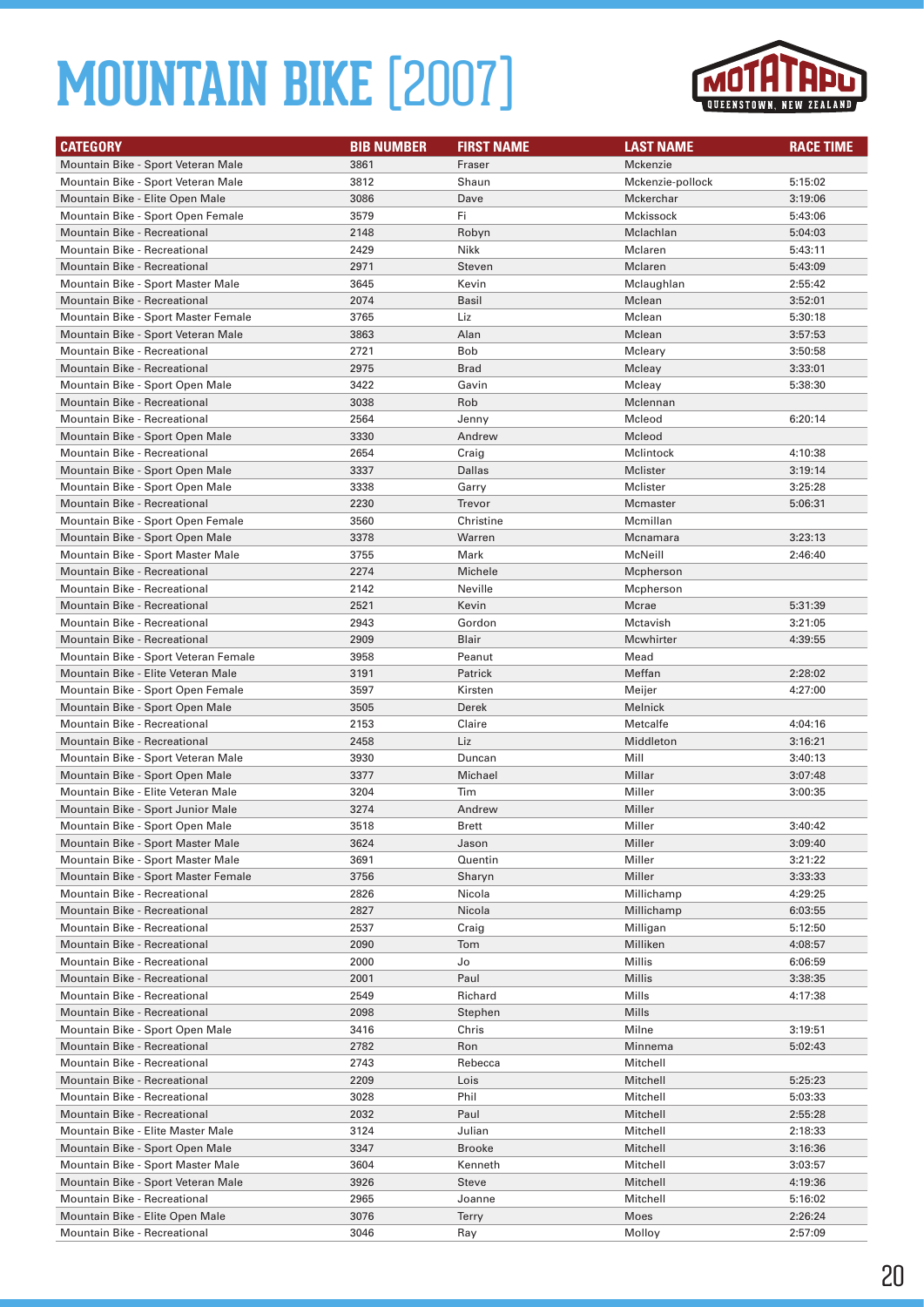

| <b>CATEGORY</b>                                                            | <b>BIB NUMBER</b> | <b>FIRST NAME</b> | <b>LAST NAME</b> | <b>RACE TIME</b>   |
|----------------------------------------------------------------------------|-------------------|-------------------|------------------|--------------------|
| Mountain Bike - Elite Master Male                                          | 3138              | Michael           | Molony           |                    |
| Mountain Bike - Sport Junior Male                                          | 3286              | Conor             | Monaghan         | 3:44:43            |
| Mountain Bike - Sport Veteran Male                                         | 3243              | <b>Brendan</b>    | Monaghan         | 3:44:44            |
| <b>Mountain Bike - Recreational</b>                                        | 2842              | Sam               | Monk             | 4:29:47            |
| Mountain Bike - Sport Open Male                                            | 3454              | <b>Nick</b>       | Monteith         | 4:26:51            |
| Mountain Bike - Sport Master Male                                          | 3631              | Philip            | Montgomerie      | 4:24:08            |
| Mountain Bike - Recreational                                               | 2495              | Stephen           | Moodie           | 3:57:20            |
| Mountain Bike - Sport Open Male                                            | 3483              | Jeremy            | Moon             | 4:46:15            |
| <b>Mountain Bike - Recreational</b>                                        | 2852              | Ross              | Moore            | 2:57:15            |
| Mountain Bike - Sport Veteran Male                                         | 3874              | Bob               | Moore            | 4:48:37            |
| <b>Mountain Bike - Recreational</b>                                        | 2263              | Helen             | Mora             | 4:32:22            |
| Mountain Bike - Elite Master Male                                          | 3442              | Lee               | Moreton          | 2:29:09            |
| Mountain Bike - Sport Open Male                                            | 3300              | Lee               | Moreton          | 2:54:32            |
| Mountain Bike - Sport Master Male                                          | 3740              | Dean              | Moreton          | 3:08:40            |
| <b>Mountain Bike - Recreational</b>                                        | 2213              | John              | Morgan           |                    |
| Mountain Bike - Recreational                                               | 2567              | Kevin             | Morgan           | 6:55:10            |
| Mountain Bike - Sport Master Male                                          | 3609              | Michael           | Morgan           | 3:28:54            |
| Mountain Bike - Recreational                                               | 2518              | <b>Bruce</b>      | Morris           | 5:44:03            |
| <b>Mountain Bike - Recreational</b>                                        | 2542              | Derek             | Morris           | 4:21:29            |
| <b>Mountain Bike - Recreational</b>                                        | 2891              | Herman            | Morsink          | 3:58:10            |
| Mountain Bike - Recreational                                               | 3022              | Bryan             | Morton           | 2:25:38            |
| Mountain Bike - Elite Master Male                                          | 3157              | Hamish            | Morton           | 2:40:36            |
| <b>Mountain Bike - Recreational</b>                                        | 2368              | Louis             | Moulton          | 4:03:08            |
| Mountain Bike - Recreational                                               | 2174              | Amanda            | Muir             | 4:15:27            |
| <b>Mountain Bike - Recreational</b>                                        | 2175              | Euan              | Muir             | 3:39:55            |
| <b>Mountain Bike - Recreational</b>                                        | 2276              | Stephen           | Muir             |                    |
| Mountain Bike - Sport Open Male                                            | 3489              | <b>Stuart</b>     | Muir             |                    |
| <b>Mountain Bike - Recreational</b>                                        | 2154              | Richard           | Muirhead         | 3:07:08            |
| <b>Mountain Bike - Recreational</b>                                        | 2474              | Tom               | Mulder           | 3:30:52            |
| Mountain Bike - Sport Open Male                                            | 3346              | Lance             | Muller           | 2:49:50            |
| Mountain Bike - Sport Veteran Female                                       | 3955              | Jocelyn           | Munro            | 5:01:13            |
| Mountain Bike - Recreational                                               | 2995              | Diana             | Munster          |                    |
| Mountain Bike - Sport Open Male                                            | 3314              | <b>Brad</b>       | Murdoch          | 3:15:56            |
| Mountain Bike - Sport Master Female                                        | 3796              | Robyn             | Murdoch          | 3:55:58            |
| Mountain Bike - Elite Veteran Male                                         | 3167              | Chris             | Murphy           | 6:46:46            |
| Mountain Bike - Sport Master Male                                          | 3675              | Mark              | Murphy           |                    |
| Mountain Bike - Sport Veteran Male                                         | 3890<br>3848      | John<br>Mike      | Murphy           | 3:07:18            |
| Mountain Bike - Sport Veteran Male<br>Mountain Bike - Sport Veteran Female | 3964              | Trish             | Murphy           | 3:33:44<br>6:47:09 |
| Mountain Bike - Recreational                                               | 2313              | Colleen           | Murphy<br>Murray | 6:09:55            |
| Mountain Bike - Recreational                                               | 2456              | Kate              | Murray           | 4:40:16            |
| Mountain Bike - Recreational                                               | 2345              | Sarah             | Murray           | 5:52:16            |
| Mountain Bike - Elite Veteran Male                                         | 3177              | Derek             | Murray           | 2:49:24            |
| Mountain Bike - Elite Veteran Female                                       | 3256              | Derek             | Murray           | 4:12:31            |
| Mountain Bike - Sport Open Female                                          | 3526              | Georgie           | Murray           | 3:30:39            |
| Mountain Bike - Sport Open Female                                          | 3520              | Emily             | Murray           | 3:16:36            |
| Mountain Bike - Sport Master Male                                          | 3739              | Wayne             | Murray           | 3:15:13            |
| Mountain Bike - Sport Master Male                                          | 3619              | Martha            | Na nagara        | 3:13:06            |
| Mountain Bike - Sport Master Female                                        | 3802              | Martha            | Na nagara        | 3:29:05            |
| Mountain Bike - Recreational                                               | 2018              | Benjamin          | Nally            | 4:24:28            |
| Mountain Bike - Sport Open Female                                          | 3576              | Jodi              | Narbey           | 3:44:53            |
| Mountain Bike - Recreational                                               | 2333              | Miles             | Nathan           |                    |
| Mountain Bike - Recreational                                               | 2517              | Sheena            | Naughton         |                    |
| Mountain Bike - Recreational                                               | 2558              | Owen              | Naumann          | 4:21:43            |
| Mountain Bike - Recreational                                               | 2745              | Willie            | Neal             | 4:28:45            |
| Mountain Bike - Sport Open Female                                          | 3530              | Sarah             | Neale            | 3:33:58            |
| Mountain Bike - Recreational                                               | 2545              | Alan              | Nelson           | 5:32:06            |
| Mountain Bike - Recreational                                               | 2536              | Deborah           | Nelson           | 4:38:20            |
| Mountain Bike - Sport Open Female                                          | 3563              | Louise            | Neville          |                    |
| Mountain Bike - Recreational                                               | 2821              | Brad              | Newton           | 5:02:34            |
| Mountain Bike - Sport Master Male                                          | 3634              | Richard           | Newton           | 4:04:57            |
| Mountain Bike - Recreational                                               | 2393              | Howard            | Nicholls         | 5:05:14            |
| Mountain Bike - Sport Master Male                                          | 3644              | Paul              | Nichols          | 2:43:24            |
| Mountain Bike - Recreational                                               | 2653              | William           | Nixon            | 3:51:02            |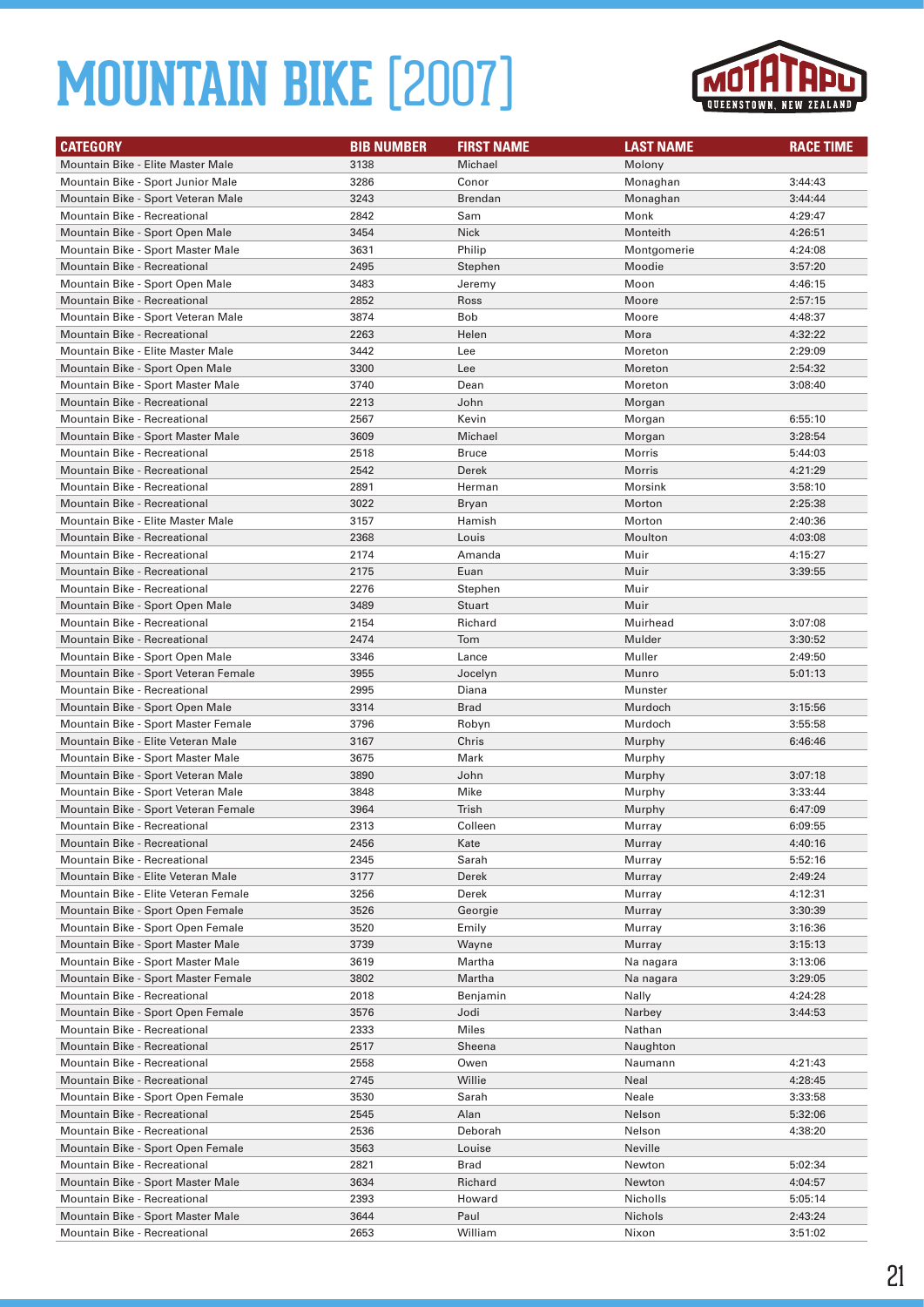

| <b>CATEGORY</b>                                                   | <b>BIB NUMBER</b> | <b>FIRST NAME</b> | <b>LAST NAME</b> | <b>RACE TIME</b>   |
|-------------------------------------------------------------------|-------------------|-------------------|------------------|--------------------|
| Mountain Bike - Sport Open Male                                   | 3450              | David             | Nixon            | 2:30:39            |
| Mountain Bike - Sport Open Male                                   | 3334              | Brad              | Nolan            | 2:41:14            |
| Mountain Bike - Recreational                                      | 2539              | Neil              | Noone            | 4:10:44            |
| <b>Mountain Bike - Recreational</b>                               | 2990              | Christine         | North            | 5:23:06            |
| <b>Mountain Bike - Recreational</b>                               | 2752              | Andrew            | Norton           | 5:59:23            |
| <b>Mountain Bike - Recreational</b>                               | 2753              | Andrew            | Norton           | 5:59:27            |
| Mountain Bike - Recreational                                      | 2279              | Debbie            | Norton           |                    |
| Mountain Bike - Recreational                                      | 3004              | Kirsten           | Norton           | 5:32:52            |
| <b>Mountain Bike - Recreational</b>                               | 2273              | Tim               | Norton           | 3:46:46            |
| Mountain Bike - Elite Veteran Male                                | 3232              | Steve             | Norton           | 2:34:21            |
| <b>Mountain Bike - Recreational</b>                               | 2482              | Peter             | Notman           | 4:43:58            |
| Mountain Bike - Sport Junior Male                                 | 3257              | Jeff              | Notman           | 2:45:17            |
| Mountain Bike - Recreational Junior                               | 3976              | Tim               | Notman           | 4:43:59            |
| Mountain Bike - Recreational                                      | 2728              | Kurt              | Nunnink          | 3:33:21            |
| <b>Mountain Bike - Recreational</b>                               | 2541              | Nessa             | O sullivan       | 6:25:55            |
| <b>Mountain Bike - Recreational</b>                               | 2817              | Tony              | Obrien           | 5:01:35            |
| <b>Mountain Bike - Recreational</b>                               | 2818              | Tony              | Obrien           | 5:01:35            |
| Mountain Bike - Recreational                                      | 2819              | Tony              | Obrien           | 4:42:05            |
| <b>Mountain Bike - Recreational</b>                               | 2820              | Tony              | Obrien           | 3:25:55            |
| <b>Mountain Bike - Recreational</b>                               | 2340              | Karen             | O'brien          | 5:43:34            |
| Mountain Bike - Recreational                                      | 2890              | Ray               | O'brien          | 3:49:14            |
| Mountain Bike - Recreational                                      | 2901              | Shaun             | O'brien          | 2:58:05            |
| Mountain Bike - Sport Open Female                                 | 3592              | Bronwyn           | O'callaghan      |                    |
| Mountain Bike - Recreational                                      | 2892              | Mary              | O'connell        | 6:33:06            |
| Mountain Bike - Recreational                                      | 2485              | Louise            | O'connell        |                    |
| Mountain Bike - Sport Open Male                                   | 3352              | Rory              | O'donnell        | 3:43:41            |
| Mountain Bike - Sport Master Female                               | 3775              | Chrissie          | O'donnell        | 3:21:52            |
| Mountain Bike - Sport Open Female                                 | 3541              | Amanda            | O'donoghue       | 4:28:36            |
| Mountain Bike - Sport Master Female                               | 3781              | Lynne             | O'donoghue       | 4:28:38            |
| Mountain Bike - Sport Open Female                                 | 3718              | Colleen           | Oʻhara           | 3:35:45            |
| Mountain Bike - Recreational                                      | 2538              | Chris             | O'leary          | 4:10:59            |
| Mountain Bike - Recreational                                      | 2515              | Mark              | Olsen            | 3:11:37            |
| Mountain Bike - Recreational                                      | 3999              | Richie            | O'meara          | 2:49:18            |
| Mountain Bike - Sport Open Male                                   | 3333              | Charlie           | O'neill          | 2:46:56            |
| Mountain Bike - Sport Master Male                                 | 3698              | Kieran            | O'neill          | 4:02:50            |
| Mountain Bike - Recreational                                      | 2125              | Rod               | Oram             | 4:14:37            |
| <b>Mountain Bike - Recreational</b>                               | 2278              | Ron               | Oranje           | 3:56:57            |
| <b>Mountain Bike - Recreational</b>                               | 2866<br>3542      | Paddy<br>Marti    | O'reilly         | 5:07:05            |
| Mountain Bike - Sport Open Female<br>Mountain Bike - Recreational | 2568              | Cassandra         | Orr<br>Osborn    | 5:30:17<br>3:50:05 |
|                                                                   | 2786              | Lorraine          | Osborne          | 5:03:32            |
| Mountain Bike - Recreational<br>Mountain Bike - Recreational      | 2816              | Scott             | Osborne          | 4:05:08            |
| Mountain Bike - Sport Master Male                                 | 3688              | Craig             | Osborne          | 3:42:54            |
| Mountain Bike - Elite Open Male                                   | 3080              | Will              | Oswald           | 2:44:29            |
| Mountain Bike - Recreational                                      | 3055              | David             | Ovendale         |                    |
| Mountain Bike - Recreational                                      | 2246              | Robyn             | Owen             | 5:18:40            |
| Mountain Bike - Sport Veteran Male                                | 3900              | David             | Owen             | 3:28:09            |
| Mountain Bike - Sport Master Female                               | 3777              | <b>Brenda</b>     | Owens            | 4:14:14            |
| Mountain Bike - Recreational                                      | 2550              | Jonathan          | Paine            | 4:12:46            |
| Mountain Bike - Sport Veteran Female                              | 3960              | Sally             | Pairman          | 6:21:15            |
| Mountain Bike - Recreational                                      | 3009              | Anne              | Palmer           | 3:40:18            |
| Mountain Bike - Sport Junior Male                                 | 3285              | Scott             | Palmer           | 3:09:26            |
| Mountain Bike - Sport Open Male                                   | 3451              | Aaron             | Palmer           | 2:56:05            |
| Mountain Bike - Sport Open Male                                   | 3350              | Tony              | Palmer           | 3:13:41            |
| Mountain Bike - Sport Master Male                                 | 3679              | <b>Brent</b>      | Palmer           | 4:04:08            |
| Mountain Bike - Recreational Junior                               | 3986              | Corey             | Palmer           | 3:51:09            |
| Mountain Bike - Recreational Junior                               | 3987              | Linton            | Palmer           | 5:12:09            |
| Mountain Bike - Recreational                                      | 2784              | Marc              | Papke            | 3:40:07            |
| Mountain Bike - Sport Veteran Male                                | 3877              | Greg              | Paris            | 3:38:10            |
| Mountain Bike - Sport Open Male                                   | 3419              | Jeremy            | Parish           | 3:33:53            |
| Mountain Bike - Recreational                                      | 2781              | Campbell          | Parker           | 5:24:43            |
| Mountain Bike - Sport Veteran Male                                | 3854              | Michael           | Parker           |                    |
| Mountain Bike - Sport Veteran Male                                | 3946              | Stephen           | Parkinson        | 4:50:18            |
| Mountain Bike - Sport Open Female                                 | 3599              | Catherine         | Parr             | 2:58:38            |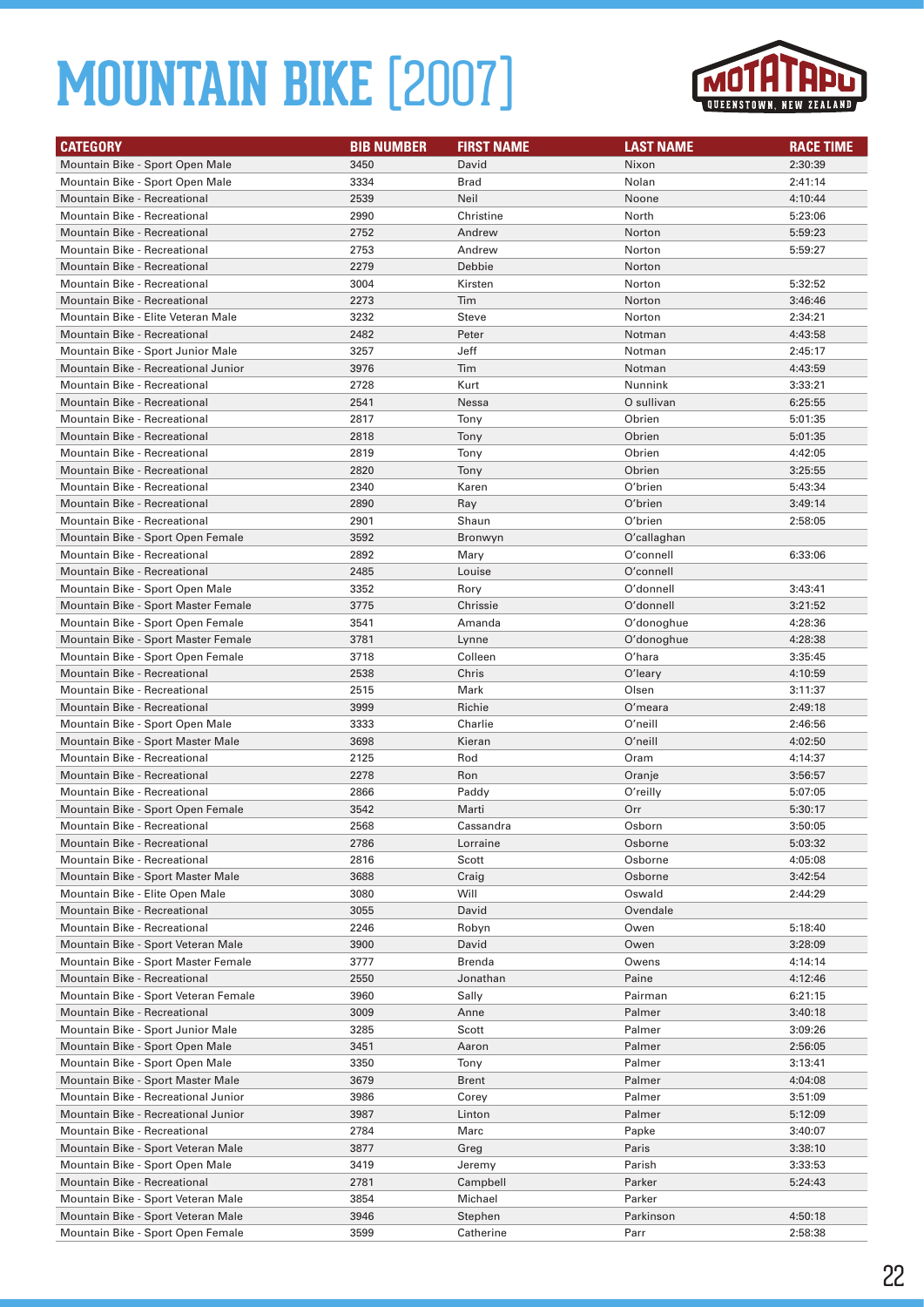

| <b>CATEGORY</b>                                                   | <b>BIB NUMBER</b> | <b>FIRST NAME</b> | <b>LAST NAME</b>     | <b>RACE TIME</b>   |
|-------------------------------------------------------------------|-------------------|-------------------|----------------------|--------------------|
| <b>Mountain Bike - Recreational</b>                               | 2657              | Rosco             | Parry                |                    |
| <b>Mountain Bike - Recreational</b>                               | 2081              | <b>Bradley</b>    | Paterson             | 5:19:36            |
| <b>Mountain Bike - Recreational</b>                               | 2496              | Garry             | Paterson             | 5:26:53            |
| Mountain Bike - Recreational                                      | 2497              | Matthew           | Paterson             | 5:24:03            |
| <b>Mountain Bike - Recreational</b>                               | 2570              | Helen             | Paterson             | 5:35:57            |
| Mountain Bike - Recreational                                      | 2016              | Lee               | Paterson             | 4:10:26            |
| <b>Mountain Bike - Recreational</b>                               | 2096              | Ralph             | Paterson             | 6:02:04            |
| Mountain Bike - Sport Junior Male                                 | 3277              | <b>Bradley</b>    | Paterson             |                    |
| Mountain Bike - Sport Open Male                                   | 3361              | Hamish            | Paterson             | 6:49:51            |
| Mountain Bike - Sport Open Male                                   | 3312              | Mike              | Paterson             | 3:21:11            |
| Mountain Bike - Sport Master Male                                 | 3673              | Greg              | Paterson             | 4:16:17            |
| Mountain Bike - Recreational                                      | 2922              | Paul              | Patten               | 7:14:56            |
| Mountain Bike - Recreational                                      | 2771              | Mary-jo           | Patterson            | 7:26:30            |
| Mountain Bike - Recreational                                      | 2042              | Gerald            | Patterson            | 5:18:10            |
| Mountain Bike - Elite Master Male                                 | 3130              | Mal               | Patterson            | 2:53:16            |
| Mountain Bike - Sport Open Female                                 | 3568              | Suzanne           | Patterson            | 3:19:27            |
| Mountain Bike - Recreational                                      | 2785              | Kate              | Pattinson            | 3:23:44            |
| Mountain Bike - Recreational                                      | 2380              | Chris             | Paul                 | 4:20:10            |
| <b>Mountain Bike - Recreational</b>                               | 2272              | Wayne             | Paul                 | 3:32:46            |
| Mountain Bike - Sport Master Male                                 | 3701              | David             | Pawson               | 3:03:14            |
| Mountain Bike - Recreational                                      | 2358              | Dianne            | Payne                | 6:48:49            |
| Mountain Bike - Sport Master Male                                 | 3620              | Noel              | Payne                | 3:06:54            |
| <b>Mountain Bike - Recreational</b>                               | 2970              | Rosie             | Pearce               | 6:04:41            |
| <b>Mountain Bike - Recreational</b>                               | 2938              | David             | Pearce               | 4:23:03            |
| Mountain Bike - Recreational                                      | 2994              | Hilary            | Pearson              | 5:10:41            |
| Mountain Bike - Sport Open Male                                   | 3364              | Chris             | Peddie               | 4:58:42            |
| Mountain Bike - Sport Master Male                                 | 3708              | Donald            | Pedersen             |                    |
| Mountain Bike - Sport Veteran Male                                | 3878              | Donald            | Pedersen             |                    |
| <b>Mountain Bike - Recreational</b>                               | 2087              | Andrew            | Pemberton            | 3:59:18            |
| Mountain Bike - Recreational                                      | 2903              | Richard           | Penno                | 3:16:08            |
| Mountain Bike - Elite Veteran Male                                | 3239              | lan               | Penny                | 2:48:58            |
| Mountain Bike - Elite Veteran Male                                | 3190              | Rod               | Percival             | 3:24:15            |
| <b>Mountain Bike - Recreational</b>                               | 2097              | Jonathan          | Percy                |                    |
| Mountain Bike - Recreational                                      | 596               | Mark              | Perkins              | 4:05:44            |
| Mountain Bike - Sport Master Male                                 | 3689              | Vernon            | Perry                | 3:15:01            |
| Mountain Bike - Recreational                                      | 2215              | Sam               | Peterson             | 2:55:37            |
| Mountain Bike - Elite Veteran Male                                | 3171              | Kevin             | Peterson             |                    |
| <b>Mountain Bike - Recreational</b>                               | 2661              | Rick              | Pettit               | 6:40:13            |
| Mountain Bike - Sport Veteran Male                                | 3905              | Stephen           | Petty                | 3:28:08            |
| Mountain Bike - Elite Master Female                               | 3161              | Yvonne            | Pfluger              | 2:45:56            |
| Mountain Bike - Recreational                                      | 2720              | Kerry             | Phillips             | 5:54:18            |
| Mountain Bike - Elite Master Male                                 | 3134<br>3534      | Ben               | Phillips<br>Phillips | 2:53:23            |
| Mountain Bike - Sport Open Female<br>Mountain Bike - Recreational | 2470              | Dianne<br>Annie   | Pickersgill          | 3:50:07<br>6:18:54 |
| Mountain Bike - Sport Open Male                                   | 3500              | Morne             | Pienaar              | 2:20:50            |
| Mountain Bike - Sport Open Male                                   | 3332              | Michael           | Pike                 | 3:08:52            |
| Mountain Bike - Sport Junior Male                                 | 3279              | Nick              | Pilbrow              |                    |
| Mountain Bike - Recreational                                      | 2283              | Aaron             | Pirini               | 5:06:40            |
| Mountain Bike - Sport Open Female                                 | 3531              | Keith             | Plaskett             | 3:15:04            |
| Mountain Bike - Sport Master Male                                 | 3745              | Keith             | Plaskett             | 4:09:22            |
| Mountain Bike - Sport Master Male                                 | 3746              | Keith             | Plaskett             | 3:06:08            |
| Mountain Bike - Elite Master Male                                 | 3104              | Mike              | Plimmer              | 3:15:59            |
| Mountain Bike - Sport Junior Male                                 | 3262              | Tim               | Plunket              | 4:37:38            |
| Mountain Bike - Sport Master Male                                 | 3626              | Geoff             | Plunket              | 4:37:22            |
| Mountain Bike - Recreational                                      | 2998              | Henryk            | Poczwa               | 4:08:07            |
| Mountain Bike - Recreational                                      | 2486              | Julian            | Pointer              |                    |
| Mountain Bike - Recreational                                      | 2762              | Clive             | Poles smith          |                    |
| Mountain Bike - Recreational                                      | 2682              | Jim               | Pollard              | 3:55:50            |
| Mountain Bike - Recreational                                      | 2093              | Paul              | Pollard              |                    |
| Mountain Bike - Sport Veteran Male                                | 3944              | Michael           | Pollok               | 4:05:18            |
| Mountain Bike - Elite Master Male                                 | 3109              | Gary              | Ponting              |                    |
| Mountain Bike - Sport Master Female                               | 3788              | Prue              | Poole                | 3:54:06            |
| Mountain Bike - Recreational                                      | 2760              | Carl              | Portegys             | 5:38:27            |
| Mountain Bike - Sport Veteran Male                                | 3836              | Garry             | Porter               | 4:25:24            |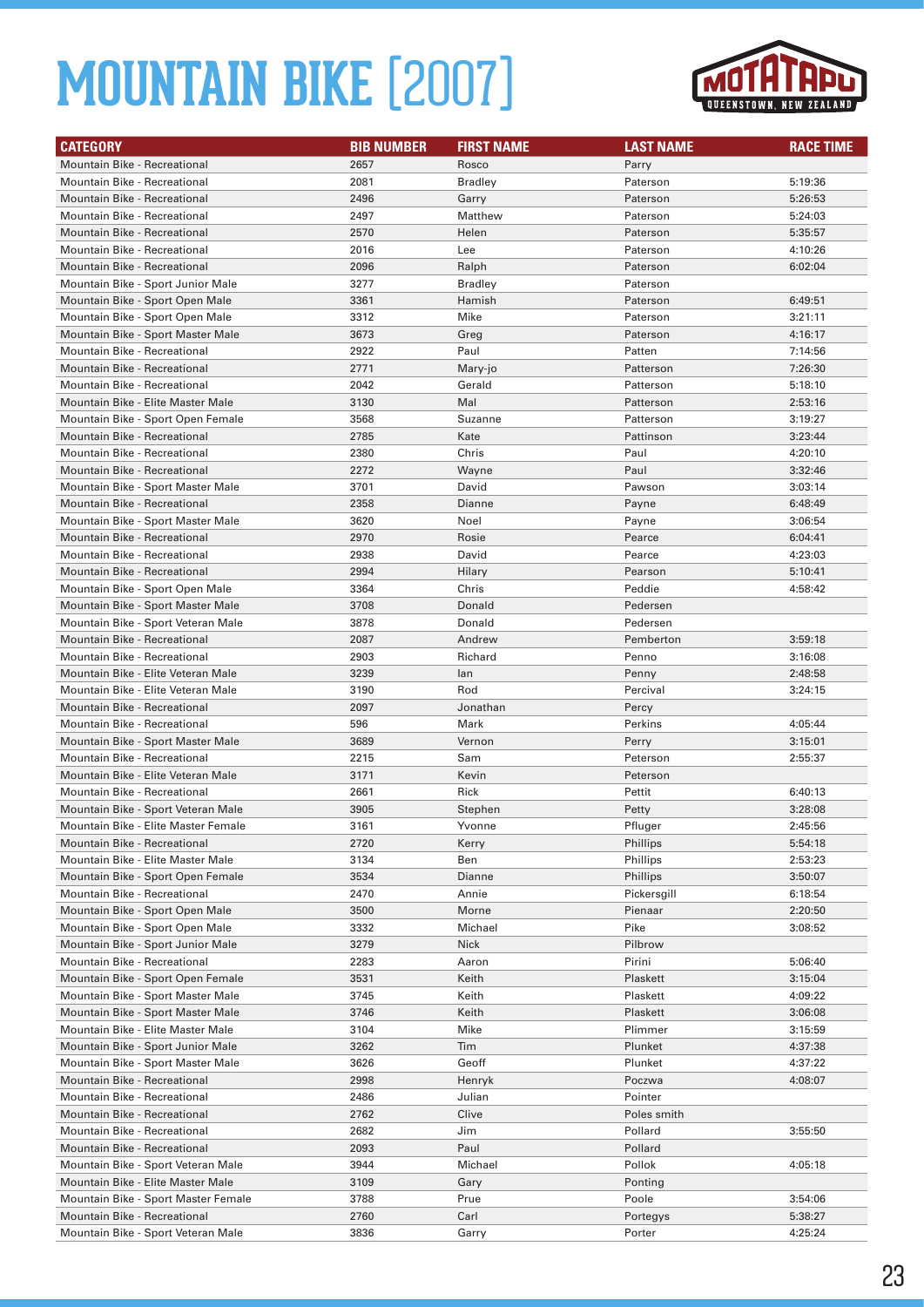

| <b>CATEGORY</b>                                                         | <b>BIB NUMBER</b> | <b>FIRST NAME</b>     | <b>LAST NAME</b>     | <b>RACE TIME</b>   |
|-------------------------------------------------------------------------|-------------------|-----------------------|----------------------|--------------------|
| Mountain Bike - Recreational                                            | 2105              | Louise                | Powell               | 4:36:35            |
| <b>Mountain Bike - Recreational</b>                                     | 2509              | Austin                | Prattley             | 3:56:12            |
| <b>Mountain Bike - Recreational</b>                                     | 2351              | Tony                  | Preen                | 4:27:43            |
| Mountain Bike - Sport Master Female                                     | 3787              | Helen                 | Presbury             | 4:09:12            |
| Mountain Bike - Sport Veteran Male                                      | 3875              | Max                   | Presbury             | 3:22:02            |
| <b>Mountain Bike - Recreational</b>                                     | 2336              | Kathryn               | Preston              | 5:17:08            |
| Mountain Bike - Sport Veteran Male                                      | 3916              | <b>Bryce</b>          | Preston              | 3:32:59            |
| <b>Mountain Bike - Recreational</b>                                     | 3062              | Vicky                 | Price                |                    |
| <b>Mountain Bike - Recreational</b>                                     | 2939              | Nathan                | Primmer              | 3:30:21            |
| <b>Mountain Bike - Recreational</b>                                     | 2578              | Malcolm               | Prince               | 4:22:10            |
| <b>Mountain Bike - Recreational</b>                                     | 2161              | Charlie               | Pringle              | 6:37:52            |
| Mountain Bike - Recreational                                            | 2290              | John                  | Pringle              | 4:39:42            |
| <b>Mountain Bike - Recreational</b>                                     | 2849              | Richard               | Prout                | 3:30:48            |
| <b>Mountain Bike - Recreational</b>                                     | 2850              | Jenny                 | Prout                | 3:44:18            |
| Mountain Bike - Elite Veteran Female                                    | 3253              | Sharon                | Prutton              | 2:40:31            |
| Mountain Bike - Elite Master Male                                       | 3107              | Jason                 | Pryde                | 3:09:20            |
| Mountain Bike - Sport Master Male                                       | 3632              | Richard               | Puklowski            | 3:46:39            |
| Mountain Bike - Sport Master Female                                     | 533               | Jackie                | Pye                  | 3:29:27            |
| <b>Mountain Bike - Recreational</b>                                     | 2532              | Denise                | Quinlan              | 6:06:50            |
| <b>Mountain Bike - Recreational</b>                                     | 2947              | Tony                  | Quinlivan            | 5:33:55            |
| Mountain Bike - Sport Open Male                                         | 3342              | Sean                  | Quinn                | 3:43:58            |
| <b>Mountain Bike - Recreational</b>                                     | 2176              | Norris                | Quirk                | 6:19:57            |
| <b>Mountain Bike - Recreational</b>                                     | 2173              | Tony                  | Quirk                | 5:26:40            |
| Mountain Bike - Recreational                                            | 2177              | Athol                 | Quirk                | 6:11:58            |
| Mountain Bike - Sport Open Male                                         | 3472              | Todd                  | Quirk                | 4:02:13            |
|                                                                         |                   |                       | Radcliffe            |                    |
| Mountain Bike - Recreational                                            | 2725<br>3093      | Anne<br>Scott         | Rainsford            | 7:04:34            |
| Mountain Bike - Elite Open Male<br><b>Mountain Bike - Recreational</b>  | 2501              | Karen                 |                      | 2:27:51<br>4:17:18 |
| Mountain Bike - Elite Veteran Male                                      | 3173              | Shane                 | Ralston              | 2:42:40            |
| Mountain Bike - Elite Master Male                                       | 3129              | Aaron                 | Ramage               | 2:55:00            |
| Mountain Bike - Elite Master Female                                     | 3160              | Tracy                 | Ramsey<br>Randall    | 3:17:27            |
|                                                                         | 3480              | Mike                  |                      |                    |
| Mountain Bike - Sport Open Male<br>Mountain Bike - Sport Master Male    | 3713              | Beau                  | Rankin<br>Rapley     | 3:00:18<br>3:44:49 |
| Mountain Bike - Sport Master Male                                       |                   | James                 |                      |                    |
| Mountain Bike - Sport Master Male                                       | 3638<br>3727      | David                 | Rapley<br>Rarm       | 4:14:58<br>5:05:21 |
| Mountain Bike - Sport Master Male                                       | 3681              | Kevan                 | Raudon               | 3:00:42            |
| <b>Mountain Bike - Recreational</b>                                     | 2440              | <b>Steve</b>          | Read                 | 3:46:06            |
| Mountain Bike - Sport Veteran Male                                      | 3826              | Simon                 | Read                 | 4:02:48            |
| Mountain Bike - Sport Veteran Female                                    | 3966              | Karon                 | Read                 | 5:08:56            |
| Mountain Bike - Sport Master Male                                       | 3699              | Peter                 | Redpath              | 3:41:29            |
| <b>Mountain Bike - Recreational</b>                                     | 2557              | Nichol                | Reid                 | 5:53:52            |
| Mountain Bike - Elite Master Male                                       | 3140              | Andy                  | Reid                 | 2:12:44            |
| Mountain Bike - Elite Veteran Male                                      | 3235              | Anthony               | Reid                 |                    |
| Mountain Bike - Sport Open Male                                         | 3433              | James                 | Reid                 | 4:17:03            |
| Mountain Bike - Sport Open Female                                       | 3569              | Tania                 | Reid                 |                    |
| Mountain Bike - Sport Master Male                                       | 3682              |                       | Reid                 |                    |
| Mountain Bike - Recreational                                            | 2169              | Darren<br>Kevin       | Reilly               | 3:13:12<br>4:40:59 |
| Mountain Bike - Recreational                                            | 2396              | Penny                 | Reilly               | 5:21:58            |
| Mountain Bike - Recreational                                            | 2285              | Jenny                 | Renton               | 5:01:08            |
| Mountain Bike - Sport Open Female                                       | 3574              | Janice                | Revie                | 4:14:54            |
| Mountain Bike - Recreational                                            | 2019              | Alistair              | Reynolds             | 5:49:37            |
| Mountain Bike - Sport Master Male                                       | 3659              | Craig                 | Reynolds             | 5:15:16            |
| Mountain Bike - Recreational                                            | 2622              | Barbara               | Richards             | 5:36:02            |
|                                                                         |                   |                       |                      |                    |
| Mountain Bike - Sport Master Male<br>Mountain Bike - Sport Veteran Male | 3720<br>3833      | Barbara<br>Neville    | Richards<br>Richards | 4:04:29<br>2:58:41 |
| Mountain Bike - Sport Veteran Female                                    | 3963              | Alison                | Richards             | 4:49:31            |
| Mountain Bike - Elite Open Male                                         | 3094              |                       | Richardson           |                    |
|                                                                         | 3559              | Jon                   |                      | 2:14:58            |
| Mountain Bike - Sport Open Female                                       |                   | Philippa              | Riches               | 3:55:59            |
| Mountain Bike - Elite Veteran Male                                      | 3233              | Randy<br>Geoff        | Richmond<br>Ridd     | 2:27:51            |
| Mountain Bike - Recreational                                            | 2119              |                       | Riddler              | 6:03:12            |
| Mountain Bike - Recreational                                            | 2112              | Dawn                  |                      | 6:52:14<br>7:06:33 |
| Mountain Bike - Recreational                                            | 2987<br>3341      | <b>Brooke</b><br>Joff | Riley<br>Riley       | 3:54:47            |
| Mountain Bike - Sport Open Male<br>Mountain Bike - Sport Open Male      | 3436              | Matt                  | Riley                | 4:00:10            |
|                                                                         |                   |                       |                      |                    |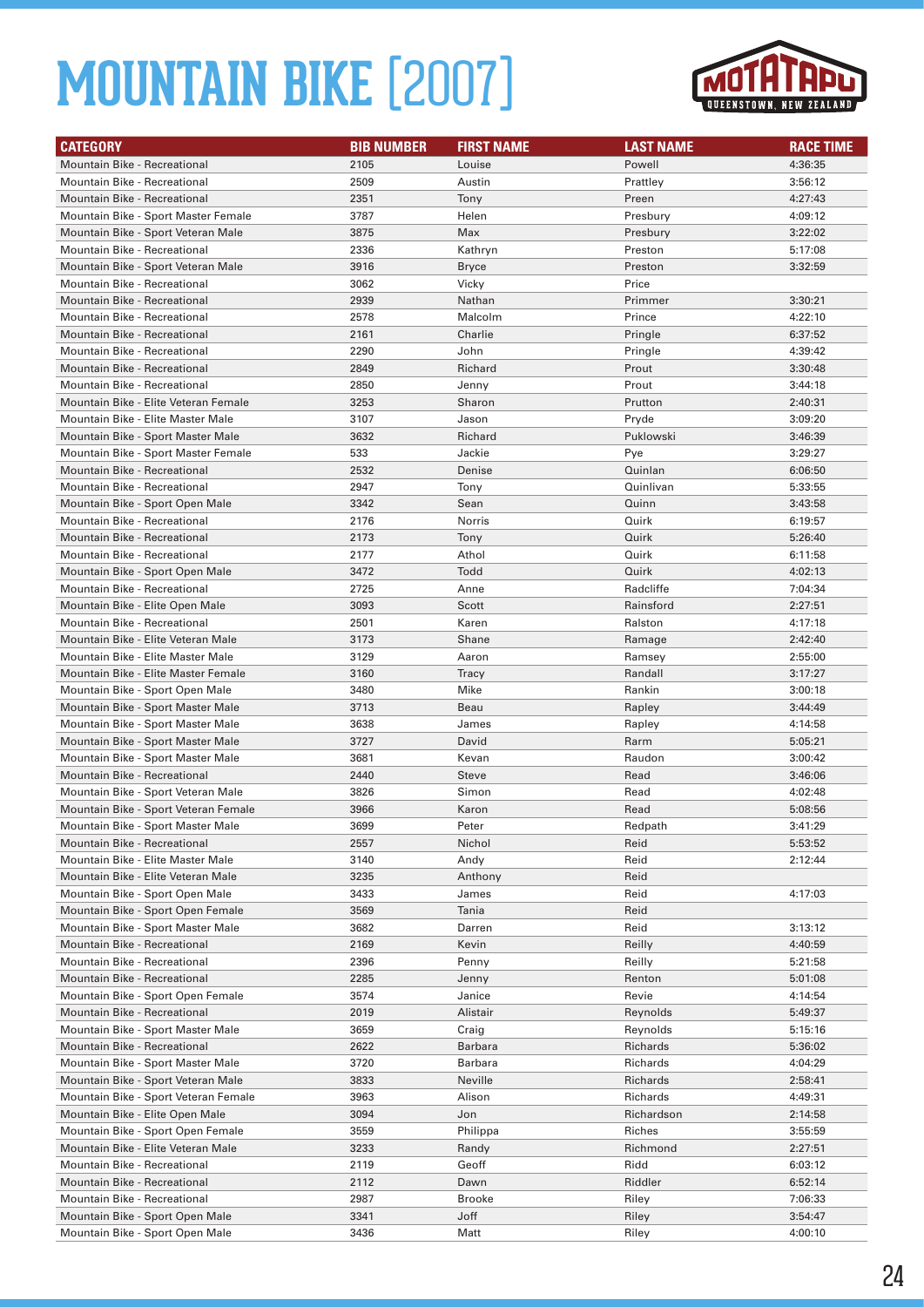

| <b>CATEGORY</b>                                              | <b>BIB NUMBER</b> | <b>FIRST NAME</b> | <b>LAST NAME</b>  | <b>RACE TIME</b>   |
|--------------------------------------------------------------|-------------------|-------------------|-------------------|--------------------|
| Mountain Bike - Elite Veteran Male                           | 3175              | Dougal            | Rillstone         | 3:30:18            |
| <b>Mountain Bike - Recreational</b>                          | 2085              | George            | Ritchie           |                    |
| Mountain Bike - Sport Open Male                              | 3501              | Hamish            | Ritchie           | 3:07:56            |
| Mountain Bike - Recreational                                 | 2593              | Dean              | Robb              | 3:45:39            |
| <b>Mountain Bike - Recreational</b>                          | 2360              | Jim               | Robbie            | 6:42:21            |
| Mountain Bike - Recreational                                 | 3052              | Jack              | Robert            | 4:23:48            |
| <b>Mountain Bike - Recreational</b>                          | 2793              | Gerard            | Roberts           | 7:11:10            |
| Mountain Bike - Elite Master Male                            | 4013              | Stephen           | Roberts           | 3:32:53            |
| Mountain Bike - Elite Master Female                          | 3164              | <b>Bridget</b>    | Robertshawe       | 2:51:20            |
| Mountain Bike - Recreational                                 | 2254              | Colin             | Robertson         | 3:54:11            |
| Mountain Bike - Sport Open Male                              | 3307              | Andrew            | Robertson         | 2:47:16            |
| Mountain Bike - Sport Veteran Male                           | 3856              | Barry             | Robertson         |                    |
| Mountain Bike - Sport Veteran Male                           | 3813              | Graeme            | Robertson         | 3:23:03            |
| Mountain Bike - Sport Junior Male                            | 3258              | Jim               | Robins            | 3:18:36            |
| Mountain Bike - Elite Master Male                            | 3122              | Andy              | Robinson          | 3:13:35            |
| Mountain Bike - Sport Master Male                            | 3606              | Peter             | Robinson          | 3:53:15            |
| Mountain Bike - Sport Master Male                            | 3672              | Peter             | Robinson          | 3:39:33            |
| Mountain Bike - Recreational Junior                          | 4026              | Matthew           | Robinson          | 4:15:13            |
| <b>Mountain Bike - Recreational</b>                          | 2084              | Ash               | Robson            | 4:27:31            |
| Mountain Bike - Sport Open Male                              | 3321              | Peter             | Roche             |                    |
| <b>Mountain Bike - Recreational</b>                          | 2051              | Paul              | Rodgers           | 6:59:52            |
| <b>Mountain Bike - Recreational</b>                          | 2052              | Kerry             | Rodgers           | 6:59:49            |
| Mountain Bike - Sport Veteran Male                           | 3811              | Graeme            | Rodwell           | 3:29:21            |
| Mountain Bike - Elite Veteran Male                           | 3179              | Dave              | Roe               |                    |
| Mountain Bike - Sport Master Male                            | 3744              | Phil              | Rogan             | 3:14:09            |
| Mountain Bike - Recreational                                 | 2391              | Sue               | Rogers            | 5:05:15            |
| Mountain Bike - Sport Open Male                              | 3459              | <b>Steve</b>      | Rooney            | 3:18:14            |
| Mountain Bike - Sport Open Female                            | 3548              | Alyson            | Rooney            | 3:30:16            |
| Mountain Bike - Sport Veteran Female                         | 3956              | Julie             | Rooney            | 3:58:25            |
| Mountain Bike - Sport Veteran Male                           | 3847              | John              | Roper-lindsay     | 3:16:16            |
| Mountain Bike - Recreational                                 | 2804              | Rachel            | Rose              | 4:42:15            |
| <b>Mountain Bike - Recreational</b>                          | 2520              | Rachel            | Rose              | 4:08:10            |
| Mountain Bike - Recreational                                 | 2172              | Roy               | Rose              | 3:47:42            |
| Mountain Bike - Sport Master Male                            | 3731              | Matthew           | Rose              | 4:42:15            |
| Mountain Bike - Sport Master Male                            | 3721              | Mike              | Rose              | 4:45:24            |
| Mountain Bike - Sport Veteran Male                           | 3902              | Alan              | Rose              | 3:17:54            |
| Mountain Bike - Sport Open Male                              | 3374              | Hugh              | Rosemergy         | 4:30:26            |
| <b>Mountain Bike - Recreational</b>                          | 3048              | Jeremy            | Ross              | 4:29:33            |
| <b>Mountain Bike - Recreational</b>                          | 2792              | Alison            | Ross              | 6:14:03            |
| Mountain Bike - Sport Master Male                            | 3712              | Martin            | Ross              | 3:15:36            |
| Mountain Bike - Sport Master Female                          | 3773              | Judy              | Ross              | 3:48:47            |
| Mountain Bike - Sport Veteran Male                           | 3817              | Eric              | Ross              | 2:52:33            |
| Mountain Bike - Recreational                                 | 2381              | Chris             | Rowe              | 5:42:54            |
| Mountain Bike - Recreational                                 | 2068              | Mary              | Rowland           | 5:47:58            |
| Mountain Bike - Sport Open Male                              | 3395              | Andrew            | Rowland           | 3:38:33            |
| Mountain Bike - Recreational                                 | 2898              | Angus             | Rowley            | 3:38:23            |
| Mountain Bike - Recreational                                 | 2881              | Katy              | Rowley            | 3:57:13            |
| Mountain Bike - Sport Open Male                              | 3420              | Lawson            | Roxburgh          | 3:13:11            |
| Mountain Bike - Elite Open Male                              | 3078              | Marcus<br>Matthew | Roy               | 2:00:36            |
| Mountain Bike - Elite Veteran Male                           | 3193              |                   | Russel<br>Russell | 3:36:13            |
| Mountain Bike - Recreational<br>Mountain Bike - Recreational | 2687<br>2740      | Bill<br>Diana     | Russell           | 4:27:26<br>5:02:59 |
| Mountain Bike - Recreational                                 | 2741              | Diana             | Russell           | 5:54:02            |
| Mountain Bike - Recreational                                 | 2038              | John              | Russell           | 5:18:06            |
| Mountain Bike - Recreational                                 | 2686              | Tresta's          | Russell           | 3:33:06            |
| Mountain Bike - Sport Junior Male                            | 3282              | Hamish            | Russell           | 2:50:25            |
| Mountain Bike - Sport Open Male                              | 3383              | Glen              | Russell           | 6:42:39            |
| Mountain Bike - Sport Open Male                              | 3443              | Mark              | Russell           | 3:16:17            |
| Mountain Bike - Sport Open Female                            | 3586              | <b>Sharalee</b>   | Russell           | 5:08:16            |
| Mountain Bike - Sport Open Female                            | 3566              | Paula             | Russell           | 4:15:17            |
| Mountain Bike - Recreational                                 | 3795              | Liz               | Rutherford        | 3:57:36            |
| Mountain Bike - Recreational                                 | 2066              | Gill              | Rutherford        | 4:39:30            |
| Mountain Bike - Recreational                                 | 2779              | Dan               | Rutledge          | 4:40:51            |
| Mountain Bike - Sport Master Male                            | 3648              | Warren            | Ruwhiu            | 3:59:04            |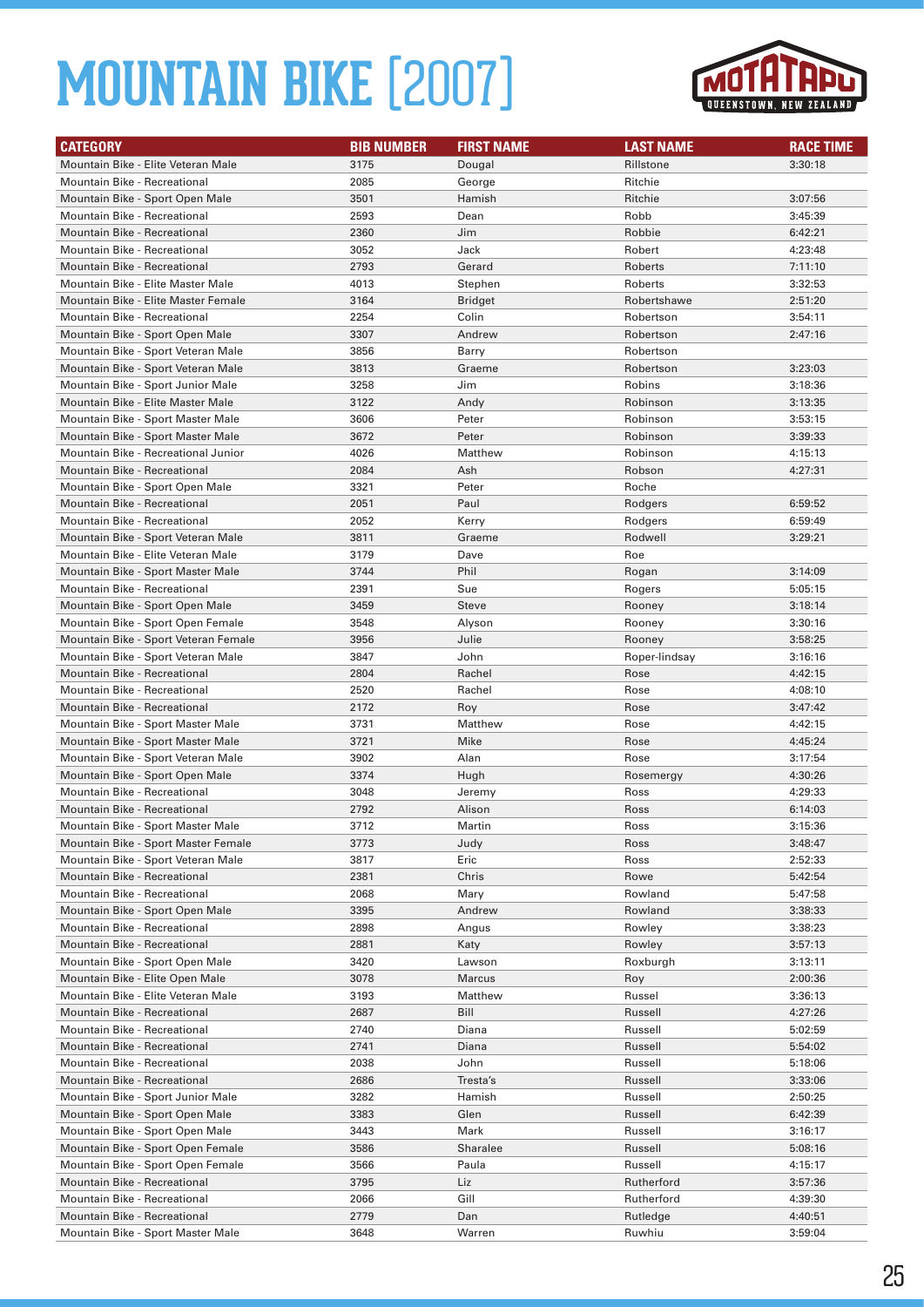

| <b>CATEGORY</b>                      | <b>BIB NUMBER</b> | <b>FIRST NAME</b> | <b>LAST NAME</b> | <b>RACE TIME</b> |
|--------------------------------------|-------------------|-------------------|------------------|------------------|
| <b>Mountain Bike - Recreational</b>  | 2858              | Tracey            | Ryall            | 5:38:42          |
| Mountain Bike - Elite Veteran Male   | 3202              | Philip            | Ryan             | 3:05:00          |
| Mountain Bike - Sport Veteran Male   | 3815              | Hamish            | Ryan             | 0:00:00          |
| Mountain Bike - Recreational         | 2636              | John              | Salkeld          | 3:12:48          |
| <b>Mountain Bike - Recreational</b>  | 2718              | Alistair          | Salt             | 5:08:26          |
| <b>Mountain Bike - Recreational</b>  | 2605              | Richard           | Sampey           | 5:00:30          |
| <b>Mountain Bike - Recreational</b>  | 2724              | Germaine          | Sandford         | 6:33:28          |
| <b>Mountain Bike - Recreational</b>  | 2769              | Shaun             | Sandford         | 6:24:58          |
| Mountain Bike - Recreational         | 3063              | Muzakir           | Sapi'ie          | 6:46:31          |
| Mountain Bike - Recreational         | 3064              | Tachril           | Sapi'ie          | 8:29:08          |
| <b>Mountain Bike - Recreational</b>  | 3065              | Tachril           | Sapi'ie          | 8:29:44          |
| <b>Mountain Bike - Recreational</b>  | 3066              | Tachril           | Sapi'ie          | 6:34:57          |
| <b>Mountain Bike - Recreational</b>  | 3067              | Tachril           | Sapi'ie          | 6:36:24          |
| Mountain Bike - Sport Master Male    | 3706              | Ron               | Sasse            | 3:57:29          |
| Mountain Bike - Elite Veteran Male   | 3224              | Barry             | Savage           | 3:20:04          |
| Mountain Bike - Sport Veteran Male   | 3894              | Barry             | Savage           | 3:33:52          |
| Mountain Bike - Recreational         | 2933              | Allister          | Saville          | 5:35:55          |
| Mountain Bike - Sport Master Male    | 3635              | Robert            | Scammell         | 3:09:44          |
| Mountain Bike - Elite Master Male    | 3128              | Pete              | Scarlet          | 2:35:26          |
| <b>Mountain Bike - Recreational</b>  | 2431              | Frank             | Schepers         |                  |
| <b>Mountain Bike - Recreational</b>  | 2574              | John              | Schmelz          | 5:44:36          |
| <b>Mountain Bike - Recreational</b>  | 2575              | Justine           | Schmelz          | 5:44:41          |
| Mountain Bike - Recreational         | 2600              | Justine           | Schmelz          | 6:29:31          |
| Mountain Bike - Sport Veteran Male   | 2432              | Robert            | Schmuke          | 5:01:10          |
| <b>Mountain Bike - Recreational</b>  | 2201              | Valerie           | Schneider        | 6:09:56          |
| Mountain Bike - Sport Master Female  | 3763              | Mary-Louise       | Schroder         | 3:29:26          |
| <b>Mountain Bike - Recreational</b>  | 2757              | Wibke             | Schultze         | 5:38:20          |
| Mountain Bike - Recreational         | 2997              | Gerdi             | Schumann         | 4:13:39          |
| Mountain Bike - Elite Veteran Female | 3250              | Gerdi             | Schumann         | 4:43:22          |
| Mountain Bike - Sport Master Male    | 3700              | John              | Schurink         | 4:12:25          |
| <b>Mountain Bike - Recreational</b>  | 2931              | Diana             | Scott            |                  |
| <b>Mountain Bike - Recreational</b>  | 2435              | Christine         | Scott            | 5:30:54          |
| <b>Mountain Bike - Recreational</b>  | 2277              | Nicholas          | Scott            |                  |
| <b>Mountain Bike - Recreational</b>  | 2020              | Owen              | Scott            | 3:38:23          |
| <b>Mountain Bike - Recreational</b>  | 3023              | Stephen           | Scott            |                  |
| Mountain Bike - Sport Open Male      | 3319              | Warren            | Scott            | 2:47:20          |
| Mountain Bike - Sport Veteran Male   | 3913              | Bryan             | Scott            | 5:37:47          |
| <b>Mountain Bike - Recreational</b>  | 2516              | Tim               | Searle           | 6:02:37          |
| Mountain Bike - Sport Master Male    | 4006              | Martin            | Seers            | 3:20:35          |
| Mountain Bike - Recreational         | 2986              | Karen             | Setz             | 3:29:55          |
| Mountain Bike - Elite Veteran Male   | 3218              | Duane             | Shannon          | 3:01:11          |
| Mountain Bike - Sport Master Male    | 3636              | Peter             | Shapcott         | 3:10:48          |
| Mountain Bike - Recreational         | 2131              | Victor            | Sharrock         | 6:22:10          |
| Mountain Bike - Recreational         | 2454              | Linda             | Shaw             | 6:01:56          |
| Mountain Bike - Recreational         | 2455              | Linda             | Shaw             | 6:09:11          |
| Mountain Bike - Recreational         | 2502              | John              | Shaw             | 4:06:34          |
| Mountain Bike - Recreational         | 2503              | Kate              | Shaw             | 4:06:32          |
| Mountain Bike - Recreational         | 2543              | Neville           | Shaw             | 4:17:56          |
| Mountain Bike - Recreational         | 2229              | Phillip           | Shaw             | 5:46:56          |
| Mountain Bike - Sport Open Male      | 3392              | Brett             | Shea             | 2:52:08          |
| Mountain Bike - Recreational         | 3056              | Lyall             | Shearer          | 4:23:56          |
| Mountain Bike - Recreational         | 2102              | Robert            | Shearer          | 3:41:57          |
| Mountain Bike - Elite Veteran Male   | 3241              | Jeremy            | Shearer          | 3:21:13          |
| Mountain Bike - Sport Open Male      | 3386              | Brent             | Shears           |                  |
| Mountain Bike - Recreational         | 2709              | Angela            | Sheat            | 4:30:35          |
| Mountain Bike - Sport Veteran Male   | 3921              | Max               | Shepherd         | 4:08:46          |
| Mountain Bike - Recreational         | 2525              | Cam               | Sheppard         | 6:34:51          |
| Mountain Bike - Recreational         | 2650              | lan               | Sheppard         | 7:02:31          |
| Mountain Bike - Recreational         | 2651              | Lorraine          | Sheppard         | 7:02:33          |
| Mountain Bike - Sport Master Male    | 3654              | Barry             | Shields          |                  |
| Mountain Bike - Recreational         | 2050              | Allison           | Shirley          | 6:24:46          |
| Mountain Bike - Sport Open Female    | 3589              | Rachel            | Shirley          |                  |
| Mountain Bike - Recreational         | 3036              | Erin              | Shull            | 4:40:44          |
| Mountain Bike - Sport Open Male      | 3497              | Dave              | Sidery           | 2:45:40          |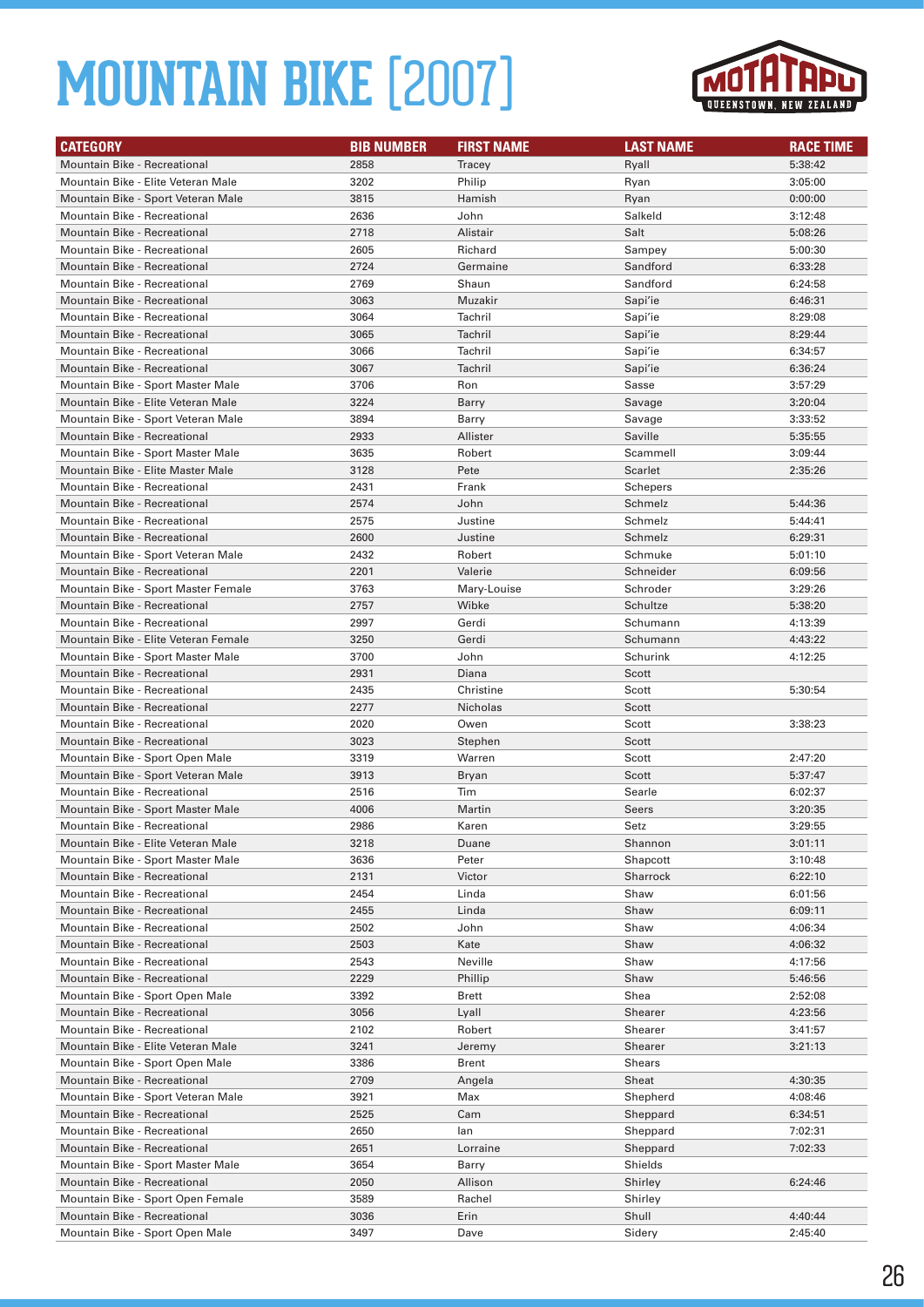

| <b>CATEGORY</b>                                                            | <b>BIB NUMBER</b> | <b>FIRST NAME</b> | <b>LAST NAME</b>   | <b>RACE TIME</b>   |
|----------------------------------------------------------------------------|-------------------|-------------------|--------------------|--------------------|
| Mountain Bike - Sport Veteran Male                                         | 3893              | Matt              | <b>Sillars</b>     | 5:14:12            |
| Mountain Bike - Sport Master Female                                        | 3757              | Julie ann         | Simmiss            | 4:19:09            |
| Mountain Bike - Recreational                                               | 2244              | Glenn             | Simon              | 3:54:52            |
| Mountain Bike - Recreational                                               | 2908              | Robert            | Simons smith       |                    |
| Mountain Bike - Recreational Junior                                        | 3990              | Robert            | Simons smith       |                    |
| <b>Mountain Bike - Recreational</b>                                        | 2441              | John              | Simpson            |                    |
| <b>Mountain Bike - Recreational</b>                                        | 2923              | Sue               | Simpson            |                    |
| Mountain Bike - Sport Open Male                                            | 3445              | Mark              | Simpson            | 3:35:42            |
| Mountain Bike - Sport Open Male                                            | 3397              | Glenn             | Sims               | 3:33:16            |
| <b>Mountain Bike - Recreational</b>                                        | 2565              | Nicky             | Sinclair           | 6:29:15            |
| <b>Mountain Bike - Recreational</b>                                        | 2216              | Nan               | Sinclair           | 4:43:21            |
| Mountain Bike - Elite Junior Male                                          | 3072              | Brent             | Sinclair           | 2:37:04            |
| Mountain Bike - Sport Open Male                                            | 3398              | Peter             | Sinclair           |                    |
| Mountain Bike - Sport Open Male                                            | 3336              | Jeremy            | Sinclair           | 3:23:16            |
| Mountain Bike - Elite Veteran Male                                         | 3207              | Murray            | Singleton          |                    |
| <b>Mountain Bike - Recreational</b>                                        | 2972              | Warren            | <b>Skerrett</b>    | 4:07:55            |
| Mountain Bike - Elite Veteran Male                                         | 3168              | Alister           | Sladen             | 2:44:27            |
| Mountain Bike - Recreational                                               | 2580              | Trudy             | Slee               | 4:25:44            |
| <b>Mountain Bike - Recreational</b>                                        | 2604              | Richard           | Slee               | 4:15:13            |
| <b>Mountain Bike - Recreational</b>                                        | 2770              | Trudy             | Smallridge         | 6:24:59            |
| Mountain Bike - Sport Veteran Male                                         | 3936              | Johan             | Small-smith        | 4:03:26            |
| Mountain Bike - Sport Master Female                                        | 3762              | Nikki             | Smetham            | 3:11:01            |
| <b>Mountain Bike - Recreational</b>                                        | 2270              | Andrew            | Smith              | 4:02:53            |
| Mountain Bike - Recreational                                               | 2385              | Grant             | Smith              | 3:50:01            |
| <b>Mountain Bike - Recreational</b>                                        | 2594              | Tracey            | Smith              | 5:08:49            |
|                                                                            | 3058              |                   |                    |                    |
| <b>Mountain Bike - Recreational</b><br><b>Mountain Bike - Recreational</b> | 2353              | James             | Smith              |                    |
| <b>Mountain Bike - Recreational</b>                                        | 2287              | Jacques           | Smith<br>Smith     |                    |
| <b>Mountain Bike - Recreational</b>                                        | 2481              | Lynley<br>Joanna  | Smith              | 4:20:46            |
| <b>Mountain Bike - Recreational</b>                                        | 2108              | Tania             | Smith              |                    |
| Mountain Bike - Recreational                                               | 2122              | Simon             | Smith              |                    |
| Mountain Bike - Recreational                                               | 2076              |                   | Smith              |                    |
| Mountain Bike - Sport Junior Male                                          | 3273              | Jason<br>Corey    | Smith              | 4:51:57<br>3:44:08 |
| Mountain Bike - Sport Open Male                                            |                   | Alistair          |                    |                    |
| Mountain Bike - Sport Open Male                                            | 3464<br>3311      | James             | Smith<br>Smith     | 3:43:59<br>2:57:22 |
| Mountain Bike - Sport Open Male                                            | 3396              | Paul              | Smith              |                    |
| Mountain Bike - Sport Open Male                                            | 3461              | Phillip           | Smith              | 4:38:26            |
| Mountain Bike - Sport Open Female                                          | 3551              | Felicity          | Smith              |                    |
| Mountain Bike - Sport Open Female                                          | 3539              | Vanessa           | Smith              | 4:21:10            |
| Mountain Bike - Sport Open Female                                          | 3528              | Naomi             | Smith              |                    |
| Mountain Bike - Sport Master Female                                        | 3794              |                   | Smith              | 5:43:06            |
| Mountain Bike - Sport Veteran Male                                         | 3909              | Kathryn<br>Graeme | Smith              | 3:25:23            |
| Mountain Bike - Sport Veteran Female                                       | 3962              | Nola              | Smitheram          | 4:07:58            |
| Mountain Bike - Recreational                                               | 2024              | Markus            | Smith-taylor       | 4:07:38            |
| Mountain Bike - Recreational                                               | 2365              | Len               | Smyth              | 3:27:23            |
| Mountain Bike - Recreational                                               | 2754              | John              | Smythe             | 4:38:15            |
| Mountain Bike - Recreational                                               | 2178              | Val               | Snow               |                    |
| Mountain Bike - Recreational                                               | 2059              | Brian             | Sokolich           |                    |
| Mountain Bike - Sport Open Male                                            | 3519              | Richard           | Somerville         | 4:38:08            |
| Mountain Bike - Recreational                                               | 2959              | Steve             | Sommerville        |                    |
| Mountain Bike - Recreational                                               | 2658              |                   | Soper              | 4:47:17            |
| Mountain Bike - Sport Veteran Male                                         | 3911              | Jenny<br>Errol    | Soper              | 3:12:22            |
|                                                                            |                   |                   |                    |                    |
| Mountain Bike - Sport Master Male<br>Mountain Bike - Sport Master Male     | 3665<br>3690      | Scott<br>Peter    | Soroka<br>Soundy   | 3:41:57<br>4:08:26 |
| Mountain Bike - Recreational                                               | 2692              | Geoff             | Spark              | 3:25:26            |
|                                                                            |                   |                   |                    |                    |
| Mountain Bike - Sport Veteran Male<br>Mountain Bike - Recreational         | 3864              | John<br>Sue       | Sparrow            | 3:35:38            |
|                                                                            | 2747              |                   | Speight            | 6:01:23            |
| Mountain Bike - Recreational                                               | 2415              | Carolyn           | Speight            | 6:25:07            |
| Mountain Bike - Recreational Junior                                        | 3972              | Thomas<br>Malinda | Speight            | 4:25:11            |
| Mountain Bike - Sport Open Female<br>Mountain Bike - Recreational          | 3535              | Mark              | Spillane           | 4:06:12            |
|                                                                            | 2471              |                   | Spoelstra          | 5:16:36            |
| Mountain Bike - Recreational                                               | 2253              | Peter             | Squires<br>Squires | 3:51:05<br>3:42:21 |
| Mountain Bike - Elite Master Male<br>Mountain Bike - Recreational          | 3101<br>2699      | Sean<br>Emma      | Stableford         |                    |
|                                                                            |                   |                   |                    |                    |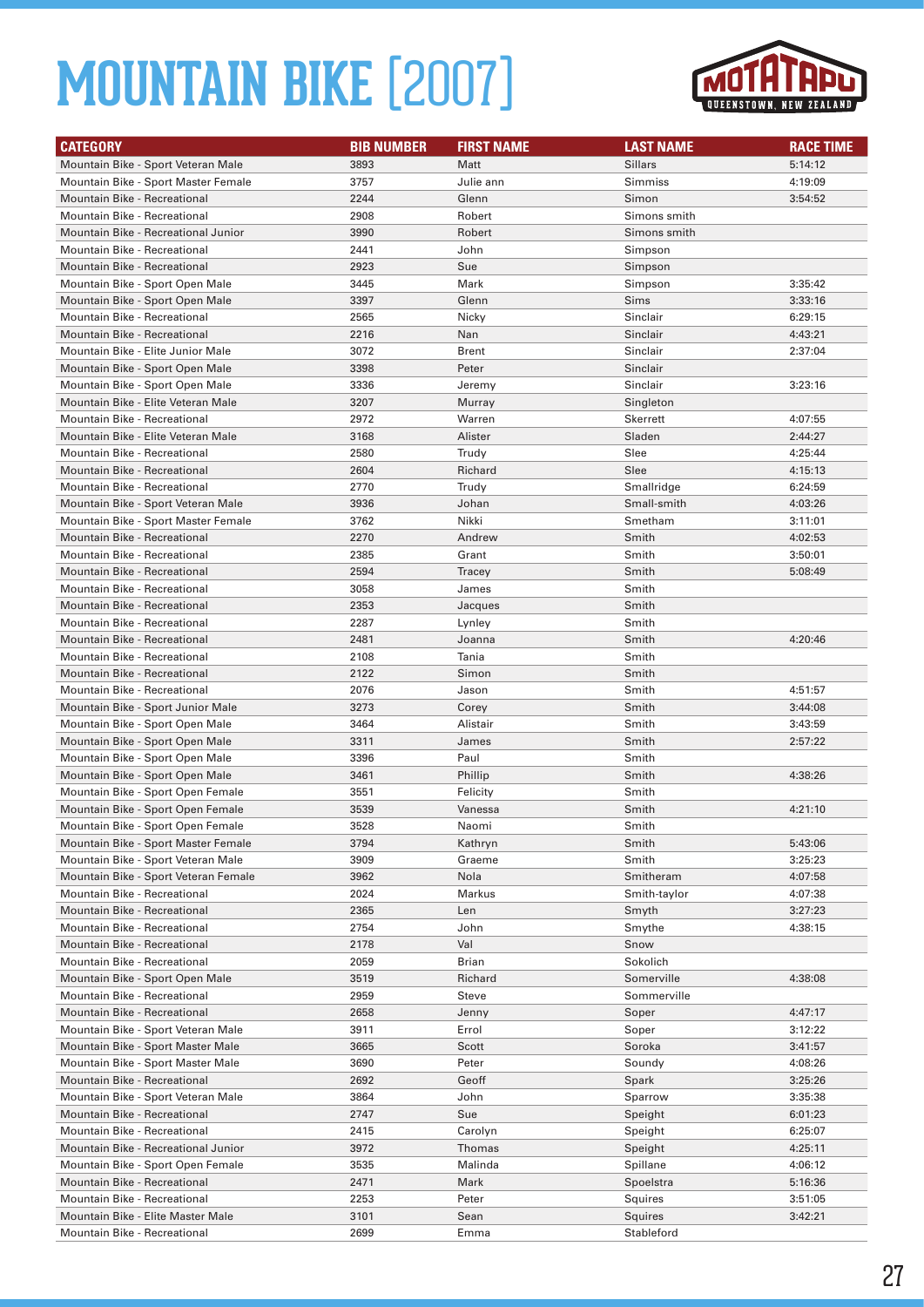

| <b>CATEGORY</b>                                              | <b>BIB NUMBER</b> | <b>FIRST NAME</b> | <b>LAST NAME</b> | <b>RACE TIME</b> |
|--------------------------------------------------------------|-------------------|-------------------|------------------|------------------|
| Mountain Bike - Sport Open Female                            | 3523              | Michelle          | <b>Stalker</b>   | 3:53:58          |
| Mountain Bike - Recreational                                 | 2490              | Peter             | Standring        | 4:17:41          |
| <b>Mountain Bike - Recreational</b>                          | 2948              | Simon             | Staniford        | 4:31:54          |
| Mountain Bike - Elite Veteran Male                           | 3209              | Mike              | Stanley          | 3:20:22          |
| <b>Mountain Bike - Recreational</b>                          | 2494              | Hil               | Stapper          |                  |
| Mountain Bike - Sport Veteran Female                         | 3952              | Diane             | Stead            | 3:27:36          |
| <b>Mountain Bike - Recreational</b>                          | 3030              | William           | <b>Steed</b>     | 3:19:27          |
| Mountain Bike - Sport Open Male                              | 3479              | Jeremy            | Steel            | 2:57:11          |
| Mountain Bike - Sport Open Female                            | 3584              | Robyn             | <b>Steel</b>     | 3:59:00          |
| Mountain Bike - Recreational                                 | 2954              | Oscar             | Steentjes        |                  |
| Mountain Bike - Sport Open Male                              | 3315              | Blair             | Stephens         | 2:29:36          |
| Mountain Bike - Recreational                                 | 3039              | Chris             | Steven           | 5:38:18          |
| Mountain Bike - Sport Veteran Male                           | 3858              | Alister           | <b>Stevens</b>   | 3:59:30          |
| Mountain Bike - Sport Open Male                              | 3516              | Mark              | Stevenson        | 3:04:24          |
| Mountain Bike - Sport Open Male                              | 3426              | Michael           | Stevenson        | 3:08:20          |
| <b>Mountain Bike - Recreational</b>                          | 2717              | Jenny             | Stewart          | 6:34:46          |
| <b>Mountain Bike - Recreational</b>                          | 2245              | Serra             | Stewart          | 5:34:31          |
| <b>Mountain Bike - Recreational</b>                          | 2949              | Guy               | <b>Stewart</b>   | 3:51:41          |
| <b>Mountain Bike - Recreational</b>                          | 3003              | Mike              | <b>Stewart</b>   | 4:05:14          |
| Mountain Bike - Recreational                                 | 2934              | Paul              | Stewart          | 3:07:39          |
| Mountain Bike - Sport Open Female                            | 3598              | Anna              | Stewart-bell     | 4:27:00          |
| <b>Mountain Bike - Recreational</b>                          | 2347              | Steven            | Still            |                  |
| Mountain Bike - Sport Veteran Male                           | 3891              | Kevin             | <b>Stobbs</b>    | 3:38:42          |
| Mountain Bike - Sport Open Female                            | 3553              | Falesha           | Stocker          |                  |
| <b>Mountain Bike - Recreational</b>                          | 2806              | Amanda            | Storrier         | 6:03:56          |
| Mountain Bike - Recreational                                 | 2325              | Tony              | Stratford        |                  |
| Mountain Bike - Elite Veteran Male                           | 3221              | Chris             | <b>Streat</b>    | 3:57:04          |
| Mountain Bike - Sport Master Female                          | 3784              | Elisabet          | <b>Streat</b>    | 4:03:53          |
| Mountain Bike - Sport Master Male                            | 3752              | David             | Stretch          | 3:56:37          |
| <b>Mountain Bike - Recreational</b>                          | 2531              | Tony              | Stringer         | 3:38:05          |
| <b>Mountain Bike - Recreational</b>                          | 2504              | Alan              | Strong           | 4:24:34          |
| <b>Mountain Bike - Recreational</b>                          | 2505              | Raewyn            | Strong           | 4:24:35          |
| Mountain Bike - Elite Veteran Male                           | 3227              | David             | Sullivan         | 2:28:25          |
| Mountain Bike - Sport Open Male                              | 3389              | Eamon             | Sullivan         | 3:10:26          |
| Mountain Bike - Sport Master Male                            | 3612              | Paul              | Sullivan         | 3:40:31          |
| Mountain Bike - Recreational                                 | 2324              | Chris             | Summers          | 4:38:39          |
| Mountain Bike - Sport Open Male                              | 3429              | Jeremy            | <b>Sussex</b>    |                  |
| Mountain Bike - Recreational                                 | 2628              | Michelle          | Sutherland       | 7:45:44          |
| <b>Mountain Bike - Recreational</b>                          | 2629              | Neil              | Sutherland       | 7:45:42          |
| Mountain Bike - Sport Open Male                              | 3362              | R, dayle          | Sutherland       | 3:31:10          |
| Mountain Bike - Sport Open Male                              | 3358              | Nigel             | Sutherland       | 2:31:22          |
| Mountain Bike - Recreational                                 | 2147<br>2200      | Geoff<br>Grant    | Swan<br>Swanson  | 4:28:18          |
| Mountain Bike - Recreational<br>Mountain Bike - Recreational | 2978              | Matthew           | Swirtz           | 3:52:57          |
| Mountain Bike - Sport Master Male                            | 3602              |                   | Tapper           | 4:00:12          |
| Mountain Bike - Sport Open Male                              | 3440              | Nigel<br>Peter    | Tate             | 3:46:31          |
| Mountain Bike - Sport Open Male                              | 3320              | Simon             | Taverner         | 3:10:44          |
| Mountain Bike - Recreational                                 | 2242              | Andy              | Taylor           | 5:34:31          |
| Mountain Bike - Recreational                                 | 3050              | Geoff             | Taylor           | 4:09:30          |
| Mountain Bike - Recreational                                 | 2445              | Jane              | Taylor           | 5:45:53          |
| Mountain Bike - Recreational                                 | 2748              | Joanne            | Taylor           | 6:22:19          |
| Mountain Bike - Recreational                                 | 2749              | Philip            | Taylor           | 6:22:18          |
| Mountain Bike - Recreational                                 | 2236              | John              | Taylor           | 5:08:25          |
| Mountain Bike - Recreational                                 | 2755              | Michael           | Taylor           | 3:20:58          |
| Mountain Bike - Recreational                                 | 2976              | Meg               | Taylor           | 4:29:57          |
| Mountain Bike - Recreational                                 | 2669              | Chris             | Taylor           | 6:14:44          |
| Mountain Bike - Recreational                                 | 2331              | Rob               | Taylor           | 3:27:51          |
| Mountain Bike - Elite Master Male                            | 3132              | Wade              | Taylor           | 3:00:55          |
| Mountain Bike - Elite Veteran Male                           | 3217              | Duncan            | Taylor           | 3:25:41          |
| Mountain Bike - Sport Master Male                            | 3642              | Mark              | Taylor           | 0:00:00          |
| Mountain Bike - Recreational                                 | 2250              | Duane             | Te paa           | 4:12:40          |
| Mountain Bike - Recreational                                 | 2251              | Katie             | Te paa           | 4:12:39          |
| Mountain Bike - Recreational                                 | 2367              | Graham            | Teahan           | 3:55:33          |
| Mountain Bike - Elite Veteran Male                           | 3201              | Peter             | Tedesco          |                  |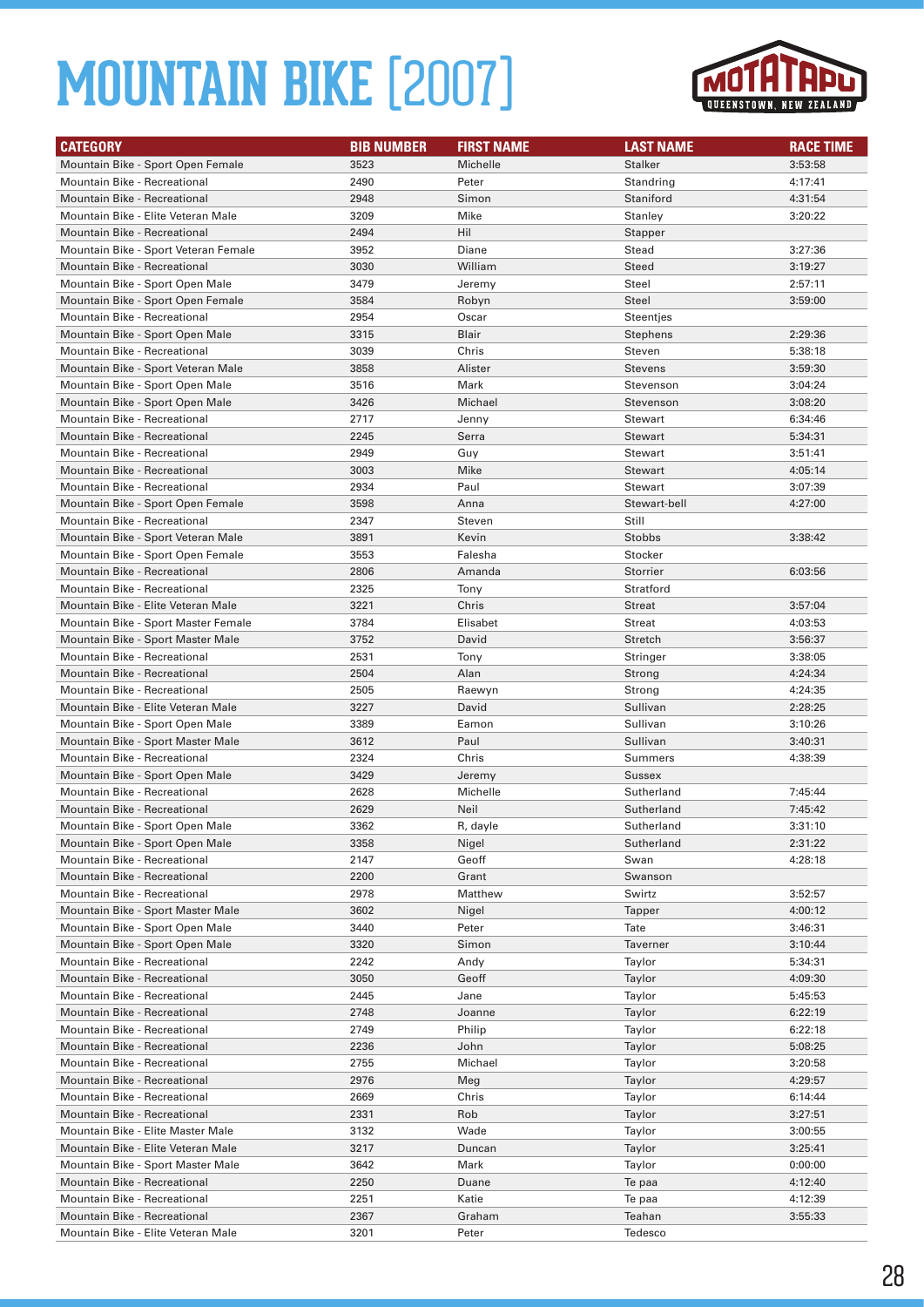

| <b>CATEGORY</b>                      | <b>BIB NUMBER</b> | <b>FIRST NAME</b> | <b>LAST NAME</b> | <b>RACE TIME</b> |
|--------------------------------------|-------------------|-------------------|------------------|------------------|
| Mountain Bike - Sport Open Female    | 3529              | Bridget           | Tempero          | 3:29:32          |
| Mountain Bike - Sport Veteran Male   | 3928              | Bill              | Templer          | 4:07:23          |
| Mountain Bike - Sport Master Male    | 3607              | Ross              | Templeton        | 2:58:12          |
| Mountain Bike - Recreational         | 2731              | Kirsty            | Tennent          | 4:10:00          |
| Mountain Bike - Recreational         | 2627              | Natasha           | Thomas           | 0:00:00          |
| Mountain Bike - Recreational         | 2712              | Natasha           | Thomas           | 4:46:15          |
| <b>Mountain Bike - Recreational</b>  | 2437              | Helen             | Thomas           | 4:56:59          |
| Mountain Bike - Recreational         | 2560              | Lindsay           | Thomas           | 3:56:01          |
| Mountain Bike - Elite Veteran Male   | 4020              | Murray            | <b>Thomas</b>    | 2:26:21          |
| Mountain Bike - Sport Open Male      | 3441              | Chris             | Thomas           |                  |
| Mountain Bike - Sport Open Male      | 3343              | Simon             | Thomas           | 3:11:22          |
| Mountain Bike - Sport Master Male    | 3754              | Malcolm           | Thomas           | 3:38:09          |
| Mountain Bike - Recreational         | 2156              | Rosalie           | Thompson         | 3:23:46          |
| Mountain Bike - Recreational         | 2335              | Nicola            | Thompson         |                  |
| Mountain Bike - Recreational         | 2030              | Paul              | Thompson         | 3:22:53          |
| Mountain Bike - Recreational         | 2064              | <b>Brian</b>      | Thompson         | 6:38:33          |
| Mountain Bike - Elite Master Male    | 3116              | Chris             | Thompson         | 3:15:45          |
| Mountain Bike - Sport Open Male      | 3404              | Glenn             | Thompson         | 2:59:59          |
| Mountain Bike - Sport Master Male    | 3676              | Stephen           | Thompson         | 3:12:07          |
| Mountain Bike - Sport Veteran Male   | 3872              | John              | Thompson         | 3:20:20          |
| Mountain Bike - Recreational         | 2219              | <b>Brett</b>      | Thomson          | 3:37:55          |
| Mountain Bike - Recreational         | 2301              | Darrell           | Thomson          | 4:18:49          |
| Mountain Bike - Recreational         | 2924              | Karen             | Thomson          | 4:18:46          |
| Mountain Bike - Recreational         | 2993              | Mike              | Thomson          | 2:55:26          |
| Mountain Bike - Elite Veteran Male   | 3181              | Martin            | Thomson          |                  |
| Mountain Bike - Sport Open Male      | 3447              | Aaron             | Thomson          | 2:42:01          |
| Mountain Bike - Sport Open Male      | 3488              | <b>Bruce</b>      | Thomson          | 4:16:48          |
| Mountain Bike - Sport Master Male    | 3683              | Rod               | Thomson          | 3:38:43          |
| <b>Mountain Bike - Recreational</b>  | 2800              | Jason             | Thorburn         | 3:10:27          |
| Mountain Bike - Elite Veteran Female | 3248              | Denise            | <b>Thorne</b>    | 3:16:23          |
| Mountain Bike - Recreational         | 2561              | Chris             | Thornton         |                  |
| Mountain Bike - Sport Open Female    | 3550              | Susan             | Tidmarsh         | 5:26:41          |
| Mountain Bike - Elite Veteran Male   | 3225              | Wayne             | Tily             | 2:43:56          |
| Mountain Bike - Sport Master Male    | 3614              | Ross              | Tily             |                  |
| Mountain Bike - Elite Veteran Male   | 3170              | Anthony           | Timings          | 3:09:48          |
| Mountain Bike - Recreational         | 2349              | lan               | Timperley        | 4:33:07          |
| <b>Mountain Bike - Recreational</b>  | 2350              | Tony              | Timperley        | 4:37:20          |
| <b>Mountain Bike - Recreational</b>  | 2937              | Grant             | Todd             | 3:45:58          |
| Mountain Bike - Sport Open Male      | 3446              | Robert            | Todd             | 3:06:44          |
| Mountain Bike - Sport Master Female  | 3778              | Helen             | Todd             | 3:51:43          |
| Mountain Bike - Sport Open Male      | 3351              | Michael           | Tohill           | 3:17:09          |
| Mountain Bike - Sport Master Male    | 3735              | Micheal           | Tohill           | 3:17:04          |
| Mountain Bike - Recreational         | 2104              | Murray            | Tomlinson        | 3:22:05          |
| Mountain Bike - Recreational         | 2848              | Jean-marie        | Tompkins         | 3:51:31          |
| Mountain Bike - Recreational         | 4001              | Rebecca           | Toomer           |                  |
| Mountain Bike - Recreational         | 4007              | Neil              | Toothill         | 4:34:17          |
| Mountain Bike - Recreational         | 2744              | Simon             | Topp             | 4:52:56          |
| Mountain Bike - Recreational         | 2514              | Scott             | Townsend         | 4:46:18          |
| Mountain Bike - Sport Open Female    | 3522              | Amanda            | Treharne         | 4:15:12          |
| Mountain Bike - Sport Junior Male    | 3268              | Debbie            | Trethewey        |                  |
| Mountain Bike - Sport Master Female  | 3809              | Debbie            | Trethewey        |                  |
| Mountain Bike - Recreational         | 2484              | Richard           | Trevena          | 4:07:37          |
| Mountain Bike - Recreational         | 2635              | Andy              | Trumper          | 3:50:39          |
| Mountain Bike - Recreational         | 2187              | Julie             | Tucker           |                  |
| Mountain Bike - Recreational         | 2101              | Tony              | Tudor            |                  |
| Mountain Bike - Recreational         | 2359              | Debbie            | Turnbull         | 6:48:52          |
| Mountain Bike - Recreational         | 2305              | Lionel            | Turnbull         | 5:16:38          |
| Mountain Bike - Recreational         | 2306              | Glenda            | Turnbull         | 6:25:21          |
| Mountain Bike - Recreational         | 2768              | Kingsley          | Turner           | 4:04:58          |
| Mountain Bike - Recreational         | 2103              | Joyce             | Turner           | 8:46:38          |
| Mountain Bike - Elite Open Male      | 3082              | James             | Turner           | 4:02:53          |
| Mountain Bike - Elite Open Male      | 3082              | Ross              | Turner           | 4:02:53          |
| Mountain Bike - Elite Master Male    | 3146              | Paul              | Turner           | 3:06:20          |
| Mountain Bike - Elite Veteran Male   | 3220              | James             | Turner           | 2:53:10          |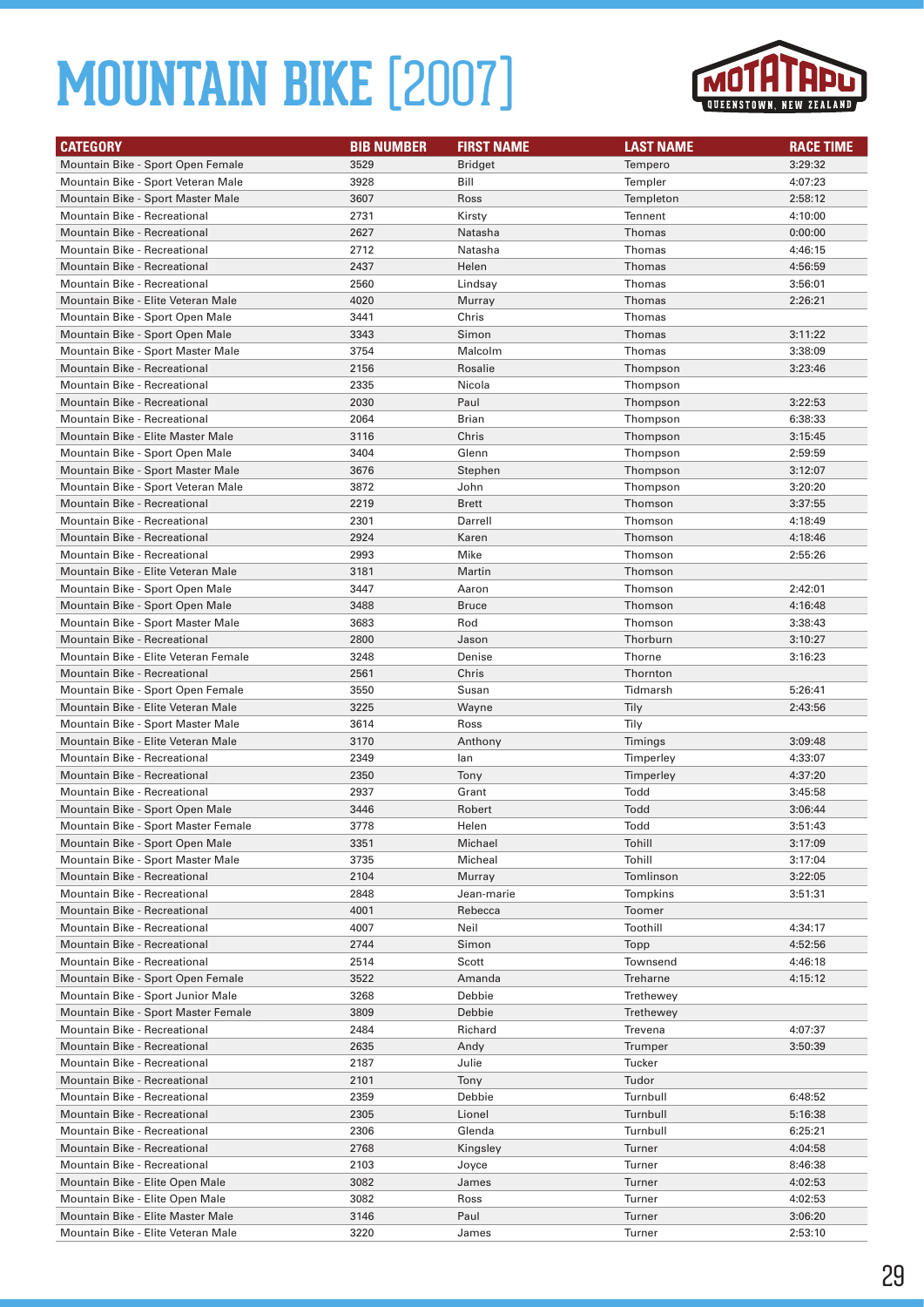

| <b>CATEGORY</b>                                                            | <b>BIB NUMBER</b> | <b>FIRST NAME</b> | <b>LAST NAME</b>  | <b>RACE TIME</b>   |
|----------------------------------------------------------------------------|-------------------|-------------------|-------------------|--------------------|
| Mountain Bike - Elite Veteran Male                                         | 3220              | Ross              | Turner            | 2:53:10            |
| Mountain Bike - Sport Open Male                                            | 3477              | Darren            | Turner            | 3:34:03            |
| Mountain Bike - Sport Master Male                                          | 3730              | Jeff              | Turner            | 3:40:22            |
| Mountain Bike - Sport Veteran Male                                         | 3895              | Chris             | Turner            | 3:19:15            |
| Mountain Bike - Sport Veteran Male                                         | 3931              | Michael           | Turner            | 4:35:33            |
| <b>Mountain Bike - Recreational</b>                                        | 2776              | Gary              | Tweedie           | 3:50:59            |
| Mountain Bike - Sport Master Male                                          | 3613              | Chris             | Tyson             | 3:09:03            |
| Mountain Bike - Sport Open Male                                            | 3425              | James             | Ullrich           |                    |
| Mountain Bike - Recreational                                               | 2540              | Alyson            | Ulrich            | 5:01:31            |
| Mountain Bike - Recreational                                               | 2547              | Herstall          | Ulrich            | 5:01:33            |
| <b>Mountain Bike - Recreational</b>                                        | 2499              | Tim               | Underdown         | 4:45:01            |
| Mountain Bike - Sport Master Male                                          | 3737              | Simon             | Underwood         | 3:15:57            |
| Mountain Bike - Sport Master Female                                        | 3800              | Robbie            | Uru               | 5:09:42            |
| <b>Mountain Bike - Recreational</b>                                        | 2608              | Emma              | Van asch          | 4:13:08            |
| Mountain Bike - Sport Master Male                                          | 3705              | Henry             | Van asch          |                    |
| Mountain Bike - Elite Veteran Male                                         | 3208              | Geoff             | Van dam           |                    |
| Mountain Bike - Sport Master Female                                        | 3792              | Jacqui            | Van dam           |                    |
| Mountain Bike - Sport Open Male                                            | 3496              | Trevor john       | Van den bogaert   | 2:56:02            |
| Mountain Bike - Elite Veteran Male                                         | 3195              | Jasper            | Van der lingen    | 2:33:40            |
| <b>Mountain Bike - Recreational</b>                                        | 2357              | Andrew            | Van der peet      | 4:07:19            |
| Mountain Bike - Sport Open Female                                          | 3578              | <b>Tess</b>       | Van dijk          | 4:14:02            |
| Mountain Bike - Sport Junior Male                                          | 3261              | Anthony           | Van eeden         | 4:57:47            |
| Mountain Bike - Recreational                                               | 2109              | Tania             | Van leeuwen       |                    |
| Mountain Bike - Recreational                                               | 2683              | Tony              | Van plat          | 3:57:56            |
| Mountain Bike - Sport Master Male                                          | 3686              | Phil              | Vautier           | 3:17:04            |
| Mountain Bike - Recreational                                               | 2077              | Chris             | Verbeet           | 5:43:54            |
| Mountain Bike - Elite Veteran Male                                         | 3210              | Dutchy            | Vermeulen         | 2:40:31            |
| Mountain Bike - Sport Veteran Male                                         | 3918              | Erik              | Versteeg          | 3:16:32            |
| Mountain Bike - Recreational                                               | 2598              | Alan              | <b>Vickers</b>    | 4:06:35            |
| <b>Mountain Bike - Recreational</b>                                        | 2417              | Jacques           | Villard           |                    |
| <b>Mountain Bike - Recreational</b>                                        | 2662              | Hannah            | <b>Voss</b>       |                    |
| Mountain Bike - Recreational                                               | 2519              | Mark              | Vryenhoek         | 4:08:43            |
| Mountain Bike - Sport Open Female                                          | 3558              | Nicola            | Vryenhoek         |                    |
| <b>Mountain Bike - Recreational</b>                                        | 2563<br>2447      | Garry             | Wadsworth<br>Wake | 3:41:50            |
| <b>Mountain Bike - Recreational</b><br><b>Mountain Bike - Recreational</b> | 2362              | Karen<br>Dale     | Walden            | 6:48:20<br>3:54:50 |
| Mountain Bike - Recreational                                               | 2082              | Derrick           | Wales             | 0:00:00            |
| Mountain Bike - Elite Veteran Female                                       | 3247              | Susan             | Wales             | 3:57:40            |
| <b>Mountain Bike - Recreational</b>                                        | 2406              | Craig             | Walker            | 5:08:50            |
| <b>Mountain Bike - Recreational</b>                                        | 2294              | Georgie           | Walker            |                    |
| <b>Mountain Bike - Recreational</b>                                        | 2371              | Robert            | Walker            | 3:46:57            |
| Mountain Bike - Sport Open Male                                            | 3310              | Adrian            | Walker            | 3:39:26            |
| Mountain Bike - Elite Veteran Male                                         | 3212              | Robert            | Wall              | 2:41:21            |
| Mountain Bike - Recreational                                               | 2008              | Murray            | Wallace           | 4:07:47            |
| Mountain Bike - Recreational                                               | 2114              | Rachel            | Wallace           | 6:42:05            |
| Mountain Bike - Recreational                                               | 3020              | Shanda            | Wallis            | 5:20:25            |
| Mountain Bike - Recreational                                               | 2875              | Marie             | Walsh             | 3:38:56            |
| Mountain Bike - Recreational                                               | 2459              | Dick              | Walton            | 3:28:14            |
| Mountain Bike - Sport Veteran Male                                         | 3943              | David             | Walton            | 2:56:02            |
| Mountain Bike - Recreational                                               | 2968              | Michael           | Ward              | 4:59:09            |
| Mountain Bike - Recreational                                               | 2418              | <b>Nick</b>       | Ward              | 6:13:16            |
| Mountain Bike - Recreational                                               | 2508              | Ali               | Ward              | 4:16:38            |
| Mountain Bike - Sport Master Male                                          | 3692              | Gerry             | Ward              | 4:11:08            |
| Mountain Bike - Sport Open Male                                            | 3339              | Terry             | Warwar            | 3:58:29            |
| Mountain Bike - Sport Veteran Male                                         | 3868              | Tony              | Warwick           | 3:29:01            |
| Mountain Bike - Recreational                                               | 2239              | Graeme            | Watson            | 4:47:11            |
| Mountain Bike - Elite Master Male                                          | 3152              | Gordy             | Watson            | 2:57:15            |
| Mountain Bike - Elite Master Male                                          | 3153              | Mark              | Watson            | 3:19:16            |
| Mountain Bike - Elite Master Male                                          | 3108              | Mark              | Watson            | 2:58:54            |
| Mountain Bike - Sport Open Male                                            | 3507              | Miles             | Watson            | 2:47:00            |
| Mountain Bike - Recreational                                               | 2231              | Shelly            | Watson-hughes     | 5:15:22            |
| Mountain Bike - Recreational                                               | 2897              | Graeme            | Watt              | 3:09:26            |
| Mountain Bike - Recreational                                               | 2211              | Chris             | Watt              | 4:48:10            |
| Mountain Bike - Sport Master Male                                          | 3939              | David             | Watt              | 2:57:56            |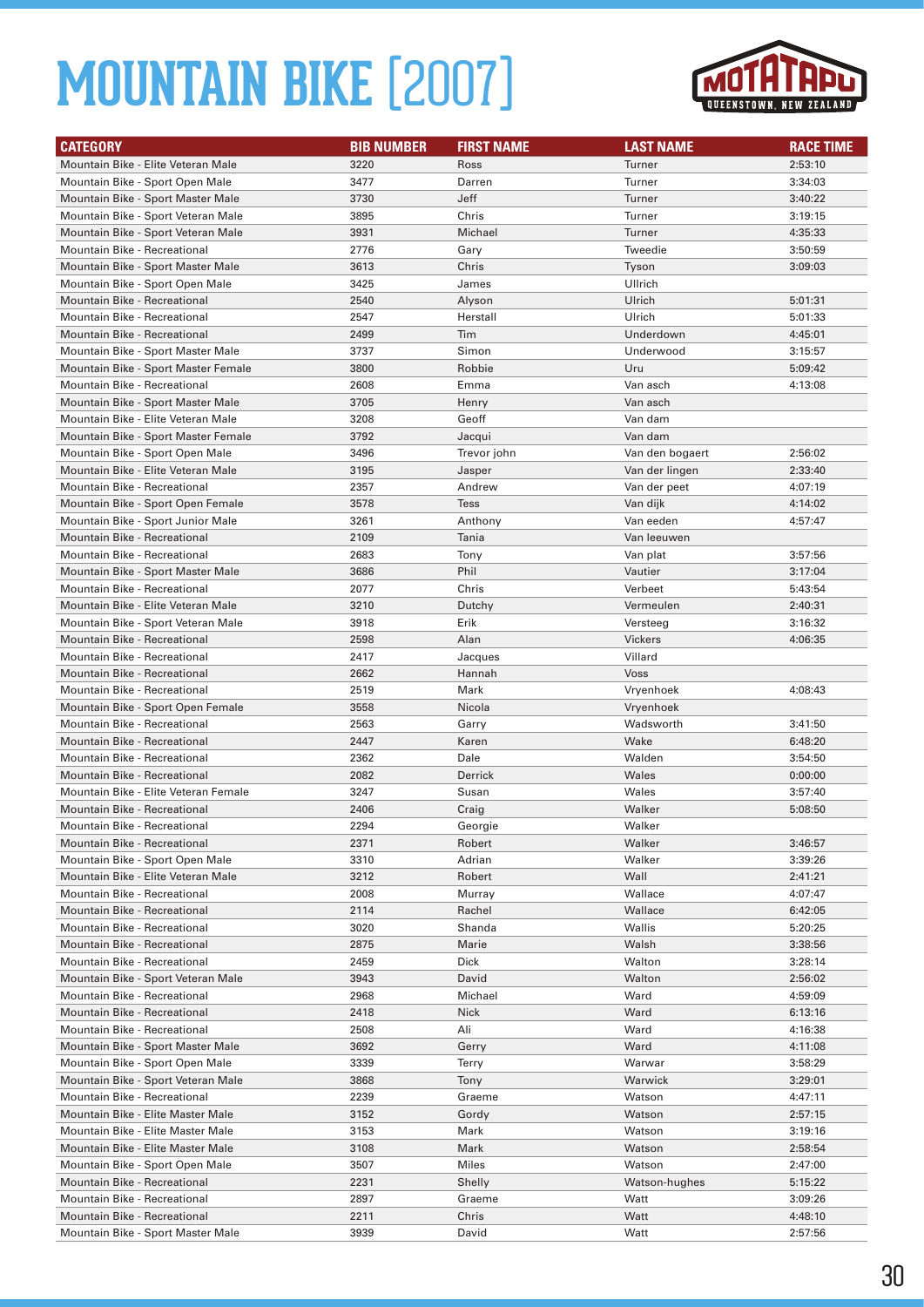

| <b>CATEGORY</b>                                                      | <b>BIB NUMBER</b> | <b>FIRST NAME</b> | <b>LAST NAME</b>     | <b>RACE TIME</b>   |
|----------------------------------------------------------------------|-------------------|-------------------|----------------------|--------------------|
| Mountain Bike - Elite Veteran Female                                 | 3254              | Sandra            | <b>Watts</b>         | 3:31:01            |
| <b>Mountain Bike - Recreational</b>                                  | 2150              | Yvette            | Waymouth             | 4:14:25            |
| Mountain Bike - Sport Veteran Female                                 | 3957              | Dave              | Weatherall           | 5:13:18            |
| Mountain Bike - Recreational                                         | 2420              | Jude              | Webb                 |                    |
| Mountain Bike - Sport Veteran Male                                   | 3832              | Craig             | Webster              | 3:36:43            |
| Mountain Bike - Sport Veteran Female                                 | 3961              | Diane             | Webster              | 4:22:49            |
| Mountain Bike - Sport Open Male                                      | 3309              | <b>Steve</b>      | Wellington           | 3:26:06            |
| Mountain Bike - Recreational                                         | 2839              | John              | Western              | 3:30:11            |
| Mountain Bike - Sport Open Male                                      | 3354              | Richard           | Western              | 3:08:51            |
| <b>Mountain Bike - Recreational</b>                                  | 2423              | Julie             | Weston               | 7:14:10            |
| Mountain Bike - Sport Veteran Male                                   | 3892              | <b>Bruce</b>      | Whale                | 3:01:46            |
| Mountain Bike - Sport Veteran Male                                   | 3853              | John              | Whitaker             | 3:36:50            |
| <b>Mountain Bike - Recreational</b>                                  | 2065              | Gregory           | Whitau               | 5:53:46            |
| Mountain Bike - Recreational                                         | 2694              | David             | White                |                    |
| <b>Mountain Bike - Recreational</b>                                  | 2695              | David             | White                | 5:40:58            |
| <b>Mountain Bike - Recreational</b>                                  | 2159              | Douglas           | White                | 4:37:41            |
| Mountain Bike - Sport Open Male                                      | 3476              | Marcus            | White                | 3:57:16            |
| Mountain Bike - Recreational Junior                                  | 3981              | Douglas           | White                | 3:59:22            |
| <b>Mountain Bike - Recreational</b>                                  | 2673              | Tom               | Whitefield           | 6:17:26            |
| <b>Mountain Bike - Recreational</b>                                  | 2267              | Cam               | Whitehead            | 4:29:34            |
| <b>Mountain Bike - Recreational</b>                                  | 2476              | Stu               | Whiten               |                    |
| Mountain Bike - Recreational                                         | 2836              | Andrew            | Whyte                | 3:54:02            |
| Mountain Bike - Sport Master Male                                    | 3669              | Stephen           | Wickenden            | 6:43:53            |
| Mountain Bike - Elite Open Male                                      | 3077              | Leonard           | Wiegersma            | 3:00:26            |
| Mountain Bike - Sport Open Female                                    | 4003              | Maria             | Wikstrom             | 3:31:07            |
| <b>Mountain Bike - Recreational</b>                                  | 2346              | Blair             | Wilce                |                    |
| <b>Mountain Bike - Recreational</b>                                  | 2322              | Mike              | Wilde                |                    |
| Mountain Bike - Recreational                                         | 2979              | Gerard            | Wilkins              | 4:11:37            |
| Mountain Bike - Sport Veteran Female                                 | 3968              | Pamela            | Wilkins              | 5:19:29            |
| Mountain Bike - Recreational Junior                                  | 3970              | Angus             | Wilkins              | 4:29:20            |
| <b>Mountain Bike - Recreational</b>                                  | 2761              | Vivienne          | Wilkinson            | 4:34:30            |
| Mountain Bike - Sport Open Female                                    | 3564              | Megan             | Willans              |                    |
| <b>Mountain Bike - Recreational</b>                                  | 2624              | Scott             | Williams             |                    |
| <b>Mountain Bike - Recreational</b>                                  | 2530              | Tim               | Williams             | 3:31:13            |
| <b>Mountain Bike - Recreational</b>                                  | 2885              | Wendy             | Williams<br>Williams | 4:02:48            |
| Mountain Bike - Recreational                                         | 4056<br>3087      | Paul              | Williams             | 3:48:58            |
| Mountain Bike - Elite Open Male<br>Mountain Bike - Sport Master Male | 3736              | Mark<br>Mark      | Williams             | 2:21:21<br>3:22:22 |
| Mountain Bike - Sport Master Male                                    | 3618              | Reece             | Williams             | 4:02:28            |
| Mountain Bike - Sport Veteran Male                                   | 3829              | Brent             | Williams             | 2:46:29            |
| Mountain Bike - Elite Master Male                                    | 3133              | Greg              | Williamson           | 3:09:23            |
| Mountain Bike - Sport Veteran Male                                   | 3873              | lan               | Williamson           | 4:27:54            |
| Mountain Bike - Recreational                                         | 2798              | Lyndal            | Willis               | 5:29:11            |
| Mountain Bike - Sport Veteran Male                                   | 3867              | Derek             | Willis               | 3:29:34            |
| Mountain Bike - Recreational                                         | 2375              | Brian             | Willows              | 3:58:57            |
| Mountain Bike - Recreational                                         | 2872              | <b>Bruce</b>      | Wilson               | 4:00:27            |
| Mountain Bike - Recreational                                         | 2144              | Pauline           | Wilson               | 0:00:00            |
| Mountain Bike - Recreational                                         | 3025              | Rae               | Wilson               | 7:14:16            |
| <b>Mountain Bike - Recreational</b>                                  | 2566              | Andrew            | Wilson               | 4:56:14            |
| <b>Mountain Bike - Recreational</b>                                  | 4018              | Mike              | Wilson               | 3:22:21            |
| Mountain Bike - Recreational                                         | 2576              | Zane              | Wilson               | 4:46:37            |
| Mountain Bike - Elite Master Male                                    | 3143              | Glenn             | Wilson               | 3:19:49            |
| Mountain Bike - Elite Master Male                                    | 3136              | Vergne            | Wilson               | 3:45:18            |
| Mountain Bike - Sport Open Male                                      | 3413              | Tony              | Wilson               | 3:15:07            |
| Mountain Bike - Sport Open Male                                      | 3407              | Ben               | Wilson               | 2:59:28            |
| Mountain Bike - Sport Open Male                                      | 3484              | Lee               | Wilson               | 3:12:51            |
| Mountain Bike - Recreational Junior                                  | 3992              | Jessica           | Wilson               | 5:24:14            |
| Mountain Bike - Recreational                                         | 2280              | Claire            | Wilton               | 4:17:57            |
| Mountain Bike - Recreational                                         | 2920              | Niven             | Winchester           | 3:15:55            |
| Mountain Bike - Recreational                                         | 2264              | Ben               | Winter               | 3:21:53            |
| Mountain Bike - Recreational                                         | 2009              | Neil              | Winter               | 4:33:25            |
| Mountain Bike - Recreational                                         | 2011              | Neil              | Winter               | 6:09:11            |
| Mountain Bike - Recreational                                         | 2012              | Emma              | Winter               | 4:52:50            |
| Mountain Bike - Elite Veteran Male                                   | 3203              | <b>Bruce</b>      | Winter               | 2:58:21            |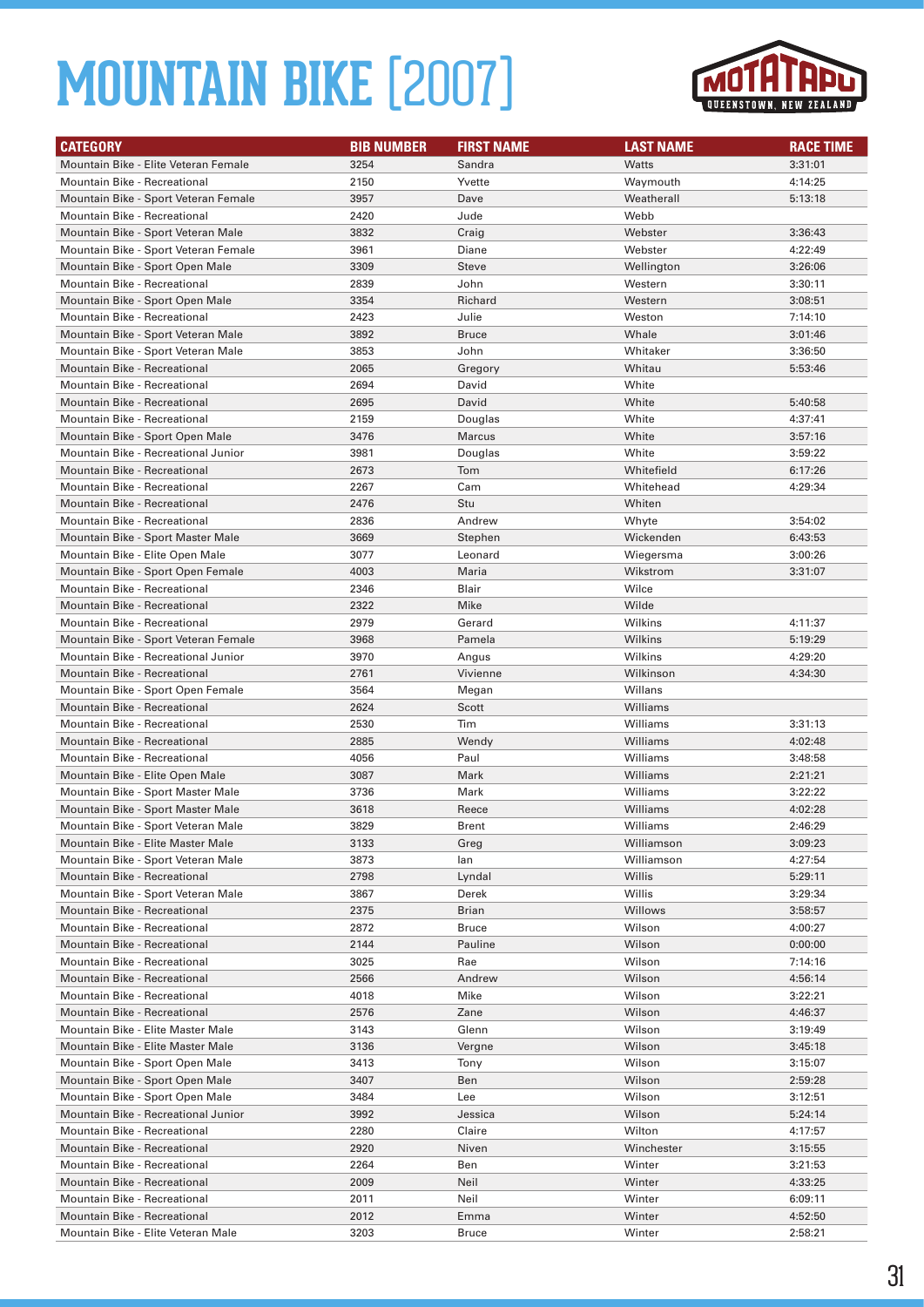

| <b>CATEGORY</b>                     | <b>BIB NUMBER</b> | <b>FIRST NAME</b> | <b>LAST NAME</b> | <b>RACE TIME</b> |
|-------------------------------------|-------------------|-------------------|------------------|------------------|
| Mountain Bike - Sport Open Male     | 3427              | Jon               | Witheford        |                  |
| Mountain Bike - Recreational        | 2046              | Sharon            | Withers          | 4:32:42          |
| Mountain Bike - Recreational        | 2802              | Gary              | Witte            | 4:02:11          |
| Mountain Bike - Recreational        | 2738              | Peter             | Witton           | 3:54:35          |
| Mountain Bike - Recreational        | 2080              | Paul              | Wood             | 3:59:01          |
| Mountain Bike - Elite Master Male   | 3105              | Chris             | Wood             | 3:03:09          |
| Mountain Bike - Sport Open Male     | 3376              | David             | Wood             | 4:31:56          |
| Mountain Bike - Sport Open Female   | 3575              | Gemma             | Wood             | 3:05:08          |
| Mountain Bike - Sport Master Male   | 3709              | Alastair          | Wood             | 3:27:38          |
| Mountain Bike - Sport Veteran Male  | 679               | Chris             | Wood             | 4:23:16          |
| Mountain Bike - Sport Veteran Male  | 3818              | John              | Wood             |                  |
| Mountain Bike - Recreational        | 2803              | Sharon            | Woodford         | 5:45:29          |
| Mountain Bike - Sport Master Male   | 3663              | John              | Wooding          |                  |
| Mountain Bike - Elite Master Male   | 3141              | Peter             | Woodman-aldridge | 3:00:15          |
| Mountain Bike - Elite Veteran Male  | 3176              | <b>Steve</b>      | Wooff            | 2:47:29          |
| Mountain Bike - Sport Master Male   | 3729              | Jac               | Woudberg         | 5:55:18          |
| Mountain Bike - Sport Master Female | 3766              | Lesley            | Woudberg         | 5:15:36          |
| Mountain Bike - Recreational        | 3008              | Nadia             | Wright           | 4:27:34          |
| Mountain Bike - Recreational        | 2483              | Charlotte         | Wright           | 4:54:03          |
| Mountain Bike - Sport Open Male     | 3393              | Andrew            | Wright           | 4:29:46          |
| Mountain Bike - Sport Open Male     | 3366              | Darren            | Wright           | 3:43:10          |
| Mountain Bike - Recreational Junior | 3971              | Jonathan          | Wright           | 3:24:15          |
| Mountain Bike - Recreational        | 2255              | Rebecca           | Wyatt            | 4:39:02          |
| Mountain Bike - Recreational        | 2256              | Matt              | Wyatt            | 4:39:05          |
| Mountain Bike - Sport Master Male   | 3666              | Vince             | Wyatt            | 3:07:39          |
| Mountain Bike - Sport Master Male   | 3646              | Stuart            | Wylie            | 3:11:58          |
| Mountain Bike - Sport Open Female   | 3547              | Julie             | Wynyard          | 6:25:22          |
| Mountain Bike - Recreational        | 2700              | Hanna             | Wyszynski        | 6:14:59          |
| <b>Mountain Bike - Recreational</b> | 2398              | Bronwyn           | Yeates           | 4:52:01          |
| Mountain Bike - Elite Veteran Male  | 3169              | Chris             | Yeats            |                  |
| Mountain Bike - Sport Veteran Male  | 3820              | Garry             | Yee              | 3:37:21          |
| Mountain Bike - Recreational        | 2034              | Keri              | Yeo              |                  |
| Mountain Bike - Sport Junior Female | 3295              | Keri              | Yeo              | 3:14:30          |
| Mountain Bike - Sport Master Male   | 3647              | Grant             | Yeo              |                  |
| Mountain Bike - Recreational        | 2282              | Eamon             | Young            | 4:27:43          |
| Mountain Bike - Recreational        | 2656              | John              | Young            | 4:05:37          |
| Mountain Bike - Recreational        | 2312              | Robert            | Young            |                  |
| Mountain Bike - Sport Veteran Male  | 3941              | Daryl             | Young            | 4:48:12          |
| Mountain Bike - Sport Veteran Male  | 3821              | Wayne             | Young            |                  |
| Mountain Bike - Sport Veteran Male  | 3822              | Wayne             | Young            | 3:21:59          |
| Mountain Bike - Recreational        | 2671              | Mark              | Zarifeh          | 4:09:59          |
| Mountain Bike - Recreational        | 2672              | Georgina          | Zarifeh          | 4:09:59          |
| Mountain Bike - Sport Master Male   | 3711              | David             | Zarifeh          | 3:39:23          |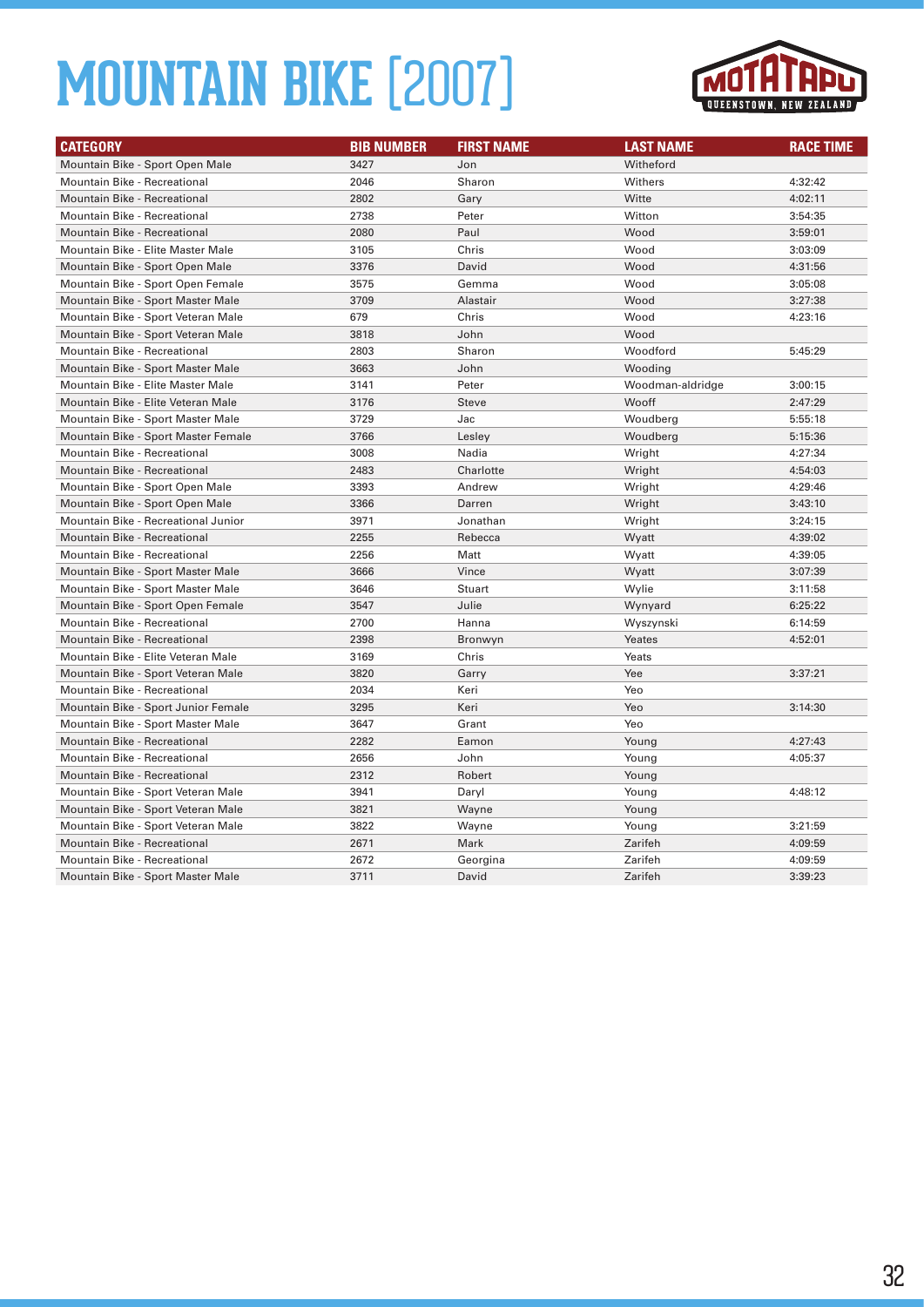

| <b>CATEGORY</b>                | <b>BIBNUMBER</b> | <b>FIRST NAME</b> | <b>LAST NAME</b> | <b>RACETIME</b> |
|--------------------------------|------------------|-------------------|------------------|-----------------|
| <b>Marathon Master Female</b>  | 548              | Monica            | Aarsen           | 5:01:06         |
| <b>Marathon Open Male</b>      | 230              | Robert            | Achten           | 3:47:02         |
| <b>Marathon Master Male</b>    | 477              | Allister          | Ackers           | 3:10:03         |
| <b>Marathon Master Female</b>  | 556              | Eileen            | Adam             | 5:41:49         |
| <b>Marathon Veteran Male</b>   | 618              | John              | Adam             | 6:17:34         |
| <b>Marathon Veteran Female</b> | 665              | Shirley           | Adam             | 7:06:11         |
| <b>Marathon Open Female</b>    | 327              | Carrie            | Adams            |                 |
| <b>Marathon Master Female</b>  | 545              | Jenny             | Adamson          | 4:19:06         |
| <b>Marathon Veteran Female</b> | 658              | Karin             | Aitken           | 5:18:52         |
| <b>Marathon Open Male</b>      | 207              | Michael           | Alksne           | 8:57:51         |
| <b>Marathon Master Male</b>    | 423              | Roger             | Allan            |                 |
| <b>Marathon Open Male</b>      | 197              | Matthew           | Allen            | 3:48:09         |
| <b>Marathon Master Male</b>    | 398              | Bruce a.          | Allen            | 7:18:41         |
| <b>Marathon Open Male</b>      | 234              | Geoff             | Allott           | 4:40:38         |
| <b>Marathon Open Male</b>      | 220              | Chris             | Anderson         | 4:38:55         |
| <b>Marathon Open Female</b>    | 256              | Chris             | Anderson         | 4:11:40         |
| <b>Marathon Master Male</b>    | 387              | Tim               | Anderson         |                 |
| <b>Marathon Master Female</b>  | 575              | Fran              | Andrews          | 7:41:17         |
| <b>Marathon Veteran Female</b> | 671              | Maureen           | Archer           | 6:23:04         |
| <b>Marathon Master Male</b>    | 379              | Steve             | Ardagh           |                 |
| <b>Marathon Master Female</b>  | 585              | Debra             | Arnold           | 4:55:38         |
| <b>Marathon Master Female</b>  | 519              | Jan               | Atkinson         |                 |
| <b>Marathon Open Female</b>    | 353              | Kristen           | Auckram          | 5:27:55         |
| <b>Marathon Open Male</b>      | 137              | Jonathon          | Auty             |                 |
| <b>Marathon Open Male</b>      | 215              | Ben               | <b>Bagley</b>    | 4:02:11         |
| <b>Marathon Open Female</b>    | 329              | Heidi             | <b>Baillie</b>   | 4:51:36         |
| <b>Marathon Open Male</b>      | 162              | Andrew            | Bainbridge       | 3:34:14         |
| <b>Marathon Open Female</b>    | 301              | Sonya             | <b>Baker</b>     | 4:54:21         |
| <b>Marathon Master Male</b>    | 484              | Peter             | <b>Baker</b>     | 3:43:14         |
| <b>Marathon Open Male</b>      | 125              | Matt              | <b>Ballard</b>   |                 |
| <b>Marathon Open Male</b>      | 180              | Mark              | Banham           | 4:57:12         |
| Marathon Open Female           | 261              | Alice             | Barach           | 4:27:50         |
| <b>Marathon Open Male</b>      | 145              | Peter             | <b>Barnett</b>   |                 |
| <b>Marathon Master Male</b>    | 389              | Mike              | Bashford         | 4:44:07         |
| <b>Marathon Open Male</b>      | 225              | Warrick           | <b>Baxter</b>    | 4:51:00         |
| <b>Marathon Master Male</b>    | 491              | Wayne             | Baxter           | 3:57:27         |
| <b>Marathon Open Male</b>      | 119              | Peter             | <b>Bayliss</b>   | 5:30:29         |
| <b>Marathon Master Male</b>    | 479              | Stephen           | <b>Beecroft</b>  | 5:55:44         |
| <b>Marathon Master Female</b>  | 527              | Pauline           | <b>Beecroft</b>  | 6:12:31         |
| <b>Marathon Veteran Female</b> | 668              | Christine         | Bell             | 5:30:45         |
| <b>Marathon Veteran Female</b> | 663              | Ruth              | <b>Bellew</b>    | 5:05:15         |
| <b>Marathon Master Male</b>    | 454              | Blair             | Bermingham       |                 |
| <b>Marathon Open Female</b>    | 255              | Emma              | <b>Bilous</b>    | 4:26:26         |
| <b>Marathon Open Female</b>    | 303              | Lou               | Bird             | 0:00:00         |
| <b>Marathon Master Male</b>    | 395              | Colin             | <b>Bishop</b>    |                 |
| <b>Marathon Master Female</b>  | 582              | Raewynne          | Blommerde        | 4:53:18         |
| <b>Marathon Master Female</b>  | 515              | Kaye              | Blundell         |                 |
| <b>Marathon Veteran Male</b>   | 632              | Adrian            | <b>Blunt</b>     |                 |
| <b>Marathon Master Female</b>  | 526              | Guy               | <b>Boanas</b>    | 5:01:18         |
| <b>Marathon Master Male</b>    | 455              | Alan              | Body             | 4:44:20         |
| <b>Marathon Open Female</b>    | 285              | Giulia            | <b>Boffa</b>     |                 |
| <b>Marathon Open Female</b>    | 263              | Noeleen           | Bolger           |                 |
| <b>Marathon Master Male</b>    | 474              | Grant             | Bolger           |                 |
| <b>Marathon Open Female</b>    | 308              | Kara              | Bonnevie         | 6:34:10         |
| <b>Marathon Veteran Male</b>   | 601              | Peter             | <b>Bradley</b>   | 6:01:13         |
| <b>Marathon Master Male</b>    | 452              | Tim               | <b>Brewster</b>  | 5:14:46         |
| <b>Marathon Open Female</b>    | 286              | Jo                | <b>Bridge</b>    | 5:57:31         |
| <b>Marathon Veteran Male</b>   | 628              | Harry             | Briggs           | 5:23:24         |
| <b>Marathon Master Male</b>    | 416              | Jane              | <b>Brockies</b>  | 4:44:16         |
| <b>Marathon Master Female</b>  | 562              | Jane              | <b>Brockies</b>  | 4:44:17         |
| <b>Marathon Master Female</b>  | 504              | Rachel            | Brown            |                 |
| <b>Marathon Open Female</b>    | 321              | Racheal           | <b>Bryant</b>    | 4:15:59         |
| <b>Marathon Open Female</b>    | 292              | Emily             | Buchan           | 4:38:45         |
| <b>Marathon Open Male</b>      | 139              | Gary              | <b>Buick</b>     | 4:39:28         |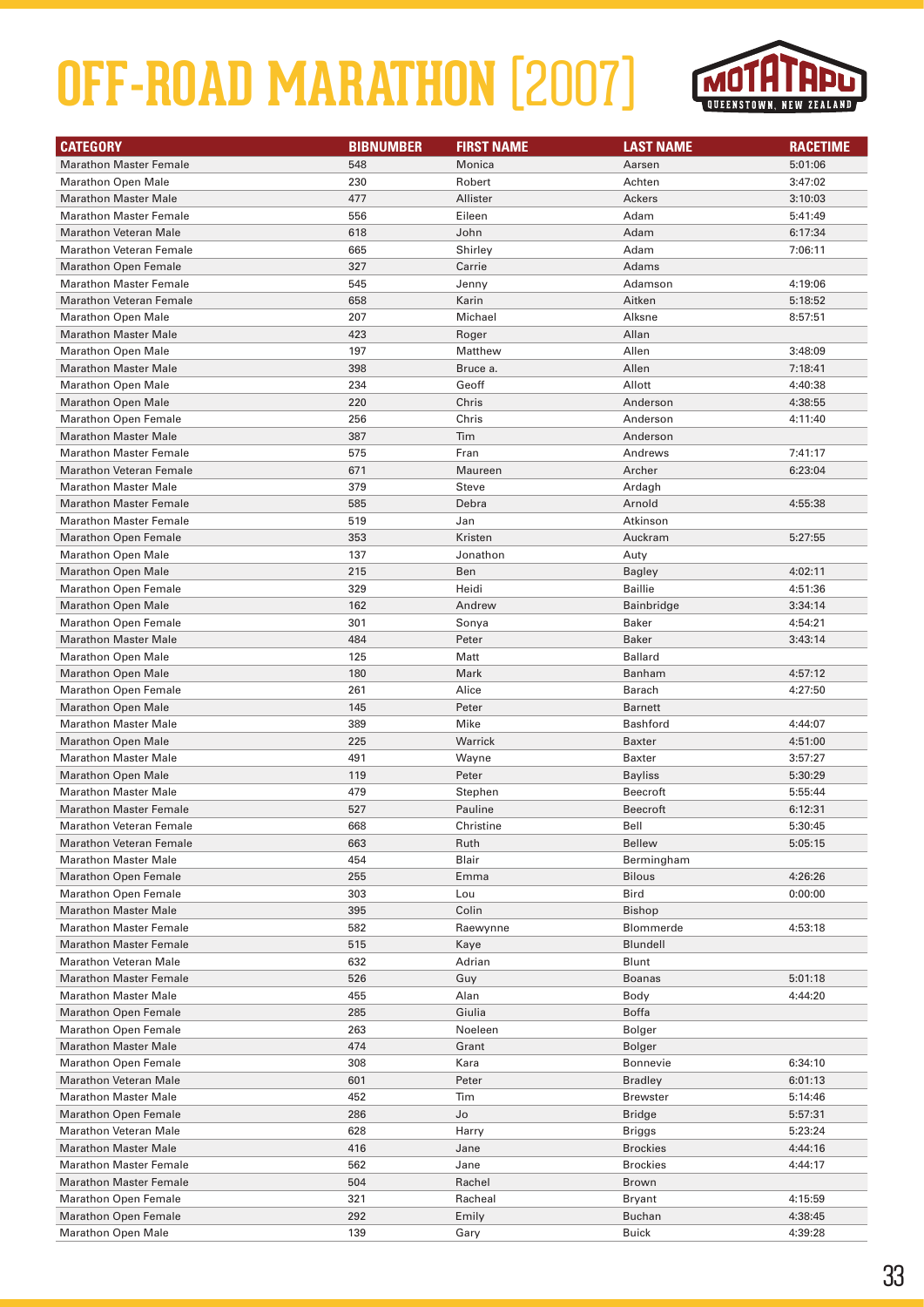

| <b>CATEGORY</b>                | <b>BIBNUMBER</b> | <b>FIRST NAME</b> | <b>LAST NAME</b> | <b>RACETIME</b> |
|--------------------------------|------------------|-------------------|------------------|-----------------|
| <b>Marathon Open Female</b>    | 283              | Carmen            | <b>Bungard</b>   | 5:07:52         |
| <b>Marathon Master Male</b>    | 448              | Mark              | <b>Burrows</b>   | 4:44:09         |
| <b>Marathon Veteran Male</b>   | 610              | Stephen           | <b>Burrows</b>   | 4:44:07         |
| <b>Marathon Open Female</b>    | 262              | Katharina         | <b>Burtscher</b> | 5:26:28         |
| <b>Marathon Open Female</b>    | 266              | Natalie           | Calder           | 5:38:59         |
| <b>Marathon Open Male</b>      | 243              | Greg              | Campbell         | 4:01:59         |
| <b>Marathon Master Male</b>    | 443              | Bill              | Carden-horton    | 4:44:57         |
| <b>Marathon Open Male</b>      | 221              | Derek             | Carline          | 4:12:32         |
| <b>Marathon Master Female</b>  | 544              | Cindy             | Carpenter        | 5:19:18         |
| <b>Marathon Open Female</b>    | 268              | Tamah             | Carson           | 6:37:30         |
| <b>Marathon Open Female</b>    | 344              | Shannon           | Carson           |                 |
| <b>Marathon Open Male</b>      | 209              | Aaron             | Carter           | 5:16:44         |
| <b>Marathon Open Female</b>    | 333              | Judith            | Casbolt          |                 |
| <b>Marathon Master Male</b>    | 445              | Richard           | Casey            |                 |
| <b>Marathon Master Female</b>  | 541              | Kate              | Casey            |                 |
| <b>Marathon Open Male</b>      | 171              | Jim               | Castiglione      | 5:02:20         |
| <b>Marathon Open Female</b>    | 306              | Karen             | Castiglione      | 5:02:17         |
| <b>Marathon Open Female</b>    | 279              | Jen               | Chambers         | 5:57:59         |
| <b>Marathon Veteran Female</b> | 657              | Felicity          | Chambers         | 5:57:20         |
| <b>Marathon Master Male</b>    | 392              | Philip            | Chandler         |                 |
| <b>Marathon Master Female</b>  | 564              | Helen             | Chignell         | 4:46:45         |
| <b>Marathon Open Male</b>      | 156              | Glen              | Chisholm         | 4:04:48         |
| <b>Marathon Open Male</b>      | 112              | lan               | Clark            |                 |
| <b>Marathon Veteran Male</b>   | 638              | Paul              | Clark            |                 |
| <b>Marathon Master Female</b>  | 512              | Heather           | Clay             | 4:46:13         |
| <b>Marathon Master Male</b>    | 394              | Stephen           | Clearwater       | 5:20:04         |
| <b>Marathon Open Male</b>      | 121              | David             | Cody'mandell     | 5:36:57         |
| <b>Marathon Open Female</b>    | 365              | Angela            | Cody'mandell     | 5:36:58         |
| <b>Marathon Open Female</b>    | 277              | Karen             | Colhoun          | 5:28:38         |
| <b>Marathon Open Female</b>    | 328              | Tracey            | Collie           | 4:53:59         |
| <b>Marathon Open Male</b>      | 153              | George            | Collier          | 5:58:37         |
| <b>Marathon Master Male</b>    | 471              | Roger             | Collins          |                 |
| <b>Marathon Master Female</b>  | 571              | Ruth              | Collins          | 4:50:53         |
| <b>Marathon Master Female</b>  | 528              | Marjorie          | Cook             | 7:02:02         |
| <b>Marathon Master Female</b>  | 561              | Gaylene           | Cook             | 4:50:35         |
| <b>Marathon Veteran Male</b>   | 604              | Peter             | Cook             | 4:14:36         |
| <b>Marathon Master Male</b>    | 427              | Mike              | Coombe           | 3:25:56         |
| <b>Marathon Veteran Female</b> | 673              | Lyn               | Cooper           | 6:42:43         |
| <b>Marathon Veteran Female</b> | 655              | Helen             | Cornwell         | 5:15:22         |
| <b>Marathon Master Male</b>    | 442              | John              | Cossens          | 4:30:55         |
| <b>Marathon Master Female</b>  | 505              | Trish             | Cossens          | 5:28:02         |
| <b>Marathon Open Male</b>      | 235              | Drew              | Costello         | 5:01:57         |
| <b>Marathon Open Male</b>      | 126              | Kerry             | Cox              | 4:31:06         |
| <b>Marathon Master Female</b>  | 530              | Jan               | Craig            | 4:08:39         |
| <b>Marathon Veteran Male</b>   | 643              | Gavin             | Craw             |                 |
| <b>Marathon Open Female</b>    | 334              | Hannah            | Crisp            | 6:35:34         |
| <b>Marathon Master Male</b>    | 486              | Julian            | Croft            | 5:48:07         |
| <b>Marathon Master Female</b>  | 518              | Maree             | Cross            |                 |
| <b>Marathon Open Female</b>    | 363              | Nathan            | Cruickshank      | 4:44:48         |
| <b>Marathon Master Male</b>    | 446              | Bernie            | Cummings         | 5:37:37         |
| <b>Marathon Open Male</b>      | 183              | Jason             | Cunningham       | 4:48:09         |
| <b>Marathon Open Male</b>      | 184              | Jason             | Cunningham       | 5:14:31         |
| <b>Marathon Master Female</b>  | 567              | Trish             | Cunningham       | 5:11:48         |
| <b>Marathon Master Female</b>  | 578              | Kate              | Cunninghame      | 5:16:04         |
| <b>Marathon Open Female</b>    | 295              | Jodi              | Currie           | 3:58:56         |
| <b>Marathon Master Female</b>  | 553              | Sonya             | Currie           |                 |
| <b>Marathon Open Male</b>      | 105              | Mark              | Darcy            |                 |
| <b>Marathon Open Female</b>    | 358              | Melissa           | Davidson         | 6:18:45         |
| <b>Marathon Open Male</b>      | 102              | Vaughn            | Davis            | 4:47:53         |
| <b>Marathon Master Male</b>    | 399              | Jonathan          | Davis            | 3:36:01         |
| <b>Marathon Open Female</b>    | 324              | Wendy             | Davison          | 4:40:11         |
| <b>Marathon Veteran Male</b>   | 602              | Jim               | Dawson           | 5:41:57         |
| <b>Marathon Veteran Male</b>   | 629              | Alec              | Day              | 4:49:40         |
| <b>Marathon Open Female</b>    | 310              | Orsola            | Del sante-bland  |                 |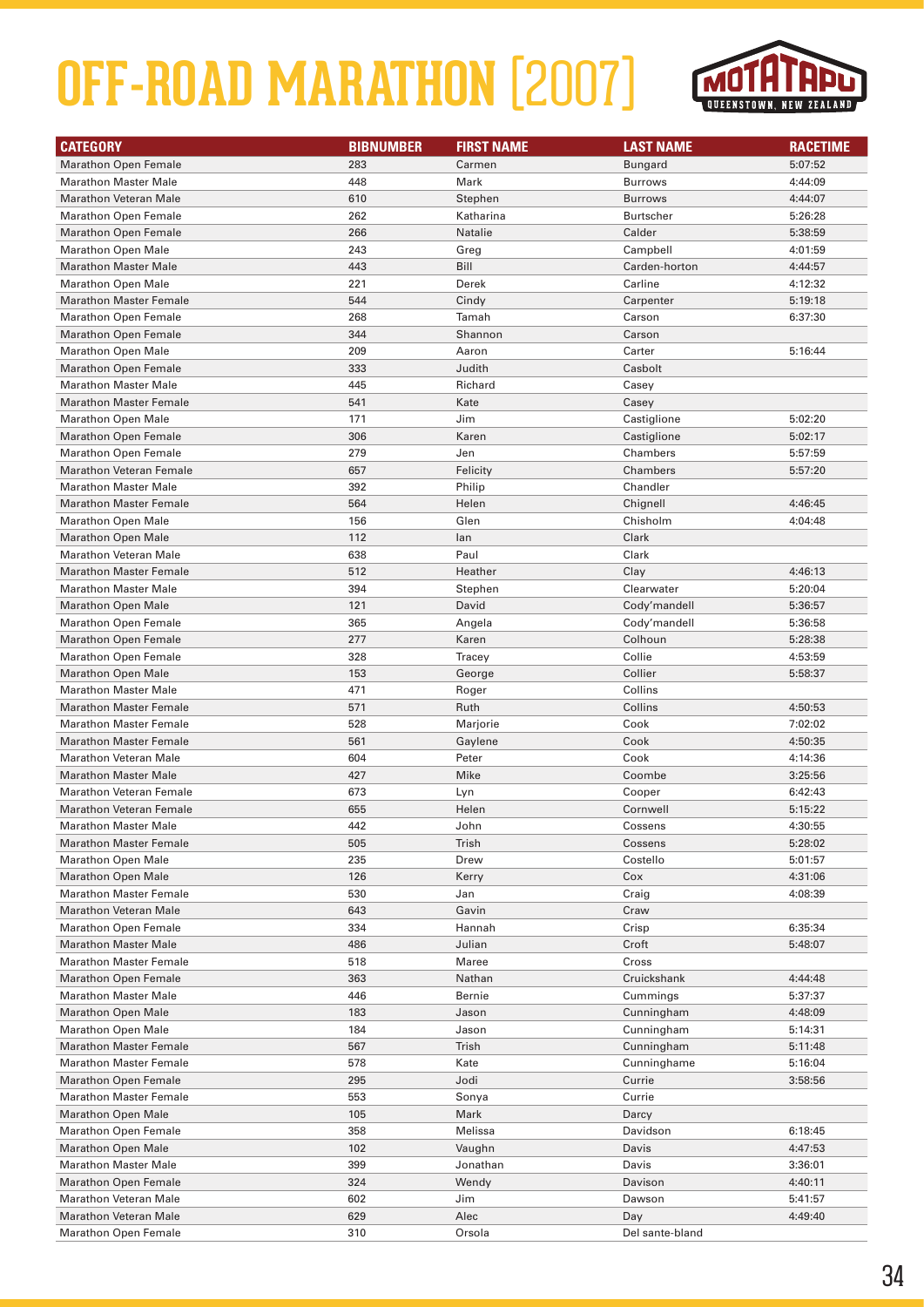

| <b>CATEGORY</b>                | <b>BIBNUMBER</b> | <b>FIRST NAME</b> | <b>LAST NAME</b> | <b>RACETIME</b> |
|--------------------------------|------------------|-------------------|------------------|-----------------|
| <b>Marathon Open Male</b>      | 142              | Jason             | Delaforce        | 4:06:57         |
| <b>Marathon Open Female</b>    | 307              | Kate              | Denton           |                 |
| <b>Marathon Open Female</b>    | 312              | Andrea            | Deuchrass        | 4:48:27         |
| <b>Marathon Master Male</b>    | 408              | Andrew            | Dickson          | 4:06:16         |
| <b>Marathon Master Male</b>    | 459              | Chris             | Dixon            | 3:54:01         |
| <b>Marathon Master Male</b>    | 407              | David             | Dolby            | 4:34:30         |
| <b>Marathon Open Female</b>    | 357              | Lynne             | Donald           |                 |
| <b>Marathon Open Male</b>      | 199              | Chris             | Dromgoole        | 4:52:12         |
| <b>Marathon Veteran Male</b>   | 615              | Jim               | Dunlop           | 4:56:21         |
| <b>Marathon Master Male</b>    | 410              | Stephen           | Dyer             |                 |
| <b>Marathon Open Male</b>      | 110              | Tim               | Easton           | 5:33:56         |
| <b>Marathon Veteran Male</b>   | 597              | Hugh              | Eaton            | 4:22:28         |
| <b>Marathon Veteran Male</b>   | 612              | Dave              | Eaton            | 5:07:43         |
| <b>Marathon Open Female</b>    | 267              | Annika            | Edmondson        | 4:30:15         |
| <b>Marathon Open Male</b>      | 166              | Matt              | Elder            | 4:41:28         |
| <b>Marathon Veteran Male</b>   | 636              | George            | Elder            | 5:18:29         |
| <b>Marathon Master Male</b>    | 415              | Grant             | Escott           | 4:07:01         |
| <b>Marathon Veteran Male</b>   | 644              | Ron               | Esplin           | 6:21:05         |
| <b>Marathon Master Male</b>    | 499              | <b>Steve</b>      | Evans            |                 |
| Marathon Veteran Male          | 645              | Graham            | Evans            | 6:40:30         |
| <b>Marathon Open Male</b>      | 158              | Phillip           | Everest          | 5:24:50         |
| <b>Marathon Master Male</b>    | 419              | Phillip           | Everest          | 5:24:54         |
| Marathon Veteran Male          | 609              | Phillip           | Everest          | 4:44:43         |
| <b>Marathon Veteran Male</b>   | 598              | Vivien            | Eyers            | 3:58:04         |
| <b>Marathon Veteran Female</b> | 672              | Vivien            | Eyers            | 4:08:39         |
| <b>Marathon Open Male</b>      | 159              | Ake               | Fagereng         | 3:21:11         |
| <b>Marathon Veteran Male</b>   | 640              | Garth             | Fairbairn        | 3:39:57         |
| <b>Marathon Open Male</b>      | 149              | <b>Steve</b>      | Farquharson      | 3:38:23         |
| <b>Marathon Master Male</b>    | 487              | Adam              | Feeley           | 3:56:38         |
| <b>Marathon Master Male</b>    | 425              | Rick              | Ferguson         |                 |
| <b>Marathon Open Male</b>      | 213              | Fabrizio          | Ferraro          |                 |
| <b>Marathon Open Female</b>    | 280              | Jacqui            | Ffiske           |                 |
| <b>Marathon Open Male</b>      | 241              | James             | Field            | 5:01:59         |
| <b>Marathon Open Female</b>    | 348              | Dale              | Field            |                 |
| <b>Marathon Master Male</b>    | 462              | Graeme            | Findlay          | 4:53:21         |
| <b>Marathon Veteran Female</b> | 664              | Margaret          | Fitzgerald       | 5:55:15         |
| <b>Marathon Master Male</b>    | 411              | Martyn            | Flahive          |                 |
| <b>Marathon Master Female</b>  | 546              | Shona             | Fleming          | 4:34:00         |
| <b>Marathon Master Male</b>    | 463              | Darryl            | Fletcher         | 5:50:15         |
| <b>Marathon Master Male</b>    | 468              | Shane             | Fletcher         | 3:25:07         |
| <b>Marathon Master Male</b>    | 469              | Mark              | Fletcher         | 4:22:46         |
| <b>Marathon Veteran Male</b>   | 631              | Mark              | Fletcher         | 5:49:10         |
| <b>Marathon Open Male</b>      | 127              | David             | Ford             | 4:20:36         |
| <b>Marathon Master Male</b>    | 501              | Phil              | Forde            | 3:49:28         |
| <b>Marathon Master Female</b>  | 576              | Carol             | Fowler           | 5:56:59         |
| <b>Marathon Open Male</b>      | 140              | Dougal            | Fox              | 4:10:50         |
| <b>Marathon Open Female</b>    | 251              | Sheryl            | Fraser           | 4:50:53         |
| <b>Marathon Open Female</b>    | 314              | Clare             | Frost            | 5:37:10         |
| <b>Marathon Master Male</b>    | 500              | John              | Fry              | 3:38:49         |
| <b>Marathon Open Male</b>      | 200              | Benjamin          | Gaffey           | 5:46:33         |
| <b>Marathon Master Male</b>    | 381              | Garth             | Gallaway         |                 |
| <b>Marathon Master Female</b>  | 555              | Annie             | Gallaway         |                 |
| <b>Marathon Master Female</b>  | 558              | Annie             | Gallaway         | 5:11:09         |
| <b>Marathon Open Male</b>      | 240              | Morgan            | Garandel         | 3:14:14         |
| <b>Marathon Open Male</b>      | 229              | Neil              | Gard             | 3:48:28         |
| <b>Marathon Veteran Male</b>   | 605              | Max               | Garden           | 6:05:34         |
| <b>Marathon Open Male</b>      | 167              | Paul              | Garvie           | 3:17:19         |
| <b>Marathon Open Female</b>    | 322              | Shelley           | Gates            |                 |
| <b>Marathon Open Male</b>      | 211              | Erny              | Gelling          | 5:23:12         |
| <b>Marathon Master Male</b>    | 464              | Tony              | Getley           | 3:31:21         |
| <b>Marathon Open Female</b>    | 346              | Amelia            | Gilbert-copson   | 4:32:58         |
| <b>Marathon Open Female</b>    | 271              | Pip               | Gillespie        | 5:52:19         |
| <b>Marathon Master Female</b>  | 508              | Kathleen          | Gillies          |                 |
| <b>Marathon Open Female</b>    | 270              | Kimberley         | Gilmour          | 4:14:28         |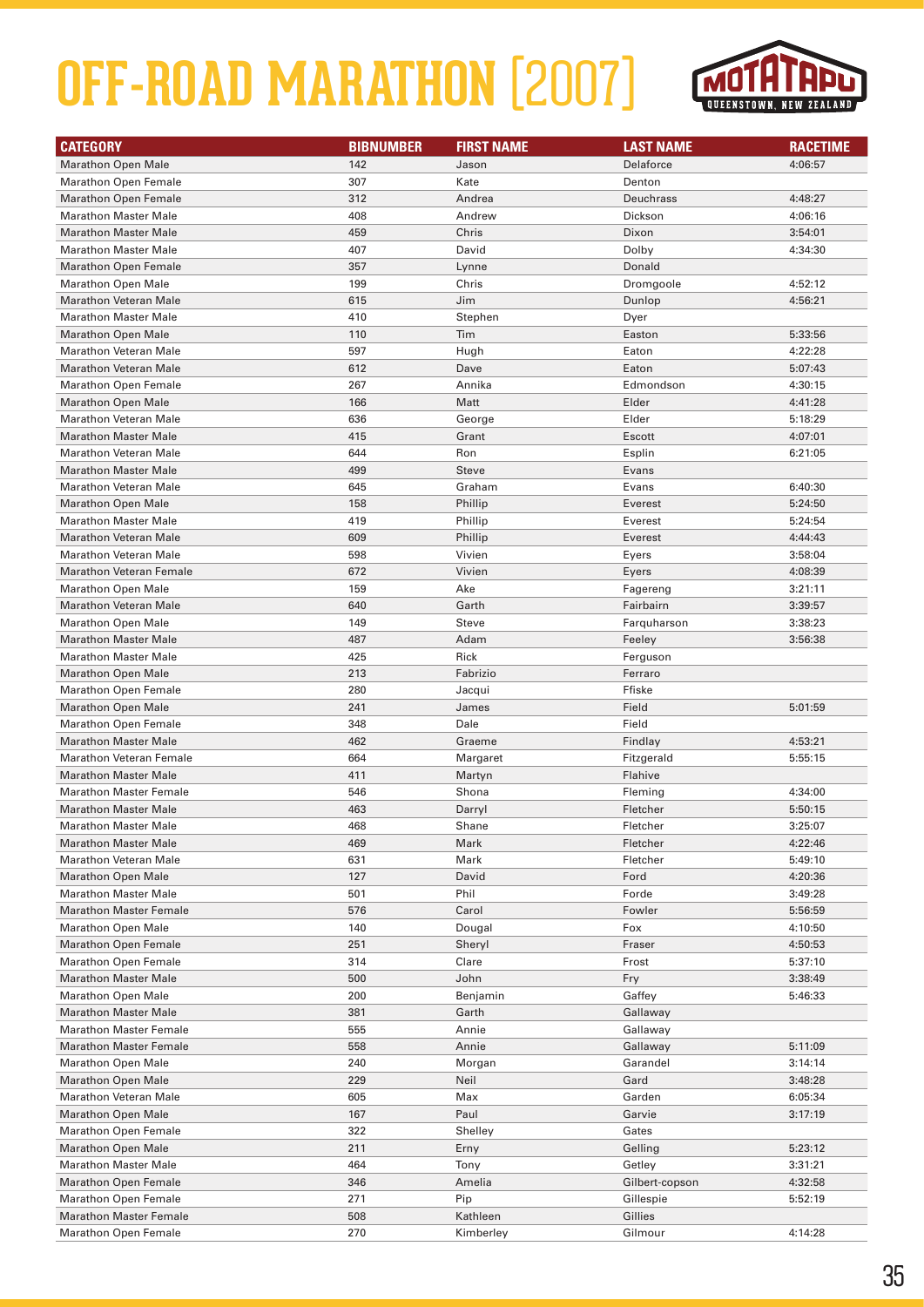

| <b>CATEGORY</b>                                             | <b>BIBNUMBER</b> | <b>FIRST NAME</b> | <b>LAST NAME</b> | <b>RACETIME</b>    |
|-------------------------------------------------------------|------------------|-------------------|------------------|--------------------|
| <b>Marathon Open Female</b>                                 | 340              | Clarissa jade     | Goff             | 4:39:44            |
| <b>Marathon Master Female</b>                               | 559              | Cindy             | Goh              | 5:53:39            |
| <b>Marathon Veteran Male</b>                                | 619              | John              | Gordon           |                    |
| <b>Marathon Master Female</b>                               | 514              | Joanne            | Graves           | 5:29:07            |
| <b>Marathon Open Male</b>                                   | 130              | Marcel            | Gray             |                    |
| <b>Marathon Open Male</b>                                   | 170              | Jeremy            | Gray             | 5:21:26            |
| <b>Marathon Open Male</b>                                   | 181              | Peter             | Green            | 4:24:02            |
| <b>Marathon Open Male</b>                                   | 143              | Richard           | Green            | 5:20:00            |
| <b>Marathon Master Male</b>                                 | 390              | Peter             | Green            | 3:58:07            |
| <b>Marathon Veteran Female</b>                              | 659              | Jude              | Green            | 4:45:54            |
| <b>Marathon Master Male</b>                                 | 385              | David             | Greenslade       | 5:10:13            |
| <b>Marathon Master Male</b>                                 | 388              | Peter             | Griffin          | 4:05:53            |
| <b>Marathon Open Female</b>                                 | 339              | Nikki             | Grimwood         | 3:42:07            |
| <b>Marathon Open Male</b>                                   | 101              | Forbes            | Guthrie          | 5:22:23            |
| <b>Marathon Open Female</b>                                 | 376              | Tarn              | Guthrie          | 5:22:24            |
| <b>Marathon Master Female</b>                               | 584              | Ruthy             | Guy              | 4:36:50            |
| <b>Marathon Open Male</b>                                   | 160              | Oliver            | Halford          | 4:14:50            |
| <b>Marathon Open Male</b>                                   | 205              | Russell           | Hall             |                    |
| <b>Marathon Open Male</b>                                   | 129              | Leeanne           | Hall             |                    |
| <b>Marathon Open Female</b>                                 | 361              | Leeanne           | Hall             |                    |
| <b>Marathon Veteran Male</b>                                | 617              | Morris            | Hall             | 4:52:38            |
| <b>Marathon Open Female</b>                                 | 350              | Kelly             | Hamilton         |                    |
| <b>Marathon Master Female</b>                               | 543              | Julie             | Hamilton         | 5:55:48            |
| <b>Marathon Master Female</b>                               | 529              | Fiona             | Hancox           | 4:40:02            |
| <b>Marathon Open Male</b>                                   | 169              | Greg              | Hannah           | 3:28:03            |
| <b>Marathon Master Male</b>                                 | 386              | Kelvin            | Hanson           | 4:12:31            |
| <b>Marathon Master Female</b>                               | 577              | Helen             | Hanson           | 4:51:20            |
| <b>Marathon Open Male</b>                                   | 131              | John              | Haora            |                    |
| <b>Marathon Open Male</b>                                   | 179              | Timothy           | Hargrave         | 3:31:12            |
| <b>Marathon Master Female</b>                               | 516              | Michele           | Harrex           | 4:33:19            |
| <b>Marathon Open Male</b>                                   | 150              | Philip            | Hartshorn        | 4:51:14            |
| <b>Marathon Veteran Male</b>                                | 627              | Paul              | Harvey           | 6:05:17            |
| <b>Marathon Master Female</b>                               | 540              | Carolyn           | Hay              | 5:35:39            |
| <b>Marathon Open Female</b>                                 | 309              | Lee               | Hazlett          | 6:39:43            |
| <b>Marathon Open Male</b>                                   | 223              | Simon             | Heafield         | 4:57:31            |
| <b>Marathon Open Female</b>                                 | 298              | Shena             | Heath            |                    |
| <b>Marathon Master Male</b>                                 | 400              | Chris             | Heath            |                    |
| <b>Marathon Master Male</b><br><b>Marathon Master Male</b>  | 676<br>472       | Richard<br>Paul   | Hendry           | 3:22:33            |
| <b>Marathon Open Female</b>                                 | 260              | Alice             | Hewitson<br>Hill | 4:20:07<br>4:17:21 |
|                                                             |                  |                   | Hill             |                    |
| <b>Marathon Master Male</b><br><b>Marathon Veteran Male</b> | 456<br>616       | Michael<br>Peter  | Hill             |                    |
| <b>Marathon Veteran Female</b>                              | 662              | Linda             | Hill             | 5:26:34            |
| <b>Marathon Master Male</b>                                 | 409              | Richard           | Hishon           |                    |
| <b>Marathon Master Female</b>                               | 572              | Martin            | Hoffmann         | 4:35:57            |
| <b>Marathon Master Male</b>                                 | 417              | Ralf              | Hohwieler        |                    |
| <b>Marathon Open Male</b>                                   | 233              | <b>Blake</b>      | Holgate          | 3:18:22            |
| <b>Marathon Open Male</b>                                   | 123              | Jonathan          | Holmes           | 4:40:59            |
| <b>Marathon Open Male</b>                                   | 154              | Marcus            | Hooke            |                    |
| <b>Marathon Open Female</b>                                 | 332              | Rachel            | Hooke            |                    |
| <b>Marathon Open Female</b>                                 | 291              | Amanda            | Hooper           | 4:15:25            |
| <b>Marathon Open Female</b>                                 | 249              | Paula lee         | Hope             | 4:22:53            |
| <b>Marathon Veteran Male</b>                                | 600              | Roger             | Horn             | 3:59:22            |
| <b>Marathon Master Male</b>                                 | 420              | Peter             | Hughes           | 3:51:28            |
| <b>Marathon Open Male</b>                                   | 117              | Mark              | Hunter           | 4:34:54            |
| <b>Marathon Open Male</b>                                   | 118              | Stu               | Hunter           | 6:01:24            |
| <b>Marathon Open Female</b>                                 | 247              | Imogen            | Inglis           | 4:26:05            |
| <b>Marathon Veteran Male</b>                                | 620              | Keith             | Ivey             |                    |
| <b>Marathon Master Female</b>                               | 502              | Sandra            | James            | 5:27:38            |
| <b>Marathon Veteran Male</b>                                | 595              | Gary              | James            | 5:25:02            |
| <b>Marathon Veteran Male</b>                                | 606              | Robert            | Jarman           | 5:13:31            |
| <b>Marathon Master Male</b>                                 | 466              | Gary              | Jarvis           | 5:17:00            |
| <b>Marathon Open Male</b>                                   | 187              | Matthew           | Johnson          |                    |
| <b>Marathon Master Female</b>                               | 547              | Tracey            | Johnstone        | 3:44:17            |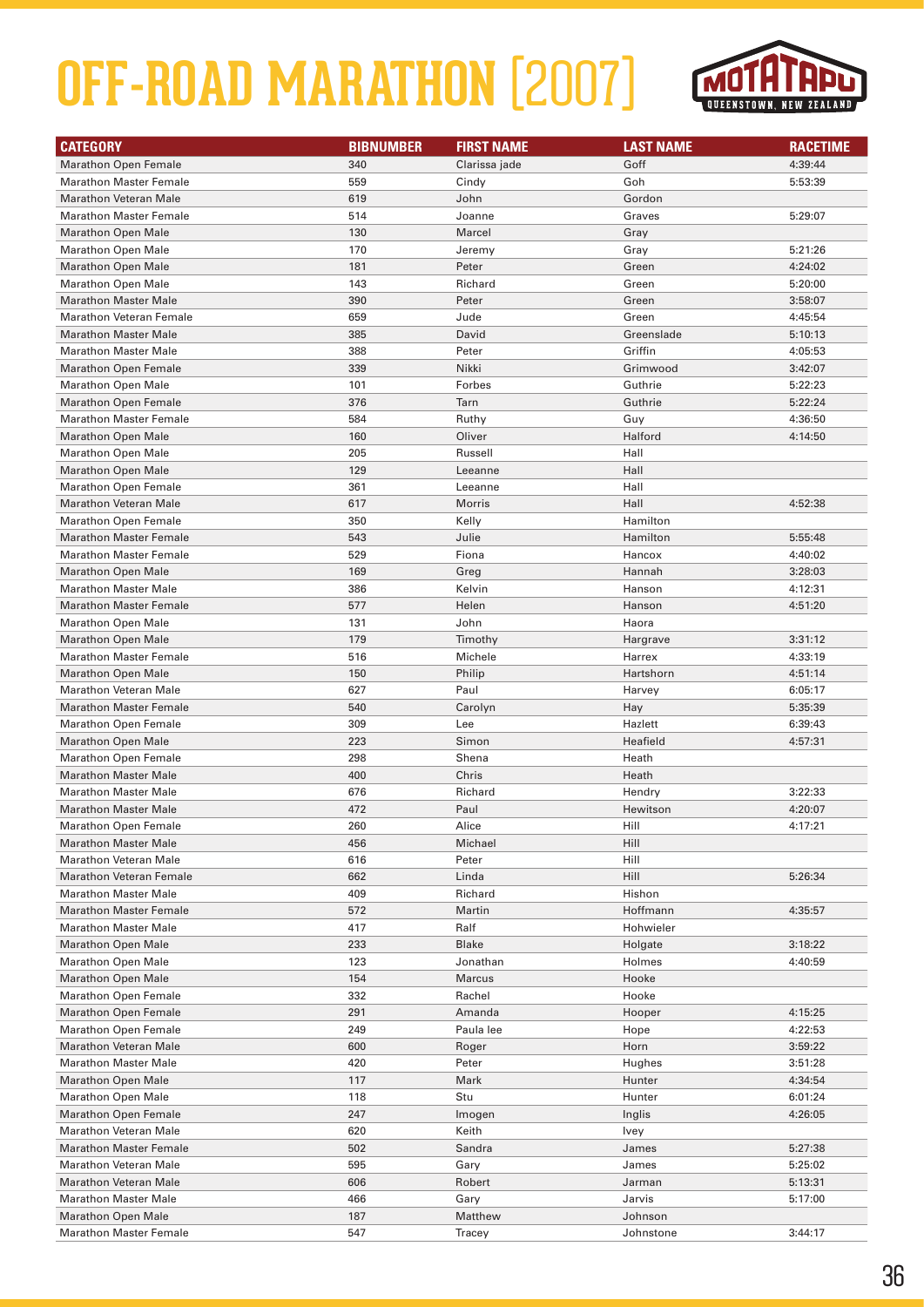

| <b>CATEGORY</b>                                          | <b>BIBNUMBER</b> | <b>FIRST NAME</b> | <b>LAST NAME</b>     | <b>RACETIME</b> |
|----------------------------------------------------------|------------------|-------------------|----------------------|-----------------|
| <b>Marathon Master Male</b>                              | 482              | Michael           | Jonas                |                 |
| <b>Marathon Open Male</b>                                | 212              | Dan               | Jones                |                 |
| <b>Marathon Open Female</b>                              | 355              | Alissa            | Jones                | 5:27:45         |
| <b>Marathon Open Female</b>                              | 323              | Katie             | Jones                | 4:51:07         |
| <b>Marathon Master Male</b>                              | 383              | Clive             | Jones                | 4:01:31         |
| <b>Marathon Master Female</b>                            | 563              | Jan               | Jopson               | 6:44:37         |
| <b>Marathon Open Female</b>                              | 296              | Genevieve         | Karl                 | 5:00:14         |
| <b>Marathon Master Male</b>                              | 424              | Rory              | Keay                 | 4:19:05         |
| <b>Marathon Open Female</b>                              | 253              | Anna              | Keeling              | 4:26:27         |
| <b>Marathon Open Male</b>                                | 115              | Ryan              | Keen                 | 4:59:55         |
| <b>Marathon Open Male</b>                                | 116              | Adam              | Keen                 | 3:53:57         |
| <b>Marathon Master Male</b>                              | 439              | Russ              | Kelly                |                 |
| <b>Marathon Master Male</b>                              | 401              | Neville           | Kemp                 | 5:01:46         |
| <b>Marathon Open Male</b>                                | 231              | Ewan              | Kennedy              | 4:11:33         |
| <b>Marathon Open Male</b>                                | 194              | Scott             | Kennedy              | 4:03:43         |
| <b>Marathon Open Female</b>                              | 342              | Yvonne            | Kerr                 | 4:38:55         |
| <b>Marathon Veteran Male</b>                             | 651              | Trevor            | Kerr                 | 6:30:53         |
| <b>Marathon Master Female</b>                            | 506              | Isobel            | King                 | 7:11:42         |
| <b>Marathon Master Female</b>                            | 549              | Lynley            | King                 | 4:19:24         |
| <b>Marathon Veteran Male</b>                             | 593              | Gary              | Kirkman              | 4:08:18         |
| <b>Marathon Master Male</b>                              | 412              | Vern              | Kirton               |                 |
| <b>Marathon Open Male</b>                                | 182              | Eiji              | Kitai                | 4:34:35         |
| <b>Marathon Master Male</b>                              | 378              | Grant             | Koedyk               | 4:32:44         |
| <b>Marathon Open Female</b>                              | 246              | Fiona             | Kokich               | 4:03:40         |
| <b>Marathon Open Male</b>                                | 188              | Jeff              | Kozak                | 3:34:58         |
| <b>Marathon Open Male</b>                                | 214              | <b>Buddy</b>      | Kyle                 |                 |
| <b>Marathon Master Female</b>                            | 520              | Jim               | Laing                | 5:58:36         |
| <b>Marathon Open Female</b>                              | 362              | Kelly             | Lake                 | 5:19:02         |
| <b>Marathon Open Male</b>                                | 174              | <b>Bradley</b>    | Lamb                 | 4:46:15         |
| <b>Marathon Master Female</b>                            | 513              | Toni              | Laming               | 4:52:58         |
| <b>Marathon Master Male</b>                              | 440              | Simon             | Lang                 | 4:26:15         |
| <b>Marathon Open Male</b>                                | 238              | Heath             | Lash                 | 3:51:59         |
| <b>Marathon Open Female</b>                              | 264              | Wendy             | Laugesen             | 4:14:48         |
| <b>Marathon Open Male</b>                                | 165              | Gareth            | Lawson               |                 |
| <b>Marathon Open Male</b>                                | 186              | Peter             | Legnavsky            | 6:25:09         |
| <b>Marathon Veteran Male</b>                             | 592              | lan               | Lennie               | 5:03:06         |
| <b>Marathon Open Female</b>                              | 275              | Kristin           | Lewis                | 5:17:01         |
| <b>Marathon Open Male</b>                                | 103              | Justin            | Liddell              |                 |
| <b>Marathon Open Female</b>                              | 302              | Di                | Liddell              | 4:56:02         |
| <b>Marathon Master Male</b>                              | 490              | John-paul         | Lilburne             | 3:13:57         |
| <b>Marathon Veteran Male</b>                             | 613              | Alastair          | Logan                | 3:58:56         |
| <b>Marathon Open Male</b>                                | 155              | Jeff              | Long                 | 4:37:55         |
| <b>Marathon Veteran Male</b>                             | 590              | David             | Low                  |                 |
| <b>Marathon Open Male</b>                                | 237              | Sam               | Lucas                | 3:41:52         |
| <b>Marathon Open Female</b>                              | 248              | Becky             | Lucas                | 5:11:27         |
| <b>Marathon Open Female</b>                              | 369              | Sophie            | Lucas                | 0:00:00         |
| <b>Marathon Master Male</b>                              | 432              | Brett             | Lunn                 |                 |
| <b>Marathon Open Male</b>                                | 239              | James             | Lunny                |                 |
| <b>Marathon Open Female</b>                              | 245              | Pauline-jean      | Luyten               | 5:20:47         |
| <b>Marathon Open Female</b>                              | 289              | Jo                | Macdonald            | 5:38:45         |
| <b>Marathon Master Female</b>                            | 573              | Hugh              | Macewan              | 4:55:35         |
| <b>Marathon Open Male</b>                                | 122              | Andrew            | Macfarlane           | 3:44:10         |
| <b>Marathon Master Male</b>                              | 402              | Andrew            | Macfarlane           | 4:57:03         |
| <b>Marathon Master Male</b><br><b>Marathon Open Male</b> | 402<br>202       | Andrew<br>Cory    | Macfarlane<br>Mackay | 4:57:03         |
| <b>Marathon Open Female</b>                              | 257              | Fiona             | Mackenzie            | 4:46:01         |
| <b>Marathon Master Female</b>                            | 542              | Kathy             | Maclachlan           | 3:34:07         |
| <b>Marathon Veteran Female</b>                           | 660              | Fran              | Macnamara            | 7:22:53         |
| <b>Marathon Open Male</b>                                | 164              | Jared             | Maddison             | 5:36:49         |
| <b>Marathon Master Male</b>                              | 498              | David             | Maginn               | 3:58:29         |
| <b>Marathon Master Male</b>                              | 497              | Mark              | Maginn               | 3:18:15         |
| <b>Marathon Open Female</b>                              | 259              | Tammy             | Magness              | 5:00:31         |
| <b>Marathon Open Female</b>                              | 331              | Bridget           | Mark                 | 4:44:32         |
| <b>Marathon Open Female</b>                              | 294              | Rebecca           | Mars                 | 5:03:01         |
|                                                          |                  |                   |                      |                 |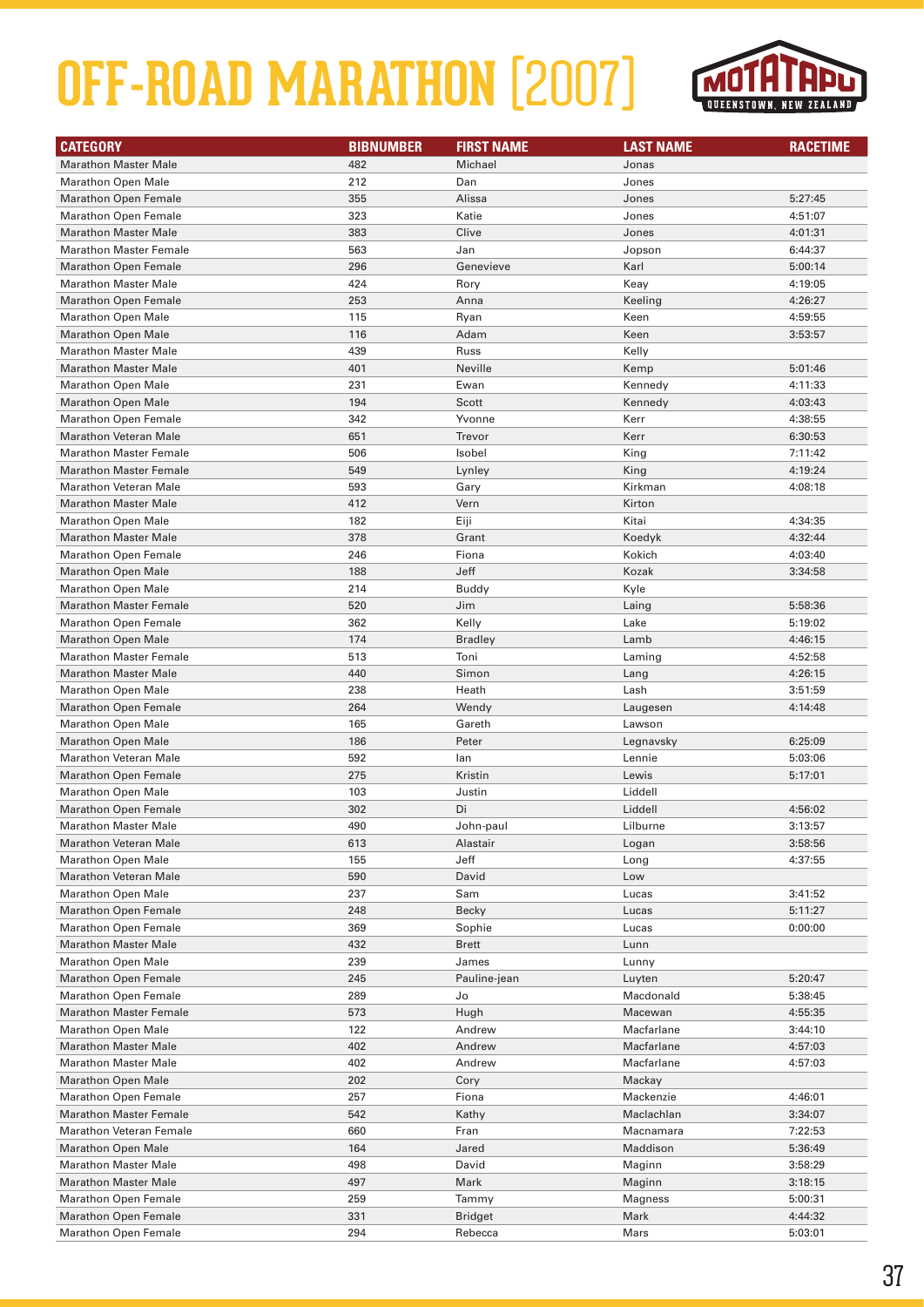

| <b>CATEGORY</b>                                              | <b>BIBNUMBER</b> | <b>FIRST NAME</b> | <b>LAST NAME</b>  | <b>RACETIME</b>    |
|--------------------------------------------------------------|------------------|-------------------|-------------------|--------------------|
| <b>Marathon Open Male</b>                                    | 198              | Nigel             | Marsh             |                    |
| <b>Marathon Open Male</b>                                    | 152              | Andrew            | Marshall          | 5:30:30            |
| <b>Marathon Master Female</b>                                | 525              | Marie             | Marshall          | 4:50:12            |
| <b>Marathon Open Male</b>                                    | 191              | Christian         | Martin            | 3:20:18            |
| <b>Marathon Open Female</b>                                  | 351              | Joanne            | Martindale        | 4:33:03            |
| <b>Marathon Master Male</b>                                  | 391              | Geoff             | Mason             | 5:12:11            |
| <b>Marathon Master Female</b>                                | 503              | Beth              | <b>Masser</b>     | 4:37:55            |
| <b>Marathon Master Female</b>                                | 532              | Jane              | Matchett          | 4:15:10            |
| <b>Marathon Master Male</b>                                  | 475              | David             | <b>Matthews</b>   | 4:28:58            |
| <b>Marathon Open Male</b>                                    | 177              | Nathan            | Maxwell           | 5:07:56            |
| <b>Marathon Open Male</b>                                    | 100              | Sam               | Maxwell           |                    |
| <b>Marathon Master Male</b>                                  | 458              | Peter             | Maynard           | 4:28:00            |
| <b>Marathon Master Male</b>                                  | 436              | Kevin             | <b>Mcaleer</b>    | 4:42:27            |
| <b>Marathon Master Male</b>                                  | 435              | Gavin             | Mcauliffe         | 4:12:45            |
| <b>Marathon Master Female</b>                                | 539              | Anneli            | Mcbride           | 5:42:51            |
| <b>Marathon Open Female</b>                                  | 269              | Carmen            | Mccall            | 4:17:03            |
| <b>Marathon Master Male</b>                                  | 405              | Mike              | Mcconachie        |                    |
| Marathon Veteran Male                                        | 586              | Bryan             | Mccorkindale      | 3:30:36            |
| <b>Marathon Veteran Female</b>                               | 666              | Janice            | Mccorkindale      | 5:04:44            |
| <b>Marathon Master Male</b>                                  | 453              | John              | Mcdonald          | 4:07:26            |
| <b>Marathon Open Female</b>                                  | 347              | Hannah            | Mcelroy           | 4:58:57            |
| <b>Marathon Master Female</b>                                | 574              | Madeleine         | Mcintosh          | 4:29:12            |
| <b>Marathon Open Male</b>                                    | 124              | Jim               | Mckie             | 4:03:51            |
| <b>Marathon Master Female</b>                                | 522              | Robyn             | Mckinnel          | 5:41:56            |
| Marathon Veteran Female                                      | 674              | Sue               | Mckinney          | 4:31:20            |
| <b>Marathon Master Male</b>                                  | 393              | Lachie            | Mcleod            | 5:06:38            |
| <b>Marathon Master Male</b>                                  | 465              | Graeme            | Mcmillan          | 4:39:53            |
| <b>Marathon Master Female</b>                                | 581              | Tania             | Mcmillan          |                    |
| <b>Marathon Veteran Female</b>                               | 669              | Adrienne          | Mcnatty           |                    |
| <b>Marathon Open Female</b>                                  | 317              | Kirsten           | Mcrae             |                    |
| <b>Marathon Master Female</b>                                | 580              | Patrick           | Meffan            | 7:41:37            |
| <b>Marathon Open Female</b>                                  | 367              | Elena             | Mendieta          |                    |
| <b>Marathon Open Male</b>                                    | 104              | Greg              | <b>Menzies</b>    | 4:41:03            |
| <b>Marathon Open Male</b>                                    | 151              | Arend             | Merrie            | 3:52:18            |
| <b>Marathon Open Female</b>                                  | 276              | Jane              | Mika              | 4:44:17            |
| <b>Marathon Master Male</b>                                  | 404              | <b>Steve</b>      | Milgate           | 4:24:08            |
| <b>Marathon Open Male</b>                                    | 148              | Mark              | Miller            | 5:22:20            |
| <b>Marathon Open Male</b>                                    | 111              | Peter             | Miller            |                    |
| <b>Marathon Veteran Female</b>                               | 656              | Alison            | Mitchell          | 5:43:20            |
| <b>Marathon Open Female</b>                                  | 374              | Nik               | Molony            | 6:27:40            |
| <b>Marathon Open Male</b>                                    | 203              | James             | Montgomery        | 4:27:38            |
| <b>Marathon Open Female</b>                                  | 300              | Jane              | Montgomery        | 4:02:24            |
| <b>Marathon Master Female</b>                                | 677              | Pammie            | Moonlight         | 4:32:28            |
| <b>Marathon Master Female</b>                                | 579              | Beth              | Moore             | 5:43:44            |
| <b>Marathon Open Male</b>                                    | 208              | Leighton          | Morgan            | 5:07:06            |
| <b>Marathon Master Male</b>                                  | 450              | Roger             | Morrison          | 4:22:05            |
| <b>Marathon Open Female</b>                                  | 290              | Helen             | Muir              | 5:42:31            |
| <b>Marathon Open Female</b>                                  | 345              | Penny             | Munro             | 4:38:01            |
| <b>Marathon Master Male</b>                                  | 431              | Malcolm           | Munro             | 4:15:54            |
| <b>Marathon Open Female</b>                                  | 315              | Maxine            | Murdcoh           | 7:31:43            |
| <b>Marathon Veteran Male</b>                                 | 621              | Dave              | Murray            | 6:13:11            |
| <b>Marathon Veteran Female</b>                               | 661<br>232       | Liz               | Murray            | 5:56:48            |
| <b>Marathon Open Male</b>                                    | 318              | Aaron             | Nash<br>Newland   | 4:09:04            |
| <b>Marathon Open Female</b><br><b>Marathon Master Female</b> | 557              | Philippa<br>Paula | Nicholls          | 4:58:29            |
| <b>Marathon Open Female</b>                                  | 360              | Charlotte         | Nicolson          |                    |
|                                                              |                  |                   |                   |                    |
| <b>Marathon Open Male</b><br><b>Marathon Master Male</b>     | 146              | Craig             | Nieper            | 3:51:22            |
| <b>Marathon Open Female</b>                                  | 434<br>372       | Henry             | Norcross<br>North | 4:59:58<br>5:14:23 |
| <b>Marathon Master Male</b>                                  | 430              | Shonagh<br>John   | O'connell         |                    |
| <b>Marathon Open Male</b>                                    | 138              | Eddie             | Oconnor           | 4:25:39            |
| <b>Marathon Master Female</b>                                | 538              | Barbara           | O'connor          | 4:56:28            |
| <b>Marathon Master Male</b>                                  | 433              | Greg              | Offer             |                    |
| <b>Marathon Open Female</b>                                  | 293              | Jenna             | O'kane            | 5:42:27            |
|                                                              |                  |                   |                   |                    |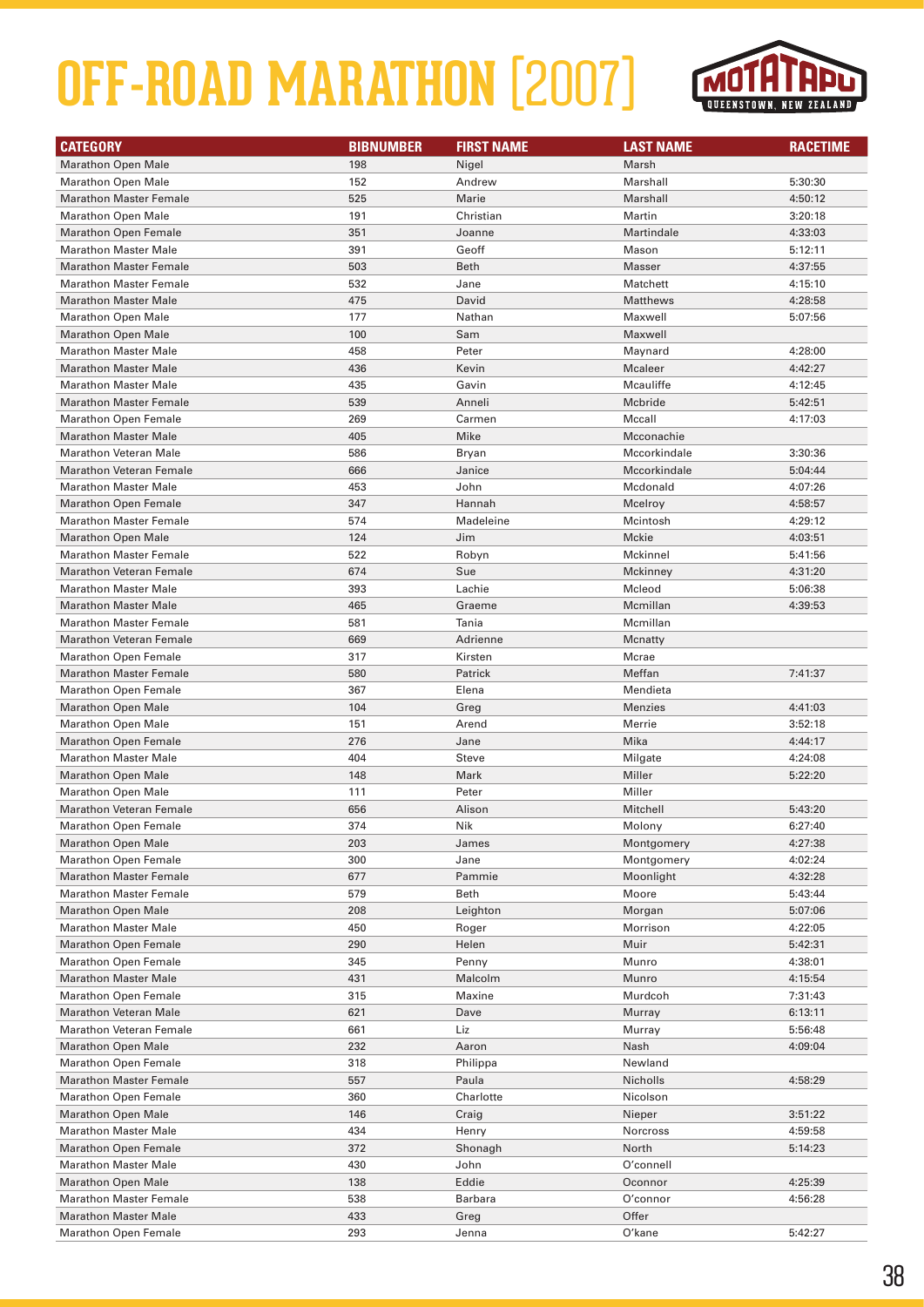

| <b>CATEGORY</b>                                          | <b>BIBNUMBER</b> | <b>FIRST NAME</b>      | <b>LAST NAME</b>      | <b>RACETIME</b>    |
|----------------------------------------------------------|------------------|------------------------|-----------------------|--------------------|
| <b>Marathon Master Female</b>                            | 536              | Marc                   | O'kane                | 5:46:10            |
| <b>Marathon Open Female</b>                              | 371              | Malin                  | Olson                 |                    |
| <b>Marathon Open Female</b>                              | 250              | Jessica                | O'rourke              | 3:57:03            |
| <b>Marathon Open Male</b>                                | 133              | Chris                  | Padget                |                    |
| <b>Marathon Master Male</b>                              | 449              | Ivan                   | Pali                  | 4:41:05            |
| <b>Marathon Open Male</b>                                | 195              | Jason                  | Palmer                | 3:25:51            |
| <b>Marathon Master Male</b>                              | 488              | James                  | Park                  | 4:28:04            |
| <b>Marathon Open Female</b>                              | 359              | Aideen                 | Parker                |                    |
| <b>Marathon Master Male</b>                              | 382              | Robert                 | Parr                  |                    |
| <b>Marathon Master Male</b>                              | 481              | Nigel                  | Parr                  | 3:48:44            |
| <b>Marathon Master Female</b>                            | 583              | Nicola                 | Parr                  | 8:47:12            |
| <b>Marathon Master Male</b>                              | 444              | Ross                   | Parry                 | 4:23:05            |
| <b>Marathon Open Male</b>                                | 163              | Jeremy                 | Parsons               |                    |
| <b>Marathon Open Male</b>                                | 175              | Michael                | Partridge             | 3:07:53            |
| <b>Marathon Veteran Male</b>                             | 637              | Noel                   | Patterson             | 4:48:36            |
| <b>Marathon Veteran Male</b>                             | 591              | Stuart                 | Payne                 | 4:30:27            |
| <b>Marathon Master Female</b>                            | 560              | <b>Bridget</b>         | Pears                 | 5:42:27            |
| <b>Marathon Open Female</b>                              | 338              | Vanessa                | Pearson               | 6:29:49            |
| <b>Marathon Master Female</b>                            | 569              | Sophia                 | Pegg                  |                    |
| <b>Marathon Veteran Male</b>                             | 647              | Tim                    | Pell                  | 4:24:50            |
| <b>Marathon Veteran Male</b>                             | 623              | Murray                 | Peter                 | 4:45:12            |
| <b>Marathon Veteran Male</b>                             | 587              | Christopher            | Pett-ridge            | 5:52:17            |
| <b>Marathon Master Male</b>                              | 422              | Mark                   | Pfeifer               | 4:10:48            |
| <b>Marathon Open Female</b>                              | 273              | Karen                  | Phillips              | 5:48:27            |
| <b>Marathon Open Female</b>                              | 282              | Vicky                  | Phillips              | 3:58:15            |
| <b>Marathon Master Female</b>                            | 509              | Valerie                | Pike                  | 6:56:46            |
| <b>Marathon Veteran Male</b>                             | 646              | Ray                    | Pike                  | 7:31:49            |
| <b>Marathon Open Male</b>                                | 106              | Marcus                 | Pletts                | 4:25:25            |
| <b>Marathon Master Male</b>                              | 397              | Lynden                 | Prebble               |                    |
| <b>Marathon Veteran Male</b>                             | 614              | <b>Terence</b>         | Preddy                | 4:52:47            |
| <b>Marathon Open Female</b>                              | 341              | Katrina                | Priest                | 5:02:00            |
| <b>Marathon Open Female</b>                              | 335              | Olivia                 | Quarrelle             | 5:16:44            |
| <b>Marathon Open Male</b>                                | 244              | Hamish                 | Ranken                | 3:39:53            |
| <b>Marathon Open Female</b>                              | 364              | Debbie                 | Rankin                | 3:54:09            |
| <b>Marathon Open Male</b>                                | 192              | Tim                    | Rayward               | 5:49:09            |
| <b>Marathon Open Female</b>                              | 288              | <b>Bridget</b>         | Rayward               | 4:40:58            |
| <b>Marathon Master Female</b>                            | 570              | Sarah                  | Redpath               | 5:24:39            |
| <b>Marathon Open Male</b>                                | 189              | Stephen                | Redwood               | 4:38:02            |
| <b>Marathon Master Female</b>                            | 534              | Julie                  | Reeve                 |                    |
| <b>Marathon Open Female</b>                              | 343              | Tania                  | Reid                  | 5:05:29            |
| <b>Marathon Open Female</b>                              | 313              | Steffi                 | Rethwisch             | 6:24:02            |
| <b>Marathon Open Male</b>                                | 222              | Antony                 | Rewcastle             | 4:32:13            |
| <b>Marathon Open Female</b>                              | 297              | Amy                    | Reynders              | 6:23:01            |
| <b>Marathon Master Female</b>                            | 565              | Cate                   | Richards              | 6:05:49            |
| <b>Marathon Open Male</b>                                | 168              | Tom                    | Riley                 |                    |
| <b>Marathon Master Male</b>                              | 437              | Nick                   | Riley                 | 3:42:58            |
| <b>Marathon Open Female</b>                              | 316              | Annabe                 | Ritchie               |                    |
| <b>Marathon Open Male</b>                                | 144              | Willie                 | Rive                  | 3:31:49            |
| <b>Marathon Open Female</b>                              | 356              | Kate                   | Rive                  | 4:34:37            |
| <b>Marathon Open Male</b><br><b>Marathon Master Male</b> | 190<br>384       | Hamish<br><b>Bruce</b> | Robb                  | 3:09:35            |
| <b>Marathon Veteran Male</b>                             | 630              | Chris                  | Robertson             | 4:32:11            |
| <b>Marathon Master Female</b>                            | 524              | Jeanette               | Robertson<br>Robinson | 7:01:07<br>7:09:35 |
| <b>Marathon Open Male</b>                                | 206              | Jansen                 | Rogers                |                    |
| <b>Marathon Veteran Female</b>                           | 670              | Pamela                 | Rogers                | 6:20:50            |
| <b>Marathon Open Female</b>                              | 311              | Mel                    | Rountree              |                    |
| <b>Marathon Veteran Male</b>                             | 594              | Richard                | Russell               | 6:42:42            |
| <b>Marathon Master Female</b>                            | 531              | Angela                 | Ryan                  | 4:03:44            |
| <b>Marathon Open Female</b>                              | 511              | Kiyomi                 | Sada                  | 4:41:10            |
| <b>Marathon Open Male</b>                                | 201              | Rob                    | Salisbury             |                    |
| <b>Marathon Master Male</b>                              | 476              | Tony                   | Salkeld               | 4:04:42            |
| <b>Marathon Master Male</b>                              | 489              | Mark                   | Sanders               | 4:08:33            |
| <b>Marathon Open Female</b>                              | 252              | Alison                 | Sargeant              | 4:46:46            |
| <b>Marathon Master Female</b>                            | 552              | Mary                   | Satterthwaite         | 4:06:33            |
|                                                          |                  |                        |                       |                    |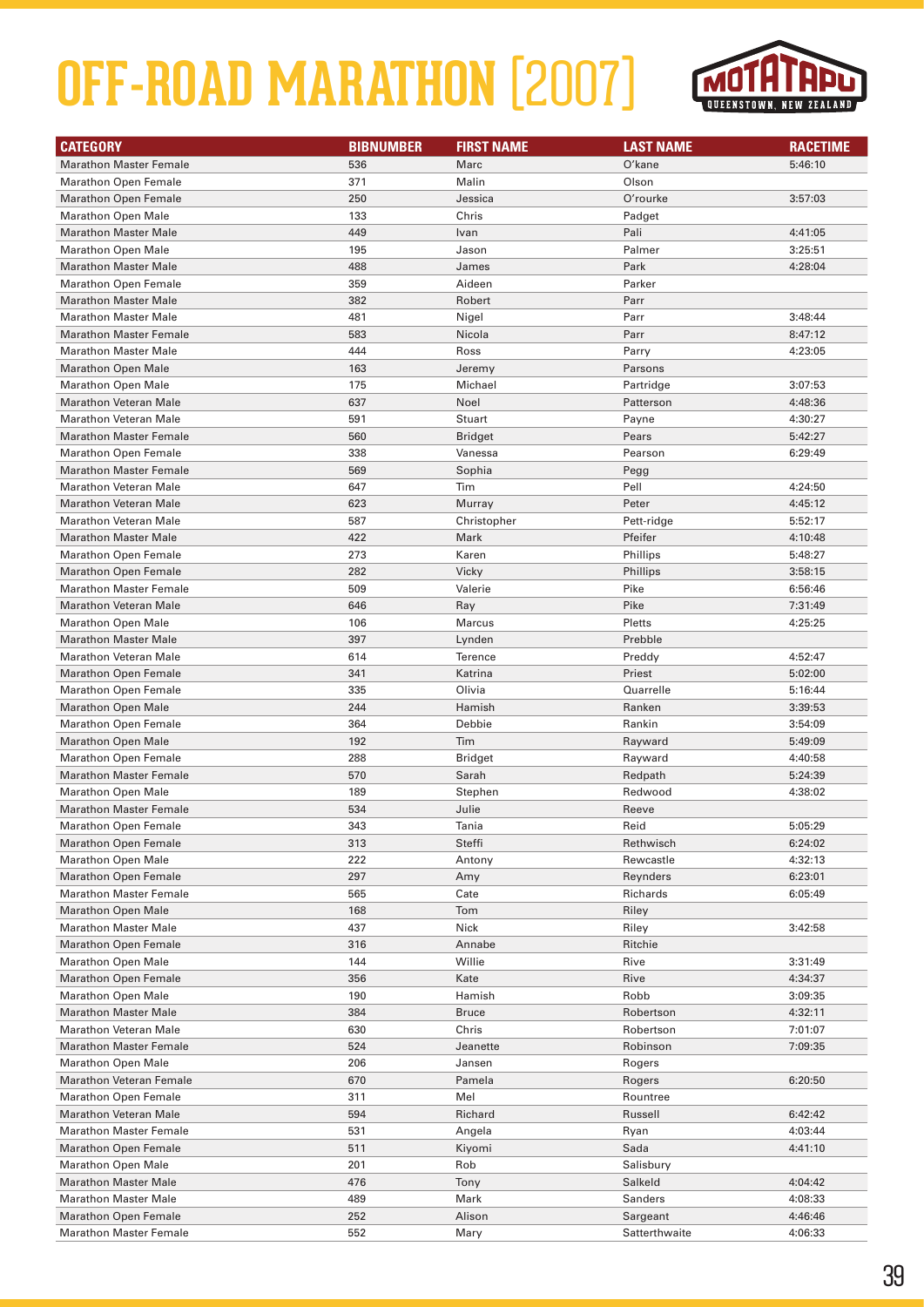

| <b>CATEGORY</b>                | <b>BIBNUMBER</b> | <b>FIRST NAME</b> | <b>LAST NAME</b> | <b>RACETIME</b> |
|--------------------------------|------------------|-------------------|------------------|-----------------|
| <b>Marathon Open Female</b>    | 299              | Vivien            | Saul             | 5:38:54         |
| <b>Marathon Veteran Male</b>   | 599              | Keith             | Saulsbury        |                 |
| <b>Marathon Open Male</b>      | 120              | Jeremy            | Savage           | 4:22:25         |
| <b>Marathon Master Female</b>  | 537              | Ann               | Scanlan          | 4:31:30         |
| <b>Marathon Open Male</b>      | 677              | Damian            | Scarf            | 4:32:28         |
| <b>Marathon Master Male</b>    | 494              | Alex              | Schafer          | 4:00:04         |
| <b>Marathon Open Male</b>      | 217              | Carl              | Schiller         | 5:37:59         |
| <b>Marathon Open Male</b>      | 141              | Louis             | Schindler        | 3:26:17         |
| <b>Marathon Veteran Male</b>   | 626              | Pete              | Schmidt          | 4:30:17         |
| <b>Marathon Open Female</b>    | 377              | Chrissy           | Schreiber        | 5:50:31         |
| <b>Marathon Open Male</b>      | 227              | Tom               | Schwob           | 3:27:43         |
| <b>Marathon Master Male</b>    | 413              | John              | Scobie           |                 |
| <b>Marathon Open Female</b>    | 272              | Amanda            | Senior           | 4:37:50         |
| <b>Marathon Open Female</b>    | 349              | Sandy             | Sharratt         |                 |
| <b>Marathon Open Female</b>    | 304              | Kathryn           | Shaw             | 5:07:45         |
| <b>Marathon Master Male</b>    | 451              | Graeme            | Shaw             | 4:38:43         |
| <b>Marathon Master Male</b>    | 473              | Donna             | Shepard          |                 |
| <b>Marathon Master Female</b>  | 521              | Donna             | Shepard          |                 |
| <b>Marathon Open Male</b>      | 135              | Grant             | Sime             |                 |
| <b>Marathon Open Male</b>      | 226              | Joe               | Skerman          | 3:13:46         |
| <b>Marathon Open Female</b>    | 278              | <b>Steve</b>      | Skinner          | 4:58:07         |
| <b>Marathon Open Male</b>      | 172              | Gerard            | Smith            | 5:26:10         |
| <b>Marathon Open Male</b>      | 161              | <b>Brent</b>      | Smith            |                 |
| <b>Marathon Open Female</b>    | 281              | Jenny             | Smith            |                 |
| <b>Marathon Master Male</b>    | 406              | Simon             | Smith            | 6:18:45         |
| <b>Marathon Veteran Male</b>   | 633              | Stephen           | Smith            |                 |
| <b>Marathon Master Female</b>  | 568              | Korina            | Somerville       | 4:15:32         |
| <b>Marathon Open Male</b>      | 228              | Damian            | Spring           | 5:18:29         |
| <b>Marathon Open Female</b>    | 368              | Sarah             | <b>Stacey</b>    |                 |
| <b>Marathon Open Female</b>    | 375              | Diane             | Stark            |                 |
| <b>Marathon Open Male</b>      | 114              | Jason             | <b>Steed</b>     | 5:10:32         |
| <b>Marathon Veteran Male</b>   | 607              | Tom               | <b>Steele</b>    | 6:05:54         |
| <b>Marathon Master Female</b>  | 566              | Penny             | <b>Stevens</b>   | 4:50:51         |
| <b>Marathon Master Male</b>    | 480              | Tony              | <b>Stewart</b>   | 3:58:46         |
| <b>Marathon Veteran Male</b>   | 652              | Michael           | <b>Stewart</b>   | 4:41:13         |
| <b>Marathon Master Male</b>    | 485              | Michael           | Stone            | 4:19:38         |
| Marathon Veteran Male          | 589              | Alan              | Stow             | 4:26:27         |
| <b>Marathon Master Male</b>    | 414              | <b>Steve</b>      | Strange          | 3:58:27         |
| <b>Marathon Open Male</b>      | 218              | Ben               | Stratford        | 4:46:01         |
| Marathon Veteran Male          | 624              | David             | Strong           | 4:59:33         |
| <b>Marathon Master Male</b>    | 441              | Pete              | Stroud           | 4:06:01         |
| <b>Marathon Master Male</b>    | 460              | Graham            | Stuart           | 4:39:35         |
| <b>Marathon Open Male</b>      | 128              | James             | Sullivan         | 3:58:52         |
| <b>Marathon Master Male</b>    | 478              | Michael           | Sullivan         |                 |
| <b>Marathon Open Male</b>      | 216              | Graham            | Sutherland       |                 |
| <b>Marathon Veteran Female</b> | 654              | Margarette        | Sutton           | 7:11:44         |
| <b>Marathon Veteran Male</b>   | 635              | Bill              | Taine            | 4:18:17         |
| <b>Marathon Open Male</b>      | 178              | Stuart            | Tangney          | 5:59:23         |
| <b>Marathon Open Female</b>    | 354              | Ailsa             | Tangney          | 5:01:17         |
| <b>Marathon Open Female</b>    | 366              | Kerrin            | Tattersfield     | 5:24:39         |
| <b>Marathon Master Male</b>    | 496              | Campbell          | Taylor           | 4:46:57         |
| <b>Marathon Master Male</b>    | 396              | Grant             | Taylor           | 5:03:52         |
| <b>Marathon Open Female</b>    | 254              | Amanda            | Templeton        | 5:34:44         |
| <b>Marathon Open Male</b>      | 132              | Joshua            | Thomas           |                 |
| <b>Marathon Veteran Male</b>   | 603              | Simon             | Thomas           |                 |
| <b>Marathon Open Female</b>    | 258              | Jilian            | Thompson         |                 |
| <b>Marathon Open Female</b>    | 352              | Michelle          | Thompson         | 5:01:57         |
| <b>Marathon Veteran Female</b> | 675              | Mary              | Thompson         | 6:01:17         |
| <b>Marathon Veteran Male</b>   | 650              | Eric              | Thomson          | 6:53:49         |
| <b>Marathon Open Male</b>      | 204              | Stan              | Tiatia           | 5:37:10         |
| <b>Marathon Open Female</b>    | 325              | Marianne          | Timpson          | 4:47:41         |
| <b>Marathon Veteran Male</b>   | 639              | William           | Tinning          |                 |
| <b>Marathon Open Male</b>      | 134              | Damian            | Tippen           | 4:07:59         |
| <b>Marathon Master Male</b>    | 470              | Craig             | <b>Tomsett</b>   | 4:33:17         |